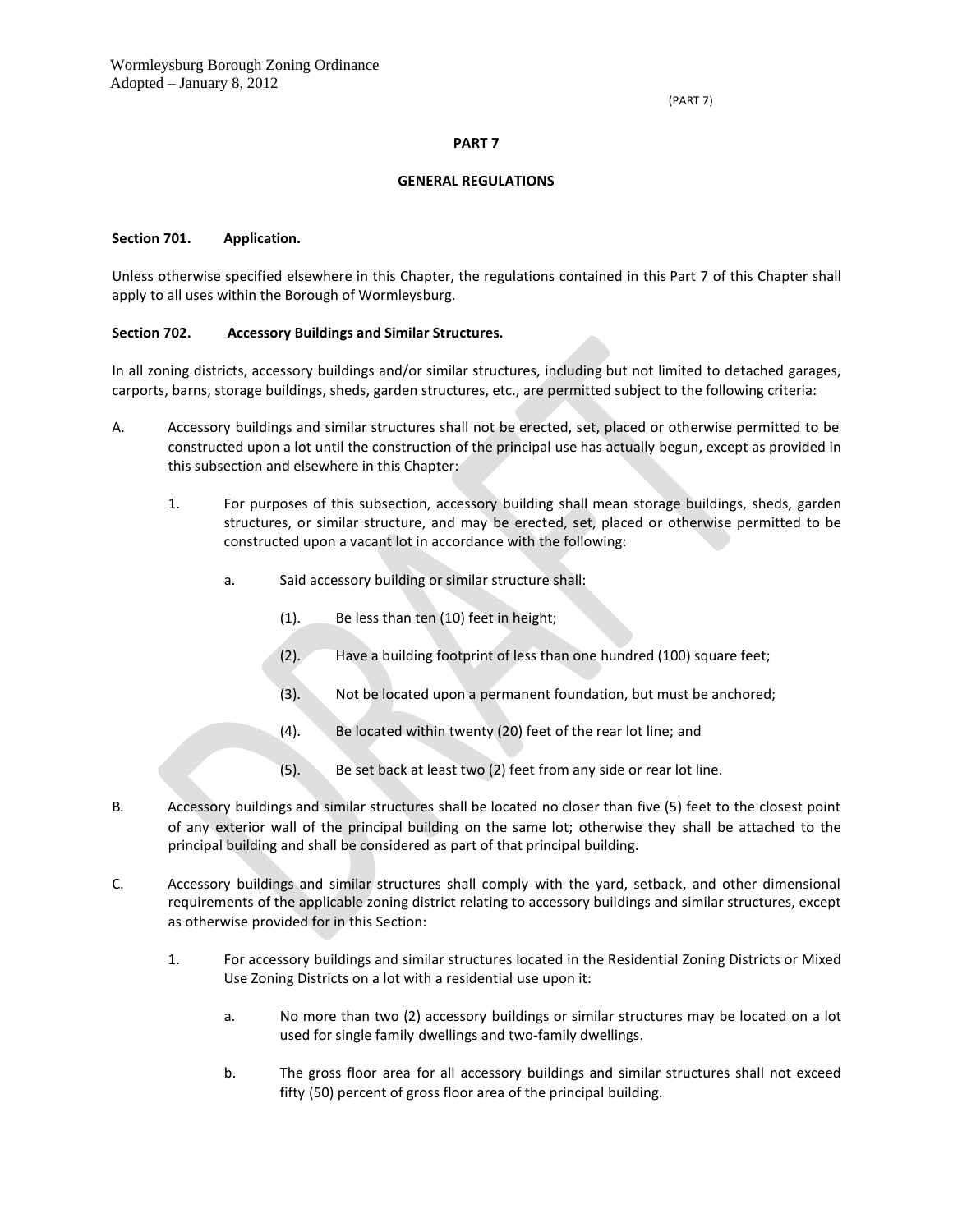General Regulations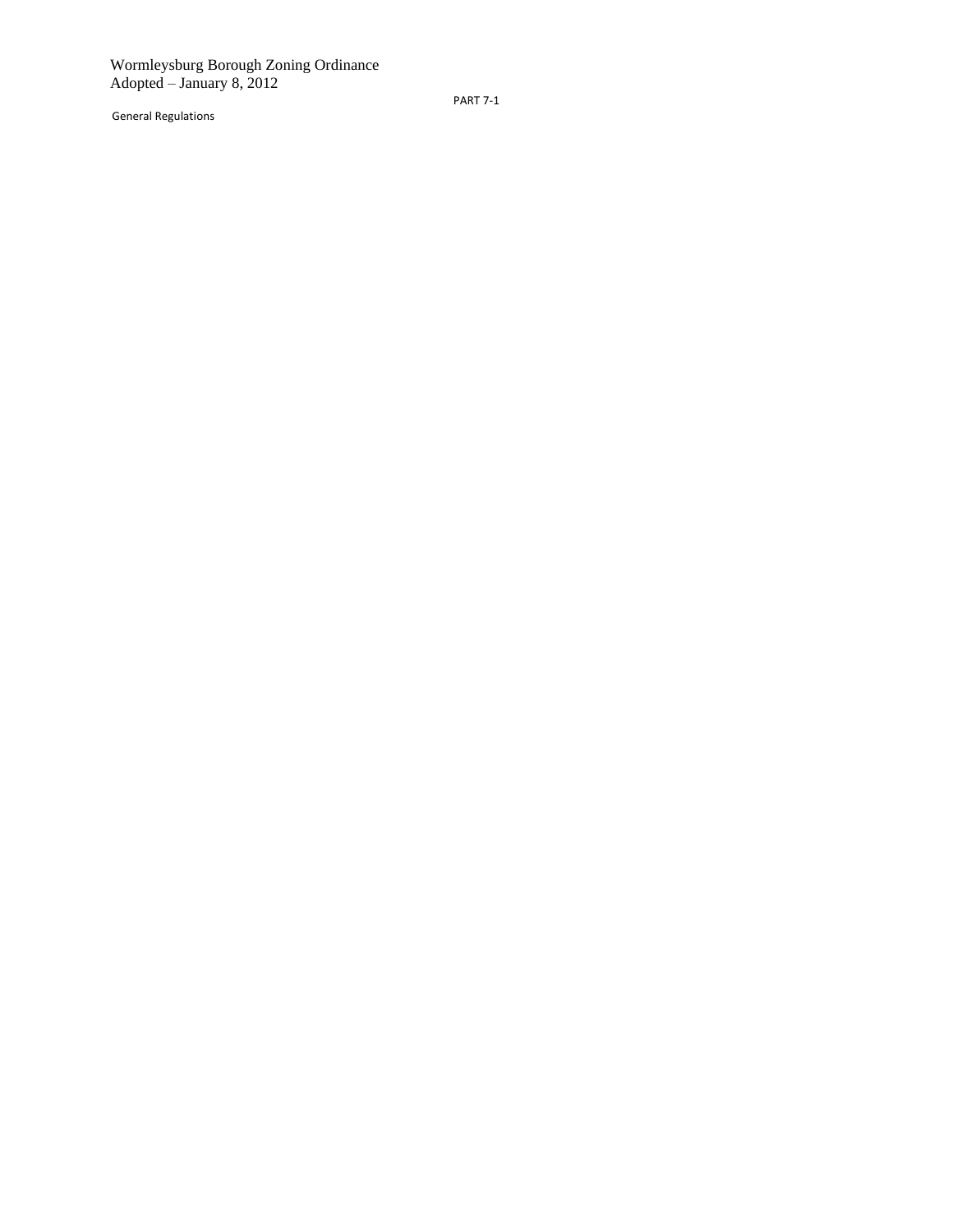- c. Accessory buildings and similar structures that are less than fifteen (15) feet in height, have a building footprint of less than one hundred (100) square feet, and which are not located upon a permanent foundation, shall be set back at least two (2) feet from any lot line.
- d. When a private garage, carport, and other similar enclosed structures that is designed for the parking and/or storage of motor vehicles, abuts and has direct access to an alley, such structures shall be set back at least five (5) feet from the alley right-of-way or fifteen (15) feet from the centerline of the alley, whichever is greater.
- e. For lots containing single family semi-detached dwellings and/or single family attached dwellings, accessory buildings and similar structures may be attached to similar accessory buildings and similar structures on abutting lots and may have the same side setback as the principal building at the shared lot line, provided that the owner of the abutting lot and building provides notarized, written consent.
- f. Accessory buildings and similar structures that can be described as "children's swing sets", "children's play equipment", "tree houses" and "play houses", shall be set back at least two (2) feet from any lot line.
- 2. The total building footprint of all accessory buildings or similar structures on a lot shall not exceed the building footprint of the principal structure on the same lot.
- D. Swimming pools shall comply with Chapter 23 relating to swimming pools
- E. All accessory buildings and similar structures shall comply with all applicable standards herein this Chapter, Chapter 5 relating code enforcement, and elsewhere.

# **Section 703. All Uses Must Show Compliance With Applicable Code and Licensing Requirements.**

In all zoning districts, all uses as applicable, must comply with Borough building, health, housing, rental, safety, property and other applicable local, county, state, and federal code and licensing requirements. All such licenses, certificates, and permits shall have been obtained and presented to the Borough, or shall be a condition of approval.

# **Section 704. Alternative Energy Systems.**

In all zoning districts, accessory energy systems shall be permitted subject to the following criteria:

- A. Accessory Solar Energy Systems.
	- 1. The design and installation of solar energy systems shall conform to Chapter 5 relating to code enforcement, and with all other applicable Borough electrical, fire, life safety, and other similar standards.
	- 2. The design and installation of solar energy systems shall conform to applicable industry standards, including those of the American National Standards Institute (ANSI), Underwriters Laboratories, the American Society for Testing and Materials (ASTM), or other similar certifying organizations. The manufacturer's specifications shall be submitted as part of the application.
	- 3. All solar energy systems shall be designed and located to ensure solar access without reliance on or interference from adjacent properties.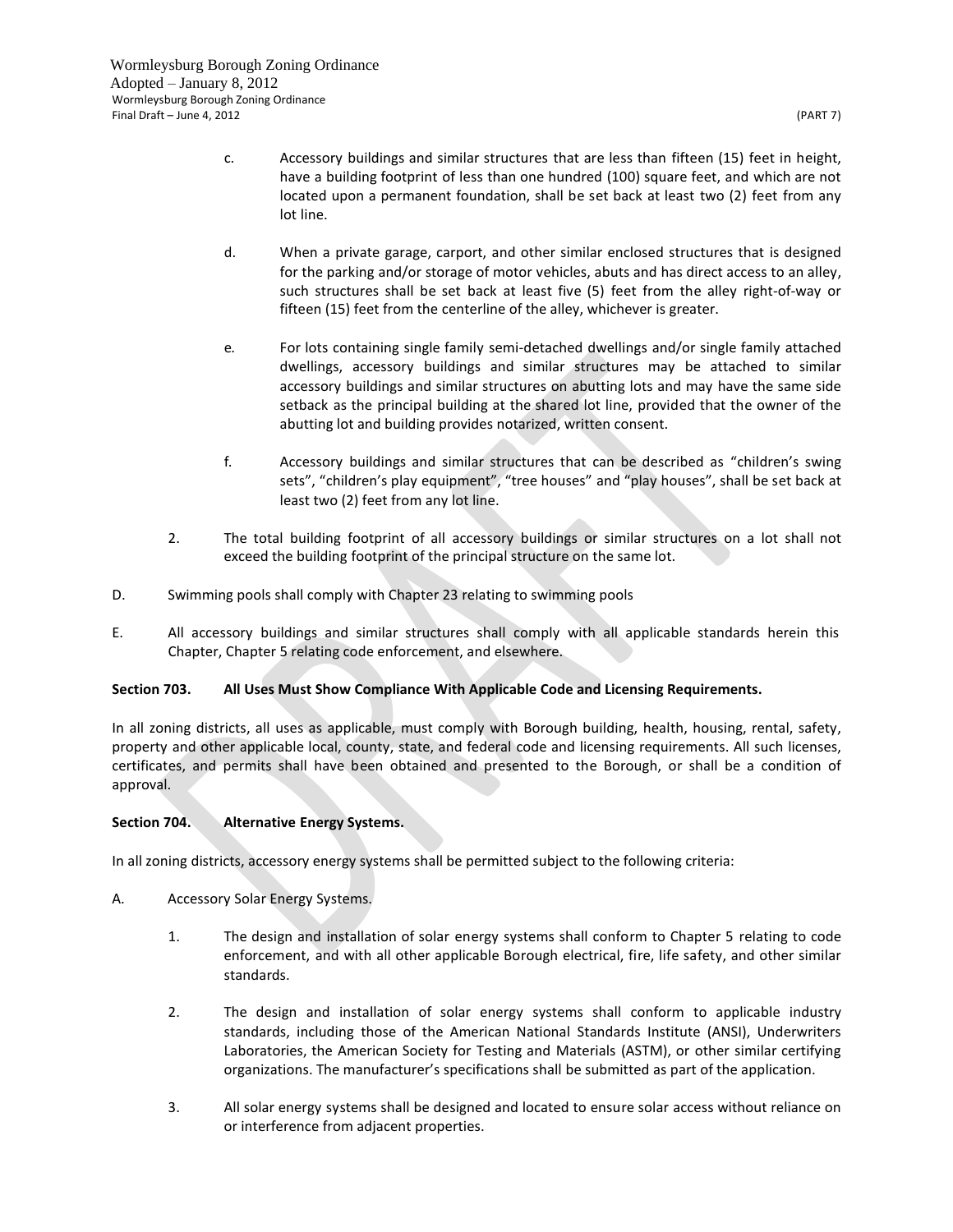General Regulations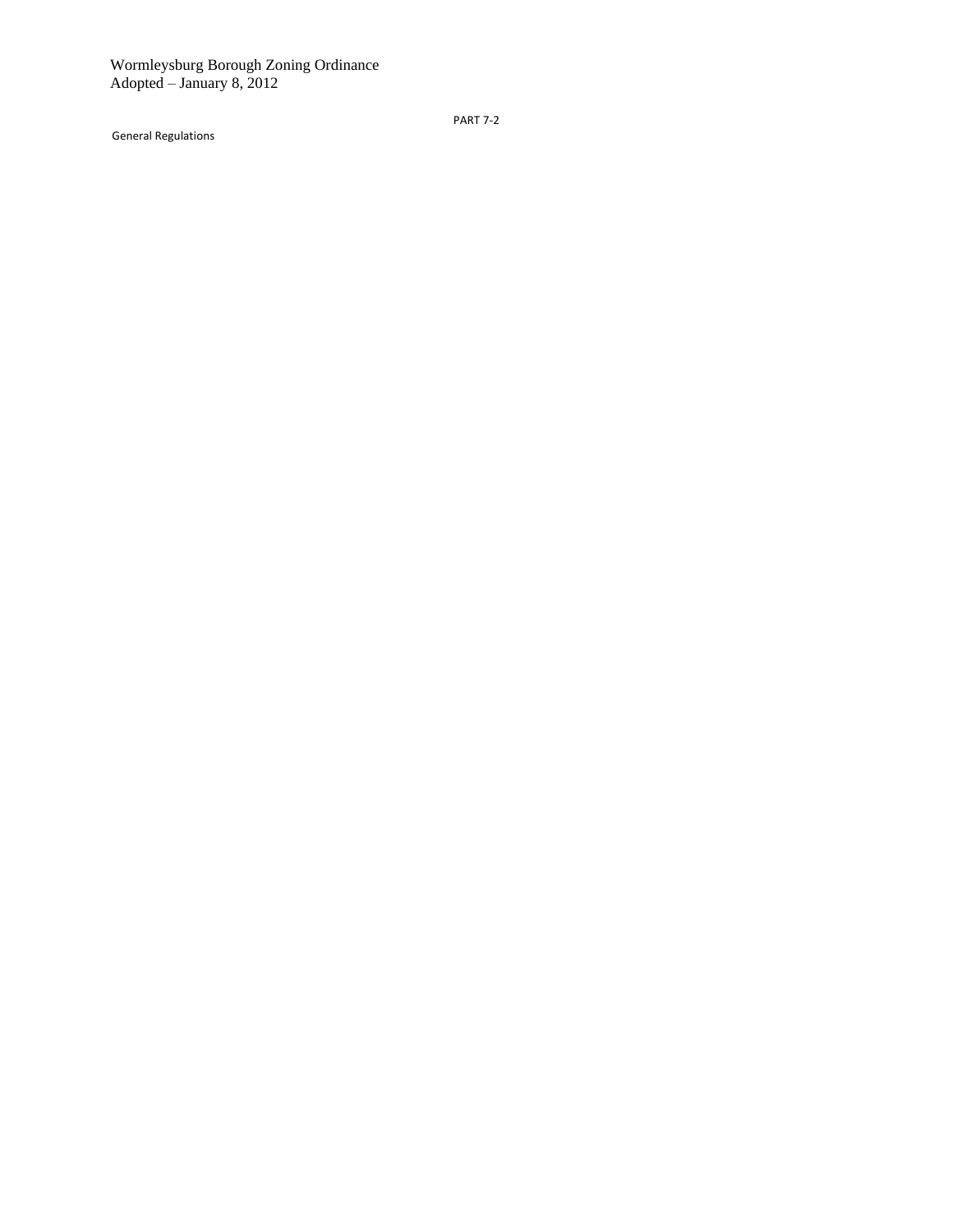- 4. All solar energy systems shall be designed and located to prevent reflective glare toward any inhabited structure on adjacent properties as well as adjacent street rights-of-way.
- 5. All on-site utility and transmission lines that are part of the solar energy system shall, to the maximum extent feasible, be placed underground.
- 6. All solar energy systems shall, to the maximum extent feasible, be inconspicuously sited when viewed from adjacent street rights-of-way.
- 7. All solar energy systems shall, to the maximum extent feasible, be sited so that tree removal is not required. If any trees are to be removed, the applicant shall submit a plan demonstrating the need to remove trees and a plan for the replacement of the trees.
- 8. Roof and wall mounted solar energy systems shall be sited in accordance with the following:
	- a. Solar energy systems located on the roof of any structure shall not extend beyond the existing overhangs of the structure's roof.
	- b. Solar energy systems located on a pitched roof of any structure shall not extend vertically above the highest point (peak) of the pitched roof of the structure, as viewed from the lot line.
	- c. Solar energy systems located on a roof of any structure shall be the same slope as, or parallel to the pitched roof.
	- d. Solar energy systems located on a flat roof shall not exceed fifteen (15) feet in height above the height of the roof. In all zoning districts such facilities shall be screened by parapets, walls, fences, or other approved means as viewed from the lot line, except for the O Zoning District and GC Zoning District.
	- e. All solar energy systems mounted on roofs and walls of any structure shall be subject to the maximum height regulations specified within the applicable zoning district.
	- f. No solar energy system shall be attached to, or sited along the front facade (wall) or front building line of any principal building.
- 9. If the solar energy system is unable to be located on a roof or a wall of a structure as is preferred, then placement of free standing, ground mounted solar energy systems shall be provided in accordance with the following:
	- a. In addition to any yard and setback requirements set forth in this Section, all freestanding, ground mounted solar energy systems shall comply with all yard and setback requirements for accessory structures in the applicable zoning district.
	- b. All freestanding, ground mounted solar energy systems shall be set back from all property lines and street rights-of-way a distance equal to the total height of the solar energy system.
	- c. Freestanding, ground mounted solar energy systems shall not exceed fifteen (15) feet in height.
	- d. For purposes of determining the maximum surface area of all freestanding, ground mounted solar energy systems, the maximum surface area shall be considered the total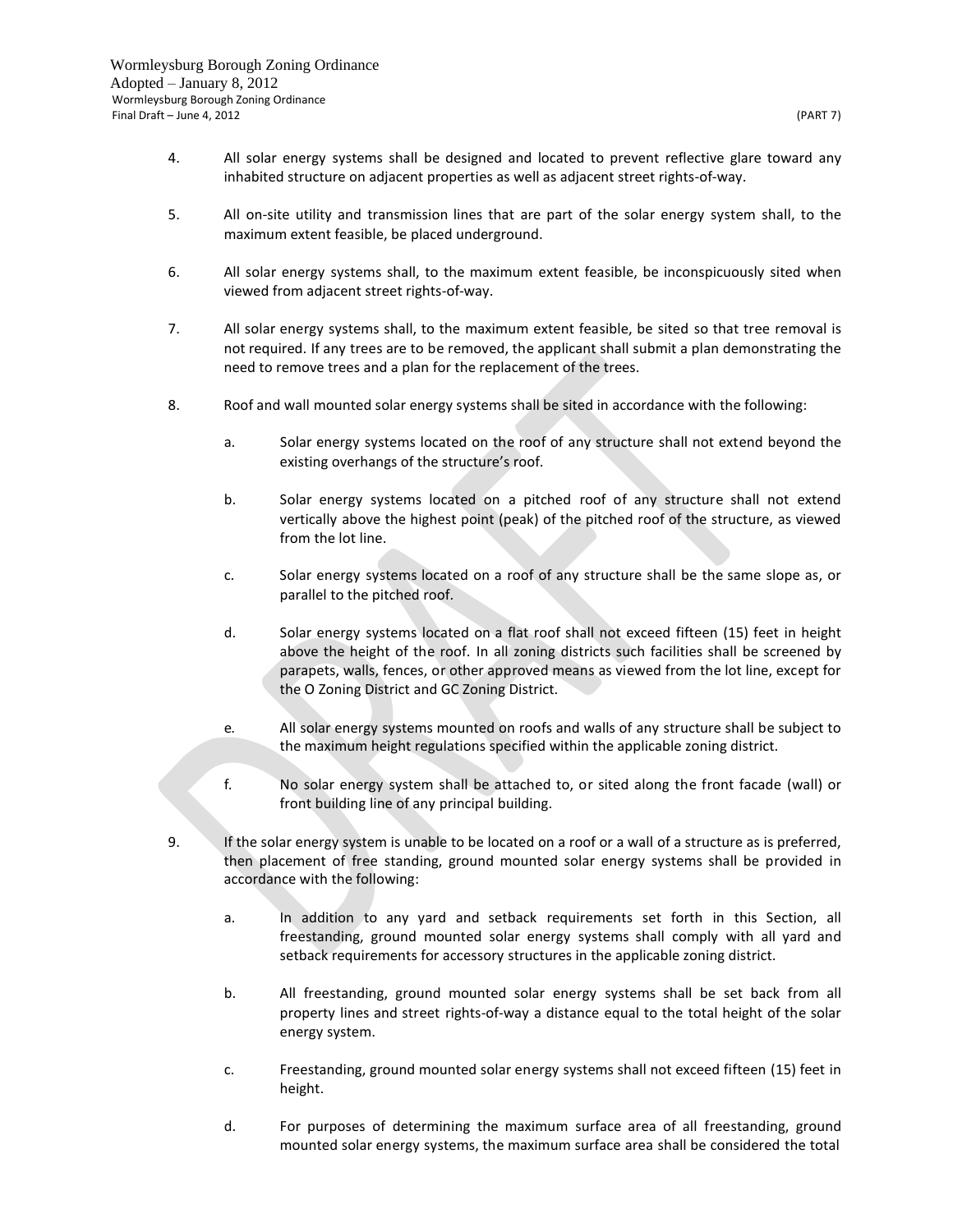General Regulations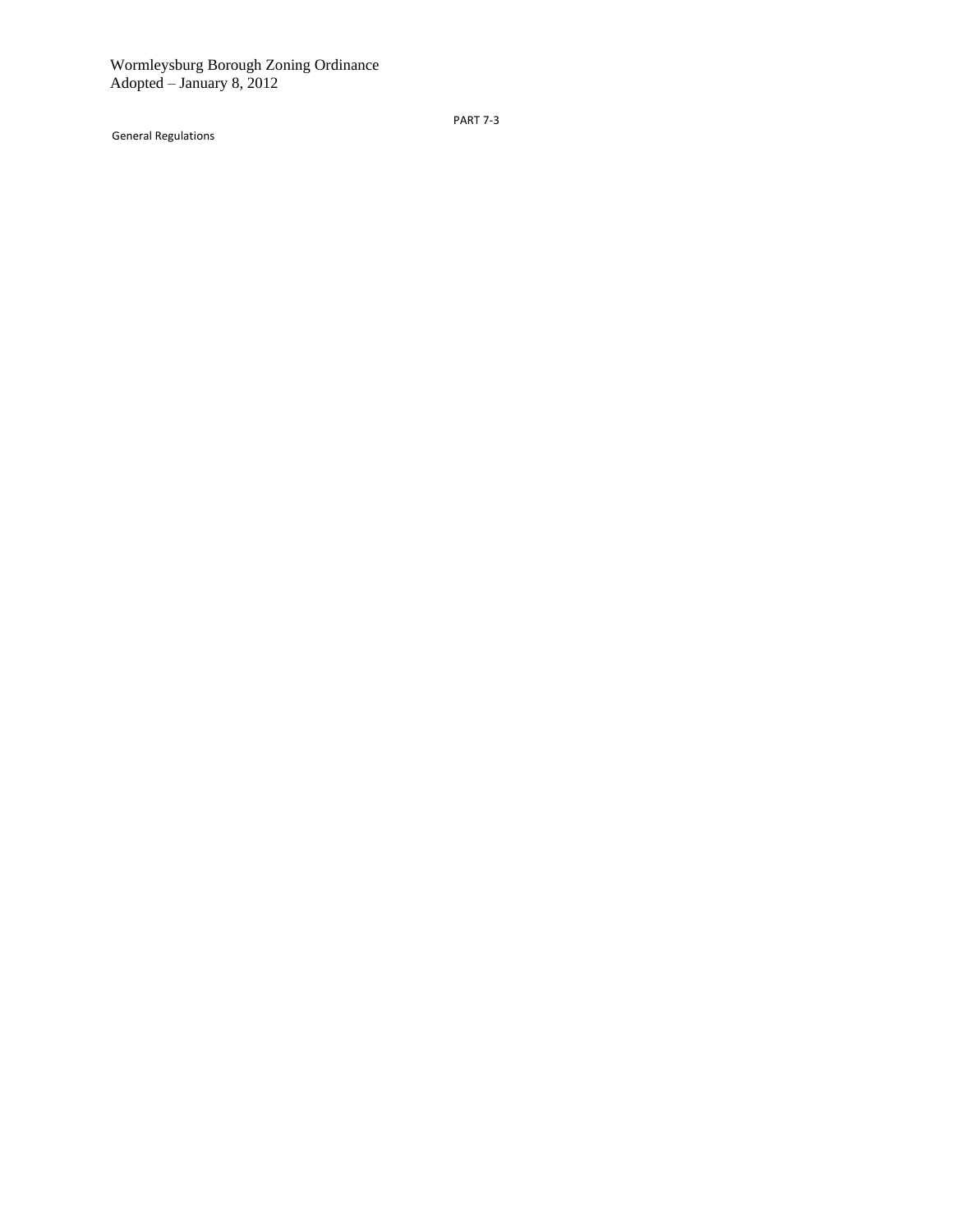surface area of the cumulative solar panels; where two (2) or more panels are grouped together, the total dimensions (length and width) of each panel shall be the cumulative dimension of the panels. The maximum surface area of all freestanding, ground mounted solar energy systems on any lot in:

- (1). Residential use shall not exceed fifteen (15) percent of the total lot area;
- (2). Nonresidential use, except for the O Zoning District or GC Zoning District, shall not exceed twenty-five (25) percent of the total lot area.
- (3). There shall be no maximum surface area requirement in the O Zoning District or GC Zoning District.
- 10. All applications for solar energy systems shall include the information required for a site plan approval pursuant to Part 12 of this Chapter relating to *Applications for Zoning Permits*. In addition, the applicant shall submit:
	- a. A completed glare study ensuring that reflective glare is not directed towards nor upon any adjacent properties or adjacent street rights-of-way. The glare study shall include:
		- (1). Angle of the solar collector system panels, arrays, cells, etc. at the location;
		- (2). A diagram showing the maximum and minimum angles of reflective glare from the solar collector system panels, arrays, cells, etc. at the location and the relationship of that glare to adjacent properties, structures and rights-of-way; and,
		- (3). Mitigation plan that limits or eliminates reflective glare on adjacent properties, structures, and rights-of-way.
	- b. Certification from a qualified professional engineer licensed and registered to practice in the Commonwealth of Pennsylvania that the proposed installation of the solar energy system will not exceed the structural capacity of the building or other structure, considering wind and other loads associated with any solar energy system, and applicable requirements of Chapter 5 relating to code enforcement; and
	- c. Confirmation that the public utility company has been informed of the customer's intent to install an interconnected customer-owned generator and also approves of such connection. Off-grid systems shall be exempt from this requirement.
- 11. Prior to the issuance of a permit for the installation of a solar energy system, the applicant shall provide the Zoning Officer with written confirmation that the public utility company has been informed of the customer's intent to install an interconnected customer-owned generator and also approves of such connection. Off-grid systems shall be exempt from this requirement.
- B. Accessory Wind Energy Systems.
	- 1. The design and installation of wind energy systems shall be in strict accordance Chapter 5 relating to code enforcement, and with all other applicable Borough electrical, fire, life safety, and other similar standards.
	- 2. The design and installation of all wind energy systems shall conform to applicable industry standards, including those of the American National Standards Institute (ANSI), Underwriters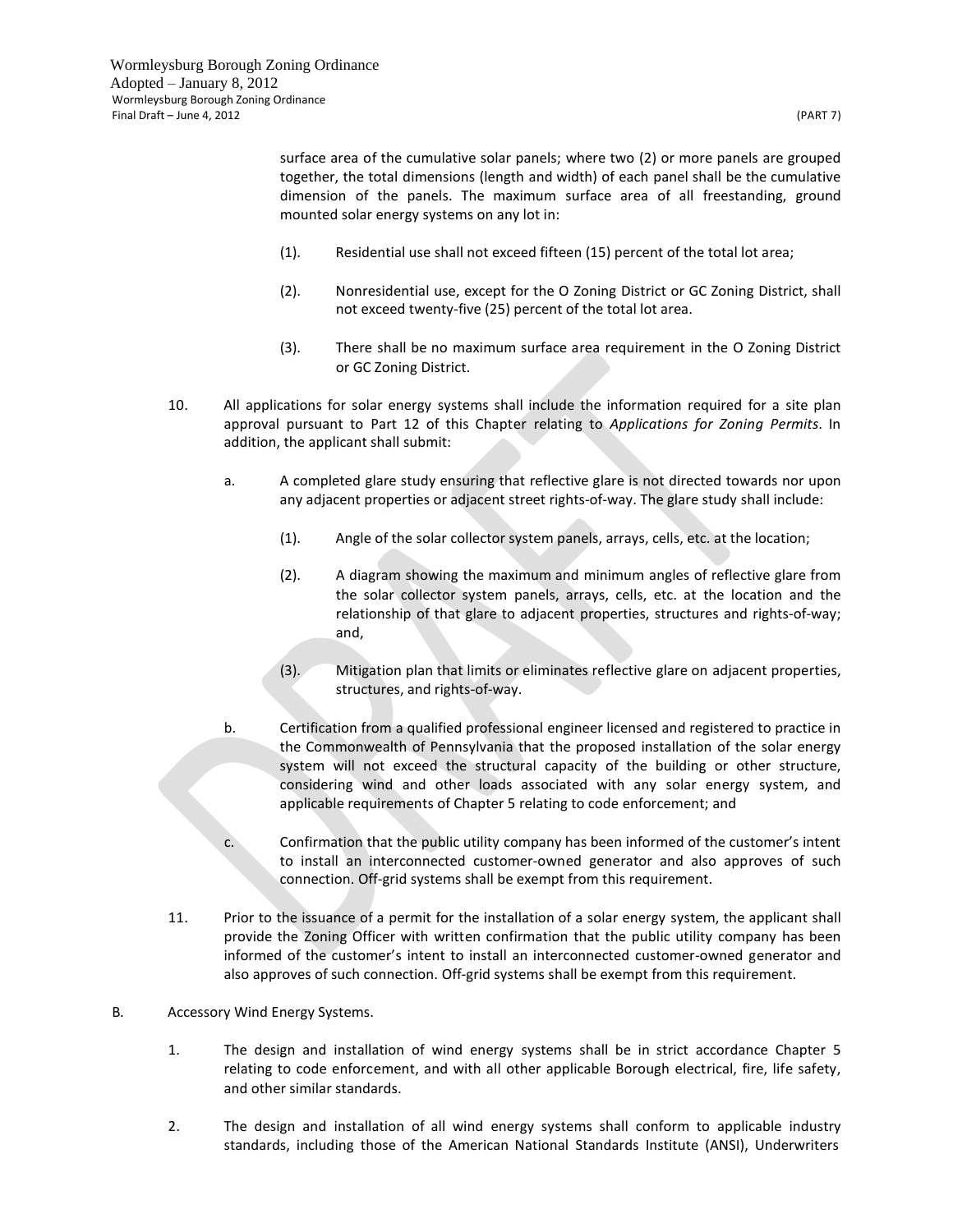General Regulations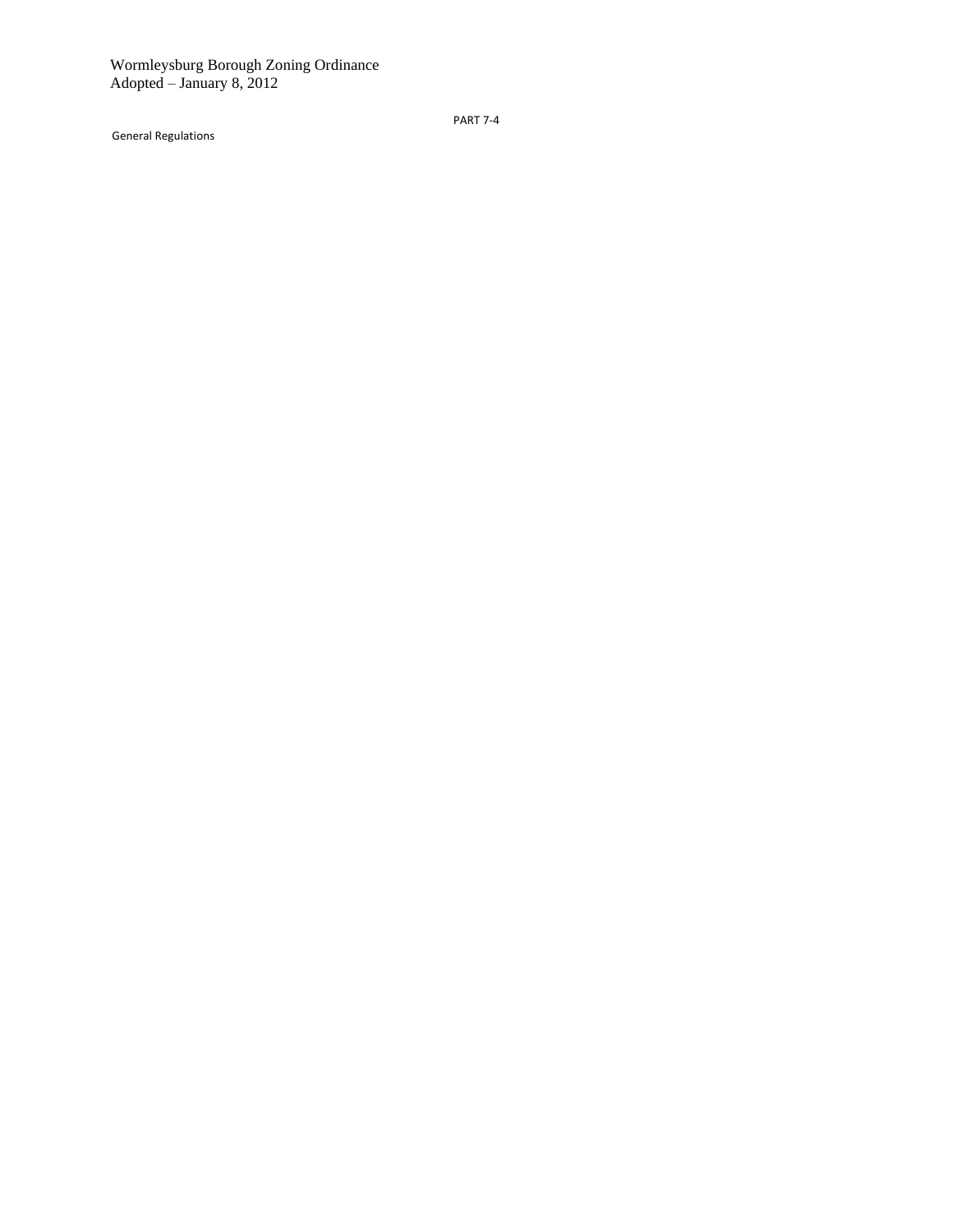Laboratories, Det Norske Veritas, Germanischer Lloyd Wind Energies, the American Society for Testing and Materials (ASTM), or other similar certifying organizations, or as approved under an emerging technology program (e.g., the California Energy Commission, International Electotechnical Commission), or any other wind certification program recognized by the American Wind Energy Association (AWEA) or the U.S. Department of Energy. The manufacturer's specifications shall be submitted as part of the application.

- 3. All on-site utility and transmission lines as part of the wind energy shall system shall, to the extent feasible, be placed underground.
- 4. All wind turbines shall have a flat finish and non-obtrusive colors (e.g., white, off-white, or gray) as applied by the manufacturer in order to reduce the visual impact to the extent feasible.
- 5. All wind turbine towers shall be painted silver or have a galvanized finish retained in order to reduce the visual impact to the extent feasible. Towers may be painted green or brown up the height of nearby trees.
- 6. All wind energy systems shall be equipped with manual—electronic or mechanical—and automatic over-speed controls to limit the blade rotation speed to within the design limits of the wind energy system.
- 7. Wind energy systems shall not be installed in any location where they would interfere with existing fixed broadcast, re-transmission, or reception antenna. This includes interference with residential radio, television, or wireless phone, or other personal communication system reception. No wind energy system shall be installed in any location along the major axis of an existing microwave communication link where its operation is likely to produce electromagnetic interference in the link's operation.
- 8. All wind energy systems shall, to the extent feasible, be sited to prevent shadow flicker on any adjacent properties as well as any adjacent street rights-of-way.
- 9. In addition to any yard and setback requirements set forth in this Section, all wind energy system shall comply with the yard and setback requirements for accessory structures in the applicable zoning district.
- 10. Wind turbines shall be set back a distance equal to the total height of the wind turbine from all property lines, streets and other rights-of-way, and overhead utility lines.
- 11. The maximum height of wind energy systems shall comply with the following:
	- a. For all roof mounted wind turbines, the height of the wind turbine shall not exceed the height of the existing building by more than fifteen (15) feet.
	- b. For lots less than one-half (1/2) acre in area, wind turbines shall be roof mounted. The maximum rotor diameter for wind turbines shall be six (6) feet.
	- c. For lots between one-half (1/2) acre but less than one (1) acre, the wind turbines may be sited on wind turbine towers, the turbine height shall be limited to seventy-five (75) feet, or twenty (20) feet above the tree line, whichever is lower.
	- d. For lots greater than or equal to one (1) acre, wind turbines may be sited on wind turbine towers, the turbine height shall be limited to one hundred twenty (120) feet or forty (40) feet above tree line, whichever is lower.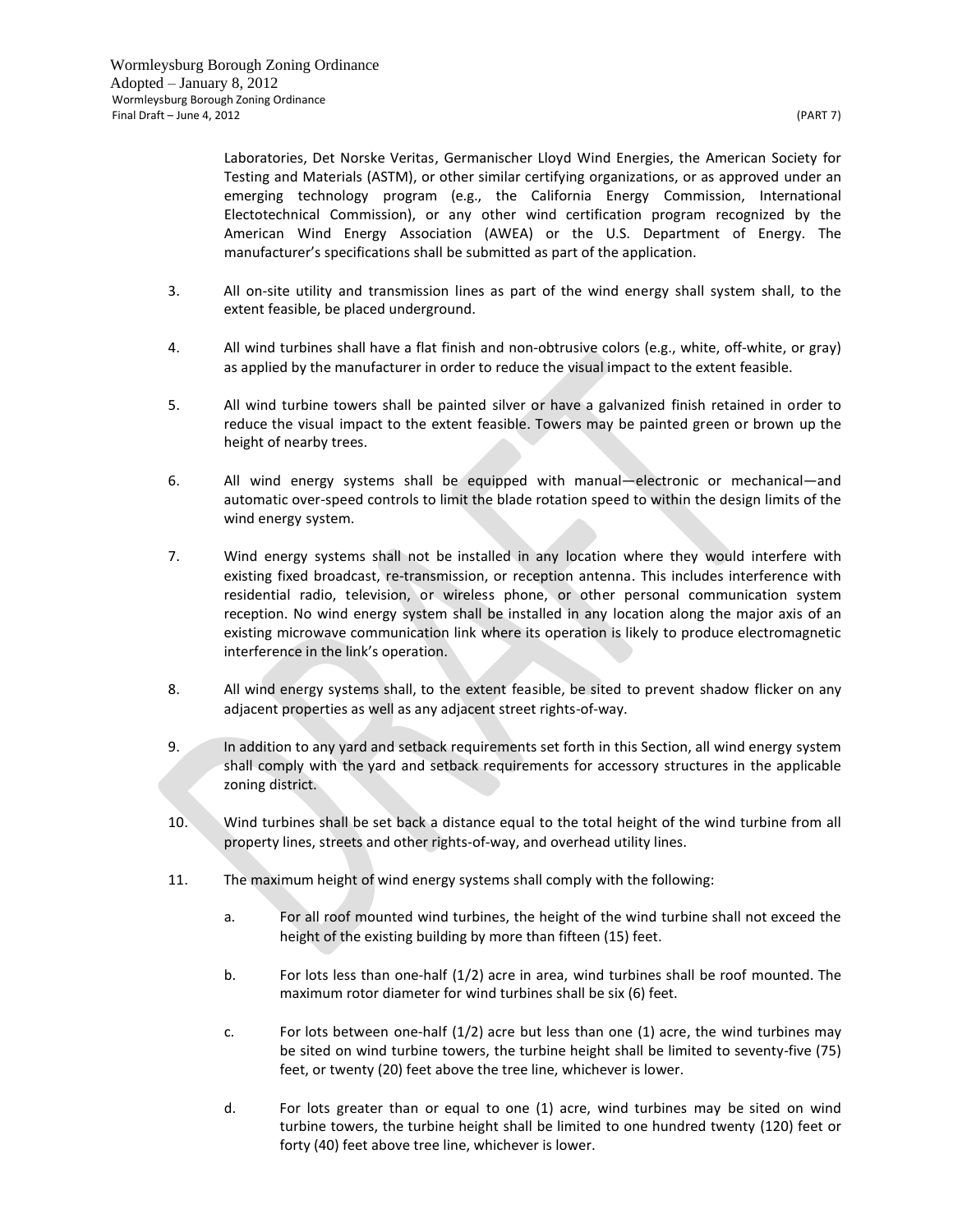General Regulations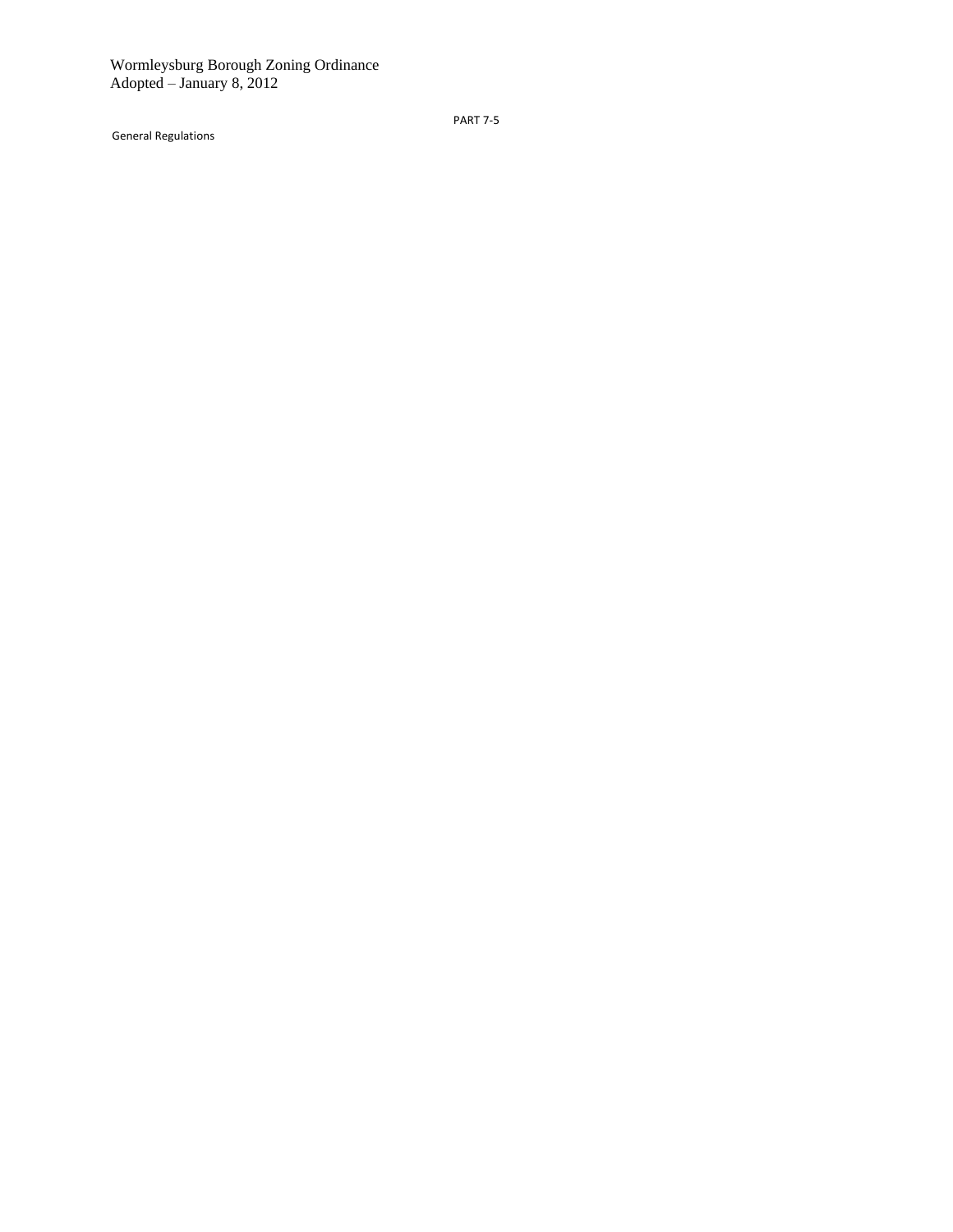- e. The maximum height of any wind turbine in the O Zoning District or GC Zoning District, regardless of lot area shall be one hundred forty (140) feet.
- 12. For all wind energy systems not otherwise mounted on a roof, unauthorized access to the turbine and tower shall be prevented by design, with a minimum of twelve (12) feet from the ground to the bottom of the ladder. All doors to turbine and tower shall be locked.
- 13. The minimum height of the lowest position of the wind turbine shall be fifteen (15) feet above the ground. If the wind turbine proposed is a Vertical Axis Wind Turbine (also referred to as a 'helix type' turbine or VAT), the height between the lowest point of the turbine and the ground may be reduced to eight (8) feet.
- 14. Wind energy systems shall not be lighted, except to comply with applicable Federal Aviation Administration (FAA) regulations.
- 15. No portion of any wind energy system shall extend over parking areas, access drives, driveways or sidewalks.
- 16. Unless otherwise prohibited or regulated in Part 8 of this Chapter, wind energy systems shall not display advertising, except for reasonable identification of the wind energy system's manufacturer. Such sign shall have an area of less than four (4) square feet.
- 17. When an accessory building or structure is necessary for storage cells or related mechanical equipment, the accessory building shall comply with the accessory building and structure requirements specified within the applicable zoning district.
- 18. All applications for wind energy systems shall include the information required for a site plan approval pursuant to Part 12 of this Chapter relating to *Applications for Zoning Permits*. In addition, the applicant shall submit:
	- a. A plot / site plan showing:
		- (1). Property lines and physical dimensions of all areas of the subject property that are within a distance equal to two (2) times the total height of the wind energy system.
		- (2). Location, dimensions, and types of existing principal and accessory structures on the property.
		- (3). Location of the proposed wind energy system tower, foundations, guy anchors, and associated equipment.
		- (4). The rights-of-way of any public street abutting the property.
		- (5). Any overhead utility lines.
	- b. Wind energy systems system specifications, including manufacturer and model, rotor diameter, tower height, and tower type—freestanding or guyed.
	- c. Certification from a qualified professional engineer licensed and registered to practice in the Commonwealth of Pennsylvania that the tower has been designed and will be constructed in accordance with the current industry standards and applicable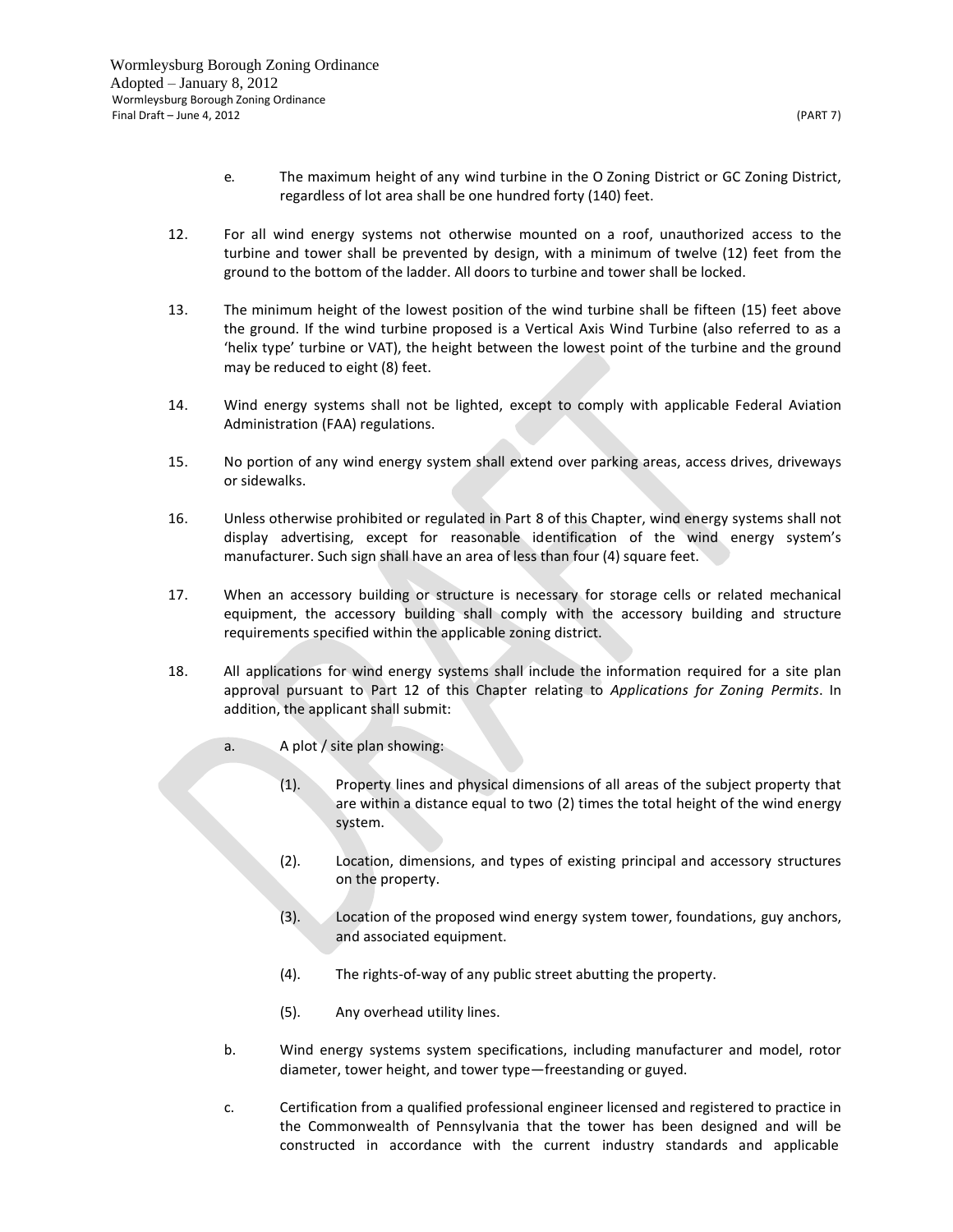General Regulations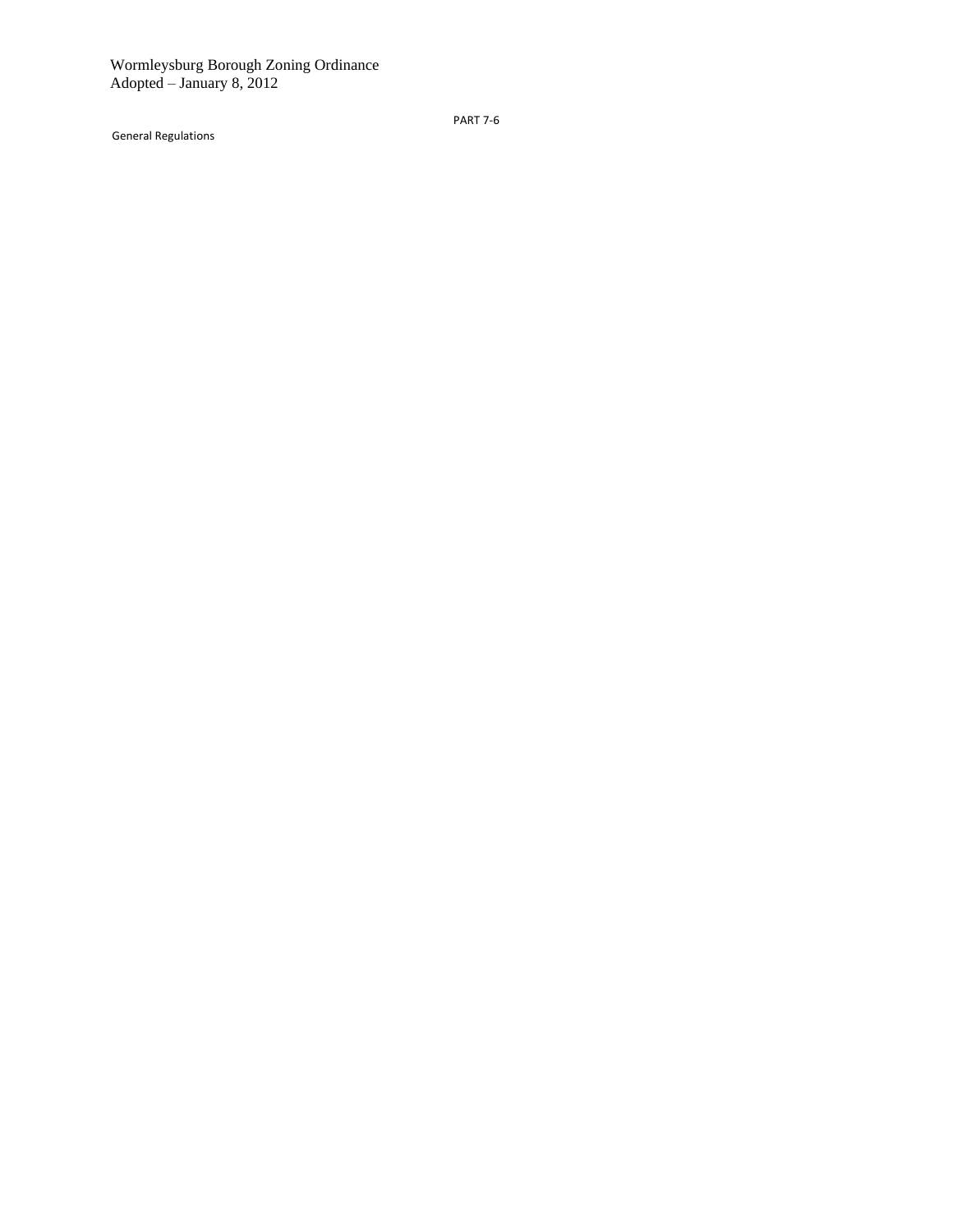requirements of Chapter 5 relating to code enforcement. A copy of the foundation analysis shall also be provided.

19. Prior to the issuance of a permit for the installation of a wind energy system, the applicant shall provide the Zoning Officer with written confirmation that the public utility company has been informed of the customer's intent to install an interconnected customer-owned generator and also approves of such connection. Off-grid systems shall be exempt from this requirement.

### **Section 705. Appurtenant Service Equipment Screening and Location for Non-Residential and Other Uses.**

In all zoning districts, for uses other than single family detached, single family semi-detached, and two-family dwellings, appurtenant service structures and areas including solid waste dumpsters, trash and refuse bins, and recycling containers; propane tanks; air conditioning units and condensers, except window units; generators; electrical transformers; and other similar appurtenant equipment or elements providing essential services to a building or lot are permitted subject to the following criteria:

- A. Appurtenant service equipment, structures, and areas including solid waste dumpsters, refuse and recycling containers, propane tanks, air conditioning units and condensers, except window units, electrical transformers and other equipment or elements providing essential services to a building or a lot shall not be located:
	- 1. In the front yard between the principal building and the public street, excluding alleys, or within any required front setback in the Residential Zoning Districts or Mixed Use Zoning Districts;
	- 2. In any required accessory use or structure setback, excluding those lot lines abutting any alley, or a required buffer yard;
	- 3. In any area of a parking lot that causes obstructed access to designated parking spaces; nor
	- 4. Within ten (10) feet of the Residential Zoning Districts or an existing residential use in the Mixed Use Zoning Districts.
- B. In addition to the following requirements, all service structures and areas shall be screened on all sides with a minimum of one hundred (100) percent opacity in accordance with Part 7 of this Chapter relating to *Buffer and Screening Regulations*.
	- 1. Required screening shall enclose any service structure on all sides unless such structure must be frequently moved, in which case screening on all but one (1) side is required.
	- 2. Fencing, if erected, shall be constructed of the same color and material as the principal building of a lot, but may be a decorative masonry wall, excluding exposed "cinder block". If solid weather-resistant wood or material of similar appearance (e.g., white vinyl vertical planks) is used, vegetative screen planting shall also be provided. The fence or wall shall include a selflatching door or gate. In no case shall "chain link" material or pattern fencing be used for screening.
	- 3. The average height of the screening shall be one (1) foot more than the height of the enclosed structure, but shall not be required to exceed eight (8) feet in height unless specified otherwise by this Chapter.
	- 4. When a service structure is located adjacent to a building wall, perimeter landscaping material may fulfill the screening requirements for that side of the service structure if that wall or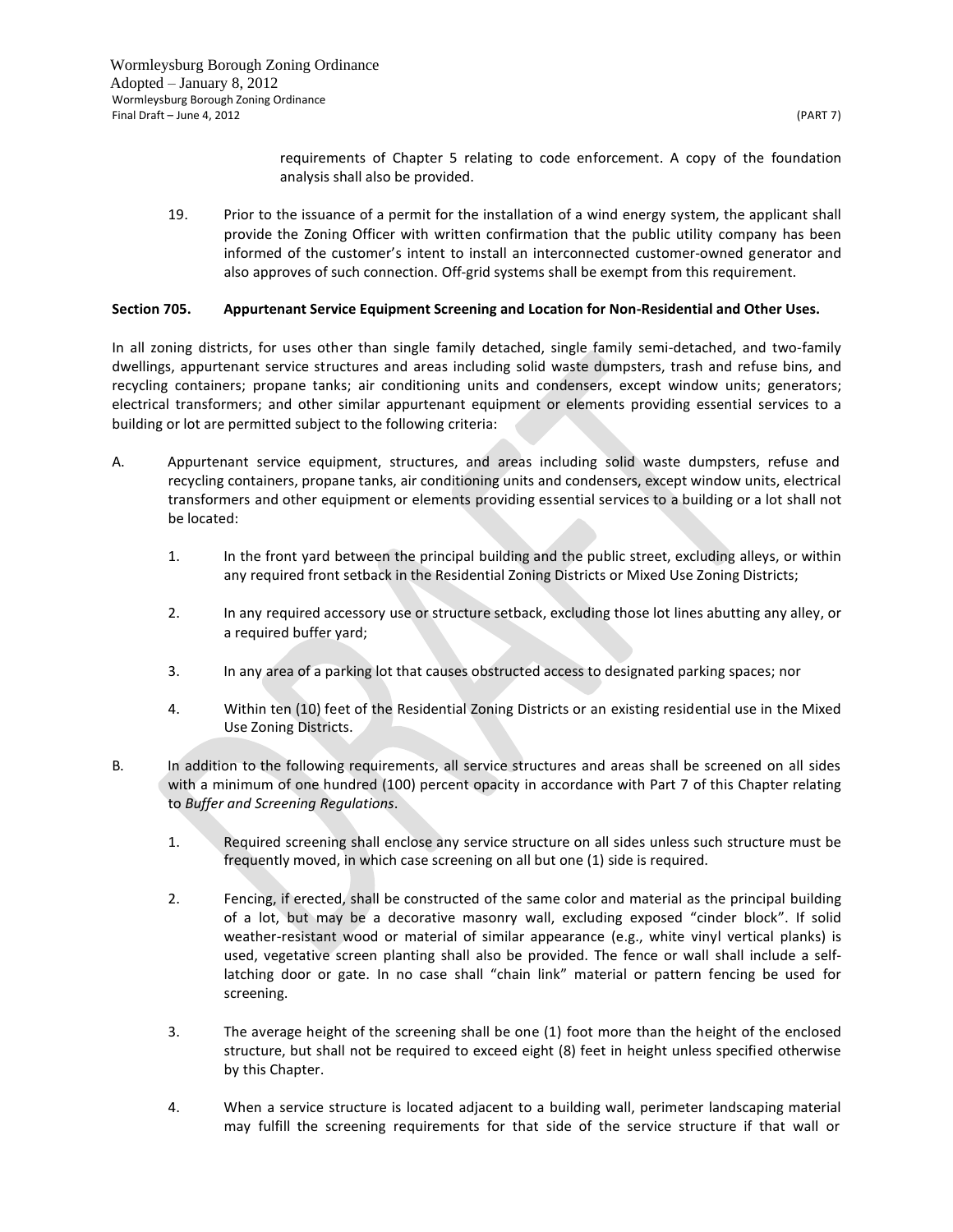General Regulations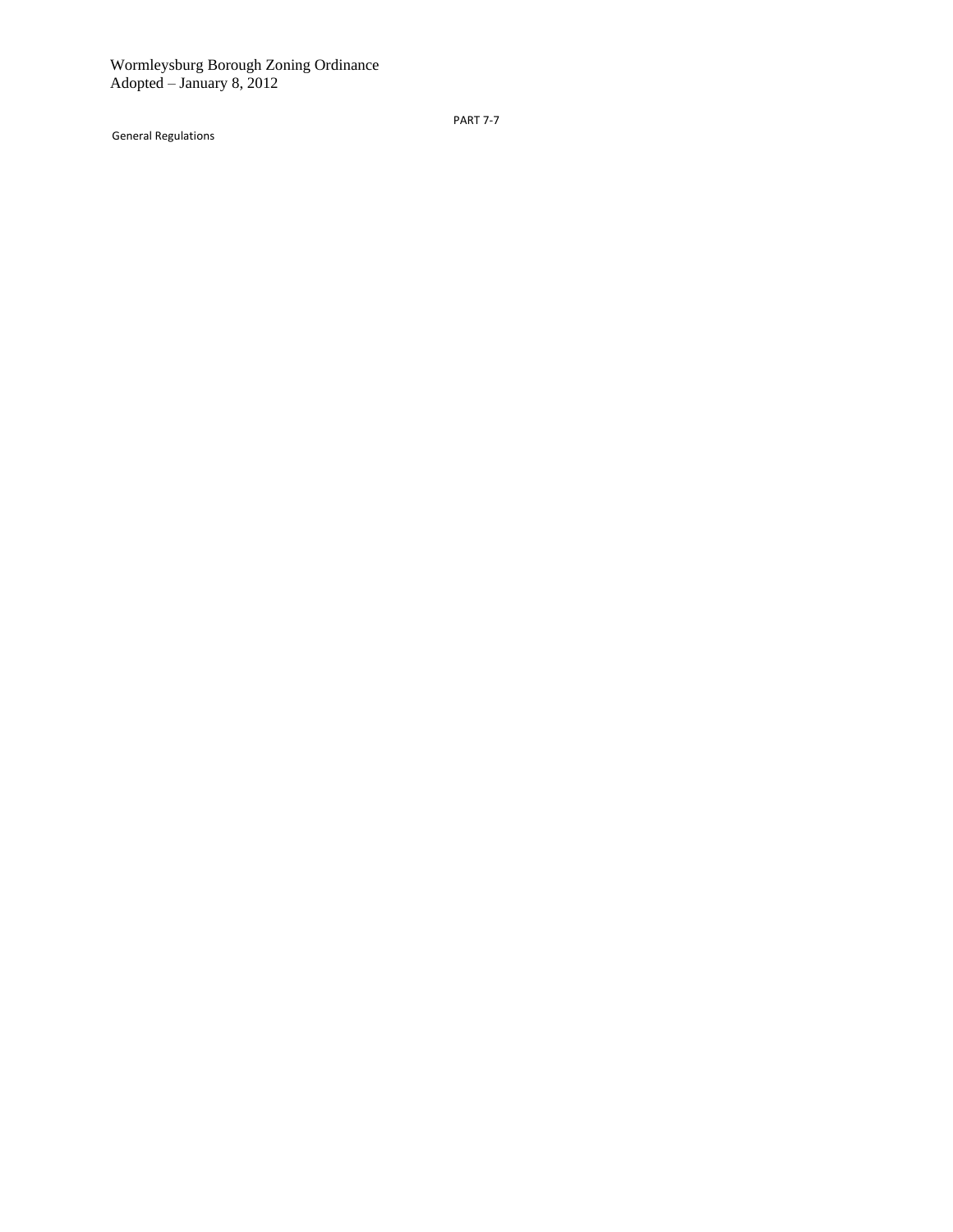screening material is of an average height sufficient to meet the height requirement set forth in this Section.

- 5. Although service structures may be screened by plant material, such plant material may not count towards the fulfillment of any required landscaping.
- 6. Whenever screening material is placed around any solid waste or trash disposal unit that is emptied or removed mechanically on a regular basis, a fixed barrier (e.g. mounted metal brackets) to contain the placement of the container shall be provided within the screening on those sides where there is such material. The barrier shall be at least eighteen (18) inches from the screening and shall be of sufficient strength to prevent possible damage to the screening when the container is moved. The minimum front opening of the screening shall be twelve (12) feet to allow service vehicles access to the container.
- C. Kitchen windows capable of being opened, and ventilation equipment outlets and other similar equipment associated with food service, restaurants, taverns / bars, and other similar food and drink service uses shall not be located or oriented directly toward any abutting property in the Residential Zoning Districts or existing residential use in the Mixed Use Zoning Districts.
- D. All ventilation equipment outlets, fume collection, and other similar equipment associated with any service / repair work area(s) and/or service / repair bay doors / openings for non-residential uses, shall not be located or oriented directly toward any abutting property in the Residential Zoning Districts or existing residential use in the Mixed Use Zoning Districts.
- E. For all non-residential uses, mixed uses, and multi-family dwelling uses in the Residential Zoning Districts or Mixed Use Zoning Districts, all rooftop mounted equipment and other similar appurtenances including stair wells, air conditioning units, large vents, heat pumps, and mechanical equipment, shall to the maximum extent feasible, be inconspicuously sited on the roof, screened via use of parapets, walls, fences, landscaping, or other approved screening, or integrated be within the roof form, so as to not be viewed from adjacent street rights-of-way, excluding alley. When fencing is proposed to be used as a rooftop equipment screen, it shall be designed to be architecturally compatible with the principal building, including design, materials, and colors.
- F. The locations of all service structures and screening shall be shown on all site plans and land development plans submitted to the Borough of Wormleysburg.
- G. This Section shall not apply to dumpsters temporarily placed during actual construction or demolition on the premises.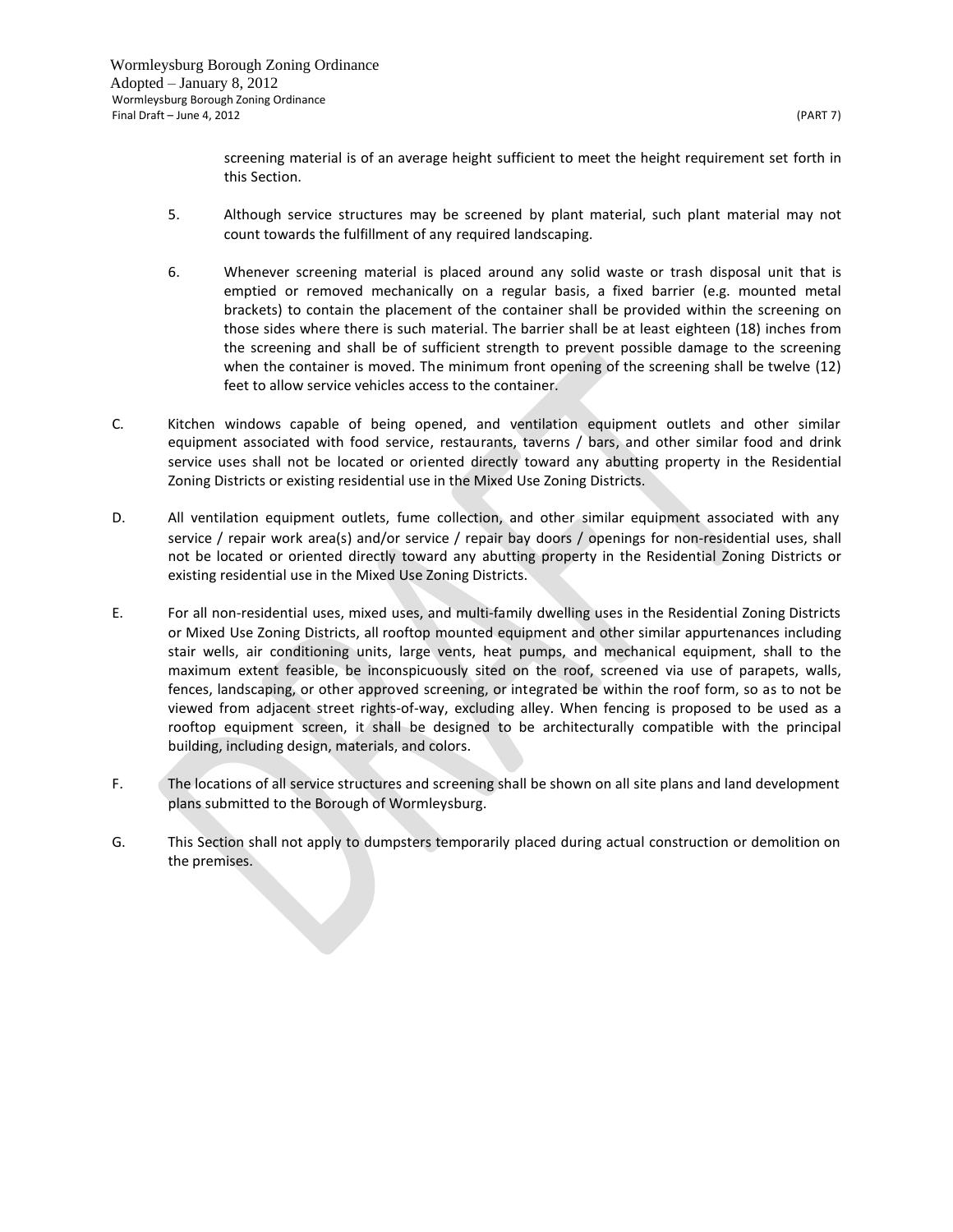General Regulations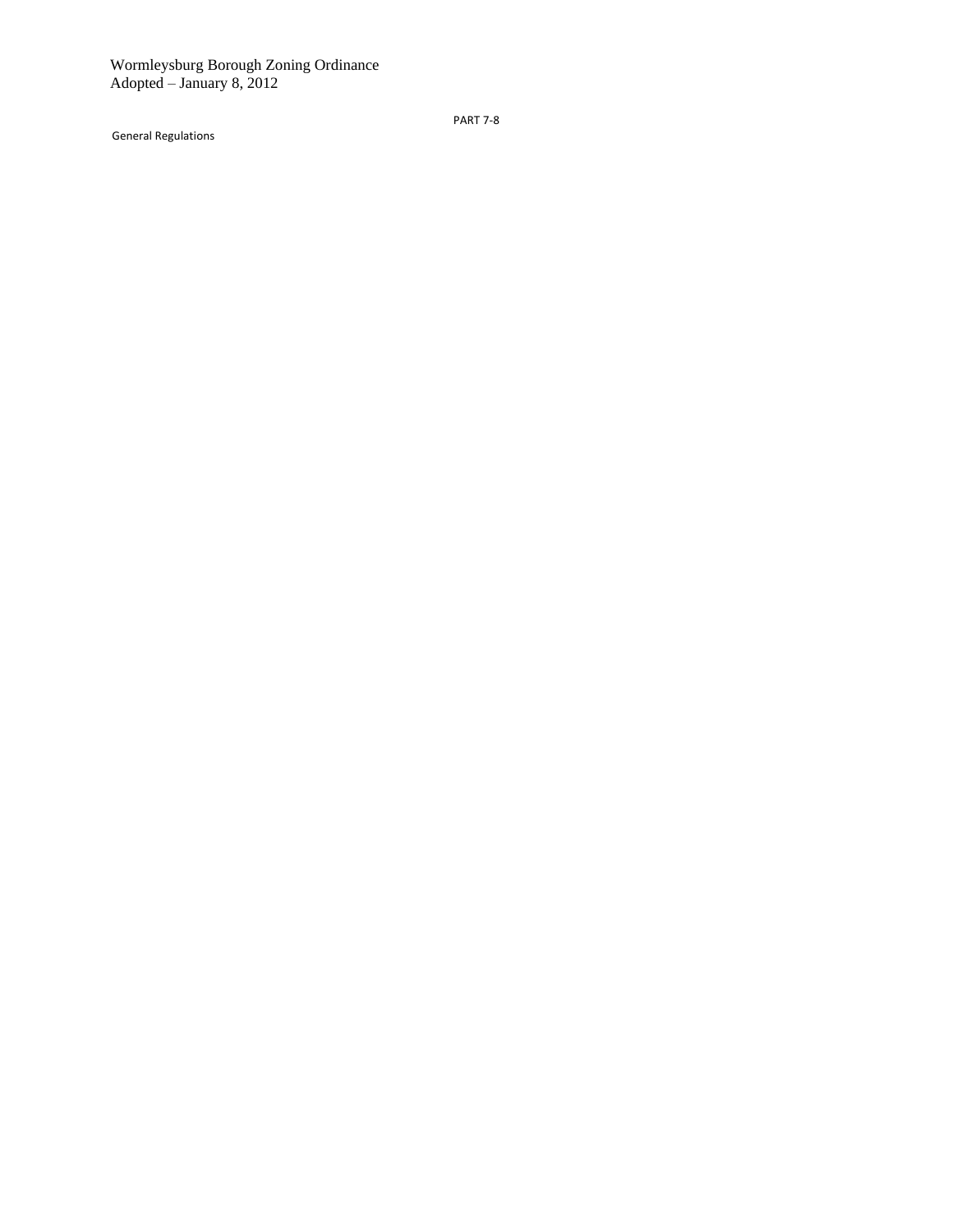Wormleysburg Borough Zoning Ordinance Adopted – January 8, 2012 Wormleysburg Borough Zoning Ordinance Final Draft – June 4, 2012 (PART 7)

### **Section 706. Buffer and Screening Regulations.**

In all zoning districts, buffering and screening shall be provided in all zoning districts subject to the following criteria:

A. Required buffer yard and screening shall be provided on a lot proposed for development of nonresidential uses and/or higher density/intensity residential dwelling types and extend the entire length of the lot line abutting a Residential Zoning District and/or lower density/intensity residential dwelling lots. See Table 7-1 Required Buffer Yards and Screening for required minimum buffer yard widths and required minimum screening opacity:



**TABLE 7-1 REQUIRED BUFFER YARDS AND SCREENING**

- Where an existing or former residential building is being proposed for reuse for a permitted non-residential use, and where there is insufficient distance between said building and the abutting lot line to achieve the required five (5) foot buffer yard, there shall be no buffer yard required for the area of the lot where said building is located, as long as screening with no less than one hundred (100) percent opacity is provided in the area of the lot where said building is located. Remaining portions of the lot shall comply with the buffer yard and screening requirements provided for elsewhere in this Section.
- B. No buffer yard shall be required for a non-residential use, mixed use, or higher density residential dwelling type use separated from the Residential Zoning Districts and/or existing lower density residential dwelling type lots in the Mixed Use Zoning Districts (as applicable) by a public street right-of-way, excluding alleys.
- C. All required buffer yard areas shall be planted and maintained with vegetative cover and living material, as well as any required screening, and kept free of:
	- 1. Buildings and structures, excluding fences and walls;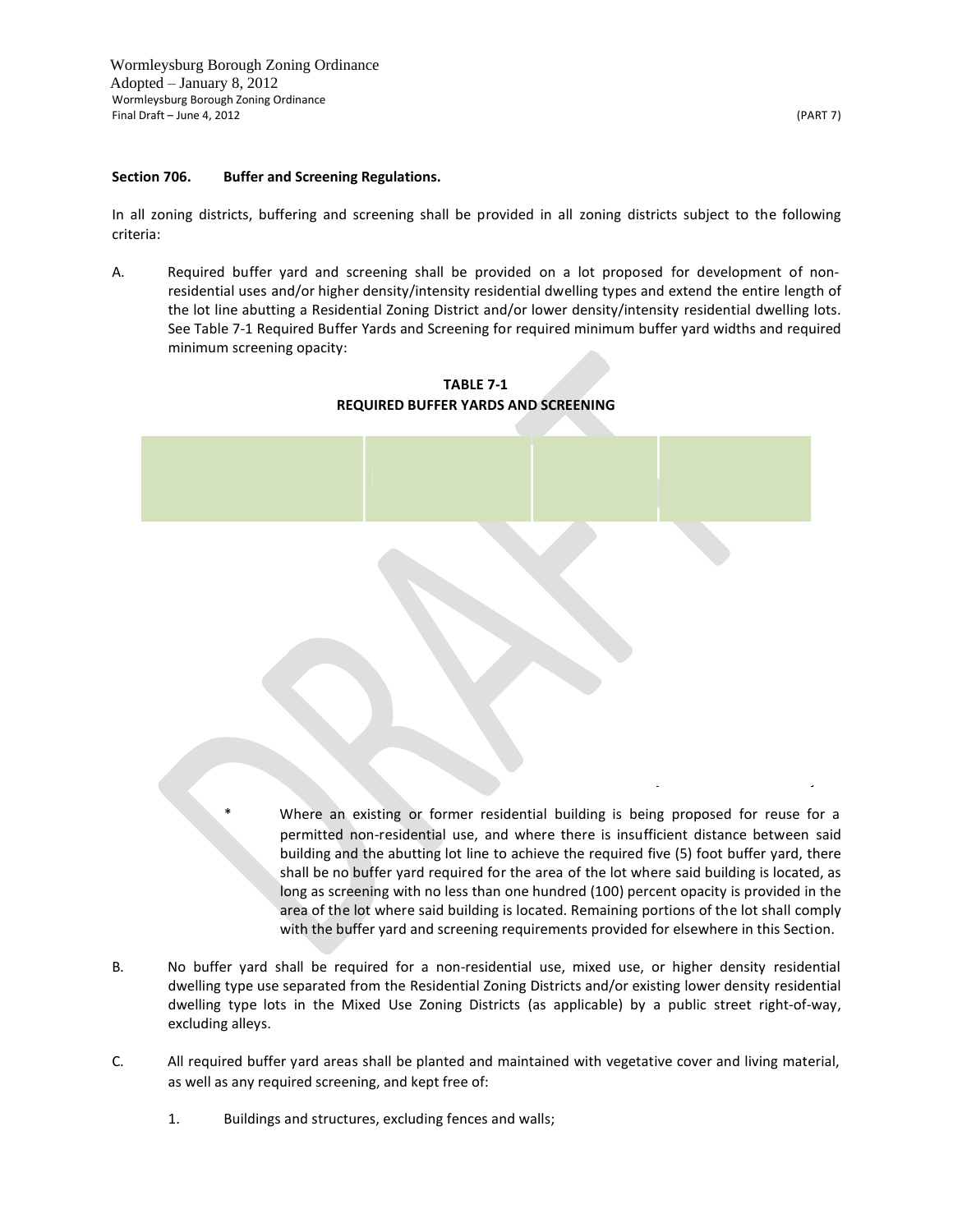General Regulations

| <b>WHERE A PERMITTED:</b>                                                                                           | <b>ABUTS:</b>                                                                                                                    | <b>MINIMUM</b><br><b>REQUIRED BUFFER</b><br><b>YARD WIDTH</b> | <b>MINIMUM REQUIRED</b><br><b>OPACITY OF</b><br><b>SCREENING</b> |
|---------------------------------------------------------------------------------------------------------------------|----------------------------------------------------------------------------------------------------------------------------------|---------------------------------------------------------------|------------------------------------------------------------------|
| Non-Residential uses in the<br><sup>o</sup><br>Zoning District or GC Zoning District                                | the<br>Residential<br>Zoning<br>Districts or a lot with an<br>existing residential use                                           | $35$ ft.                                                      | 80%                                                              |
| Non-Residential<br>the<br>uses<br>in<br><b>Residential Zoning Districts</b>                                         | lot with an existing<br>a<br>residential use                                                                                     | 25 ft.                                                        | 90%                                                              |
| Higher density residential dwelling<br>types, except as provided herein<br>this table below                         | a lot with an existing<br>density<br>dwelling<br>lower<br>type residential use                                                   | $15$ ft.                                                      | 90%                                                              |
| Non-Residential<br>higher<br>uses<br>or<br>density residential dwelling types in<br>the Mixed Use Zoning Districts* | lot with an existing<br>a<br>residential<br>use<br>or<br>an<br>existing<br>lower<br>density<br>dwelling type residential<br>use* | $5$ ft.*                                                      | $90\%$ <sup>*</sup>                                              |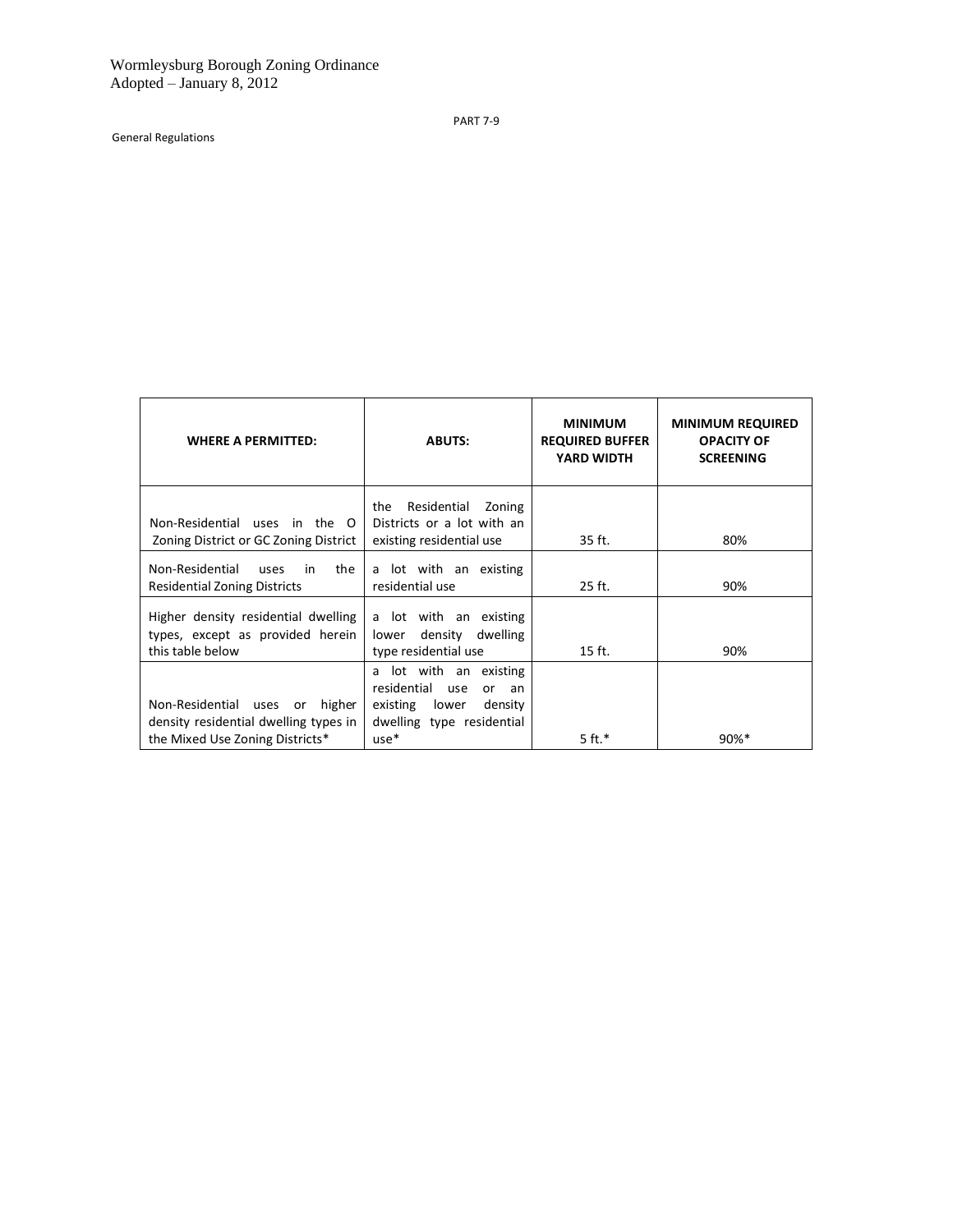- 2. Dumpsters and refuse containers;
- 3. Parking lots / areas;
- 4. Loading and unloading areas; and
- 5. Any type of storage of goods, materials, equipment, or vehicles;
- 6. Any type of display and sales; and
- 7. Any business activity.
- D. Unless otherwise prohibited or regulated in Part 8 of this Chapter, signs shall be permitted in a buffer yard that abuts a street right-of-way.
- E. Stormwater management facilities and structures may be maintained within a buffer yard, but the existence of such facilities or structures shall not be a basis for a failure to meet the screening requirements.
- F. Buffer yards may be crossed by access drives, driveways, sidewalks, or easements with a maximum width of thirty-five (35) feet, provided the centerline of the access drive, driveway, sidewalk, or easement crosses the lot line and buffer yard at not less than seventy-five (75) degrees; however, no turning or maneuvering of vehicles shall be permitted in the buffer yard area.
- G. Buffer yards may be located within any required setback or yard.
- H. Screen Plantings. Where screen plantings are provided in buffer yards, said screen plantings must be located in the exterior portion of the required buffer yards, and shall be evenly spaced extending the length of the lot line in accordance with the following:
	- 1. Plant materials used in screen plantings shall be of such species as will produce, within two (2) years, a year-round visual screen in accordance with the standards set forth in Table 7-2 Screen Planting Materials:

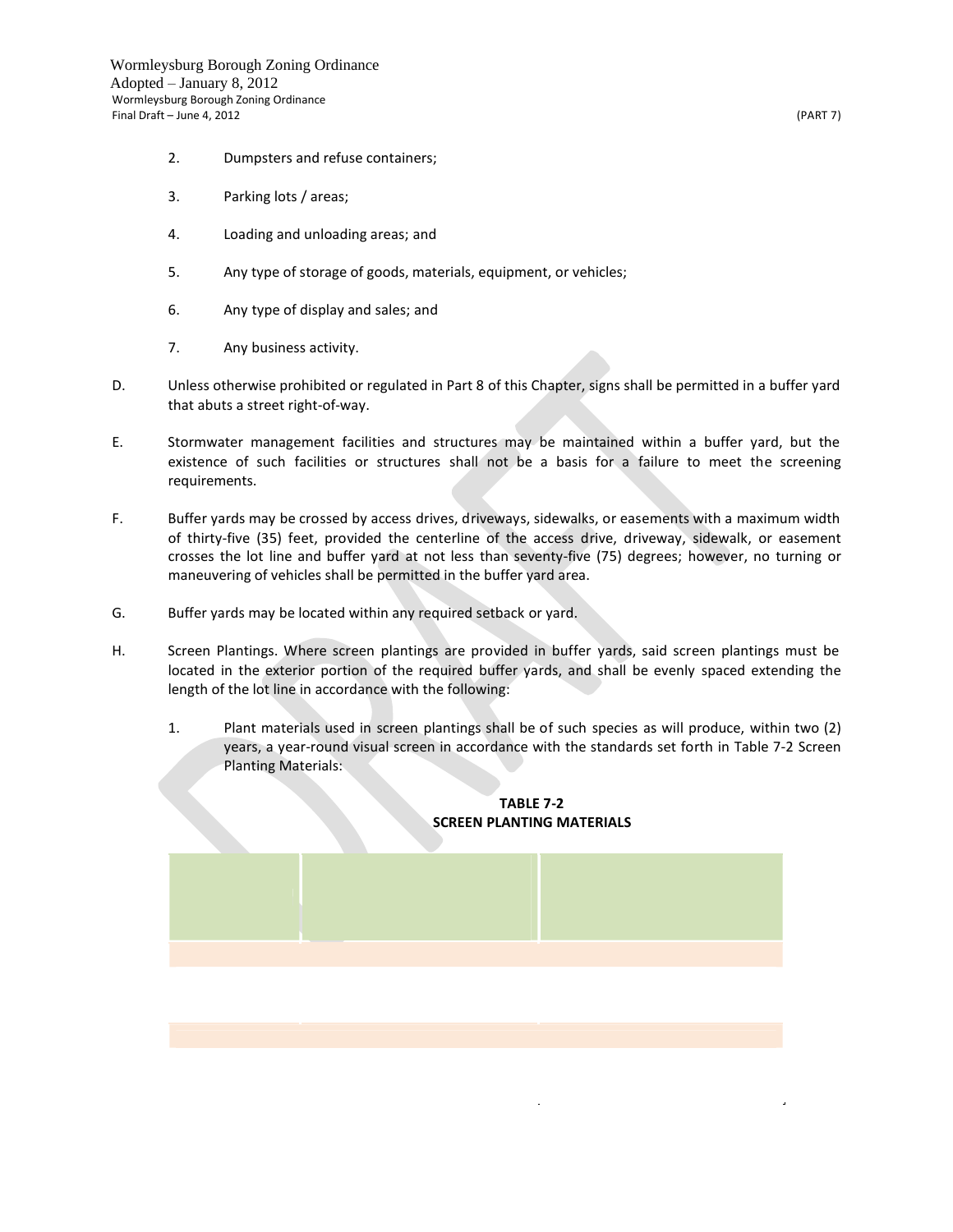General Regulations

| <b>DESCRIPTION</b>     | <b>MINIMUM HEIGHT -</b><br><b>MEASURED FROM THE FINISHED</b><br><b>GRADE</b> | <b>MINIMUM DISTANCE -</b><br><b>MEASURED ON CENTER</b> |  |  |
|------------------------|------------------------------------------------------------------------------|--------------------------------------------------------|--|--|
| <b>Trees</b>           |                                                                              |                                                        |  |  |
| Deciduous Trees*       | 6 ft.                                                                        | 30 ft.                                                 |  |  |
| <b>Evergreen Trees</b> | 6 ft.                                                                        | 15 ft.                                                 |  |  |
| <b>Shrubs</b>          |                                                                              |                                                        |  |  |
| Deciduous Shrubs       | 4 ft.                                                                        | 3 ft.                                                  |  |  |
| Evergreen Shrubs       | 4 ft.                                                                        | 3 ft.                                                  |  |  |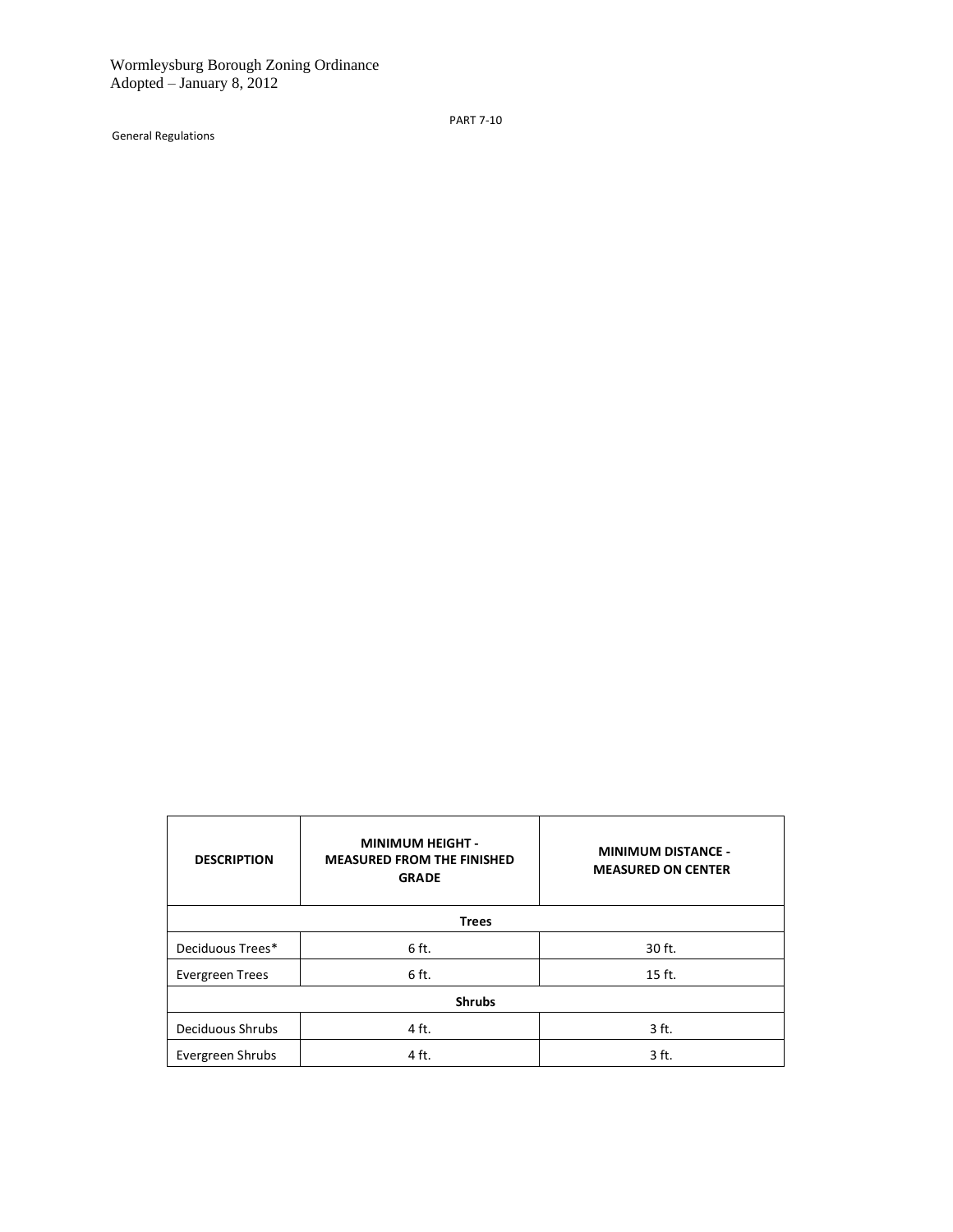\* Deciduous trees that are used in the planting of a buffer yard and elsewhere on the lot shall be in accordance with those identified within Chapters 22 relating to subdivision and land development and 25 relating to trees.

- 2. Screen plantings shall be maintained permanently in a healthy condition. Any screen plantings that die or are severely damaged shall be replaced by the current property owner to the maximum extent feasible considering growing seasons, within a maximum of one hundred fifty (150) days.
- 3. Screen plantings shall be placed so that at maturity they will be located not closer than two (2) feet from any street right-of-way line or property line.
- 4. In order to aid surveillance and minimize the potential for crime, screen plantings shall also be sited, massed, and scaled to maintain visibility of doors and first (1st) or ground floor windows from the street and from within the development to the maximum extent feasible. Planting patterns shall not obstruct sight lines or create isolated areas, especially near pedestrian walking paths. A clear sight triangle in accordance with Part 9 in this Chapter relating to *Driveways and Access Drives* shall be maintained at all street intersections and at all points where access drives and driveways intersect public streets.
- 5. Screening plantings shall be interrupted only at:
	- a. Approved vehicle or pedestrian ingress and egress approximately perpendicular, not less than seventy-five (75) degrees, to the lot;
	- b. Locations necessary to comply with safe sight distance requirements; and
	- c. Locations needed to meet other specific state, Wormleysburg Borough, and utility requirements.
- 6. Trees that are used in the planting of a buffer yard and elsewhere on the lot shall be in accordance with those identified within Chapters 22 relating to subdivision and land development and 25 relating to trees.
	- a. If more than twenty (20) evergreen plants are proposed, no more than fifty (50) percent shall be of one (1) species.
- 7. Screen plantings shall be provided between the lot line and any off-street parking area, loading area, and any outdoor solid waste storage and refuse area for any non-residential use, multifamily dwelling use, single family attached use, and/or mixed use where the parking or solid waste storage and refuse area abuts property in the Residential Zoning Districts or existing single family detached dwelling or two family detached dwelling in the Mixed Use Zoning Districts.

# I. Fences and Walls as Screening.

- 1. Each buffer yard may include fences and walls which shall be located in the interior portion of the required buffer yards that extend the length of the lot line in accordance with the following:
	- a. Fences and walls shall not be used the sole means of complying with required screening, and screen plantings shall be used in combination with fences or walls.
	- b. Fences and walls that are placed in a buffer yard shall be located between the principal and related accessory uses and any required screen plantings.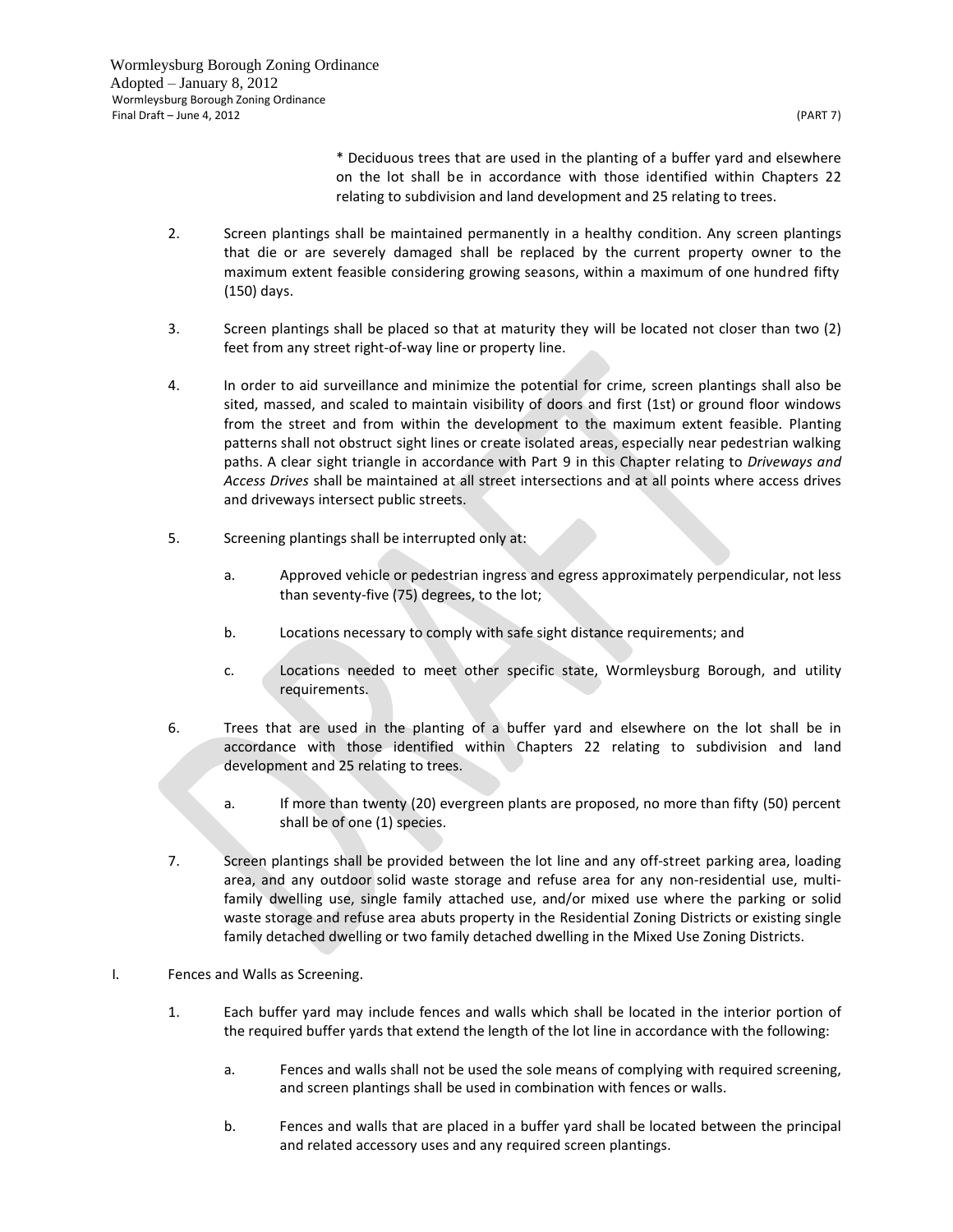General Regulations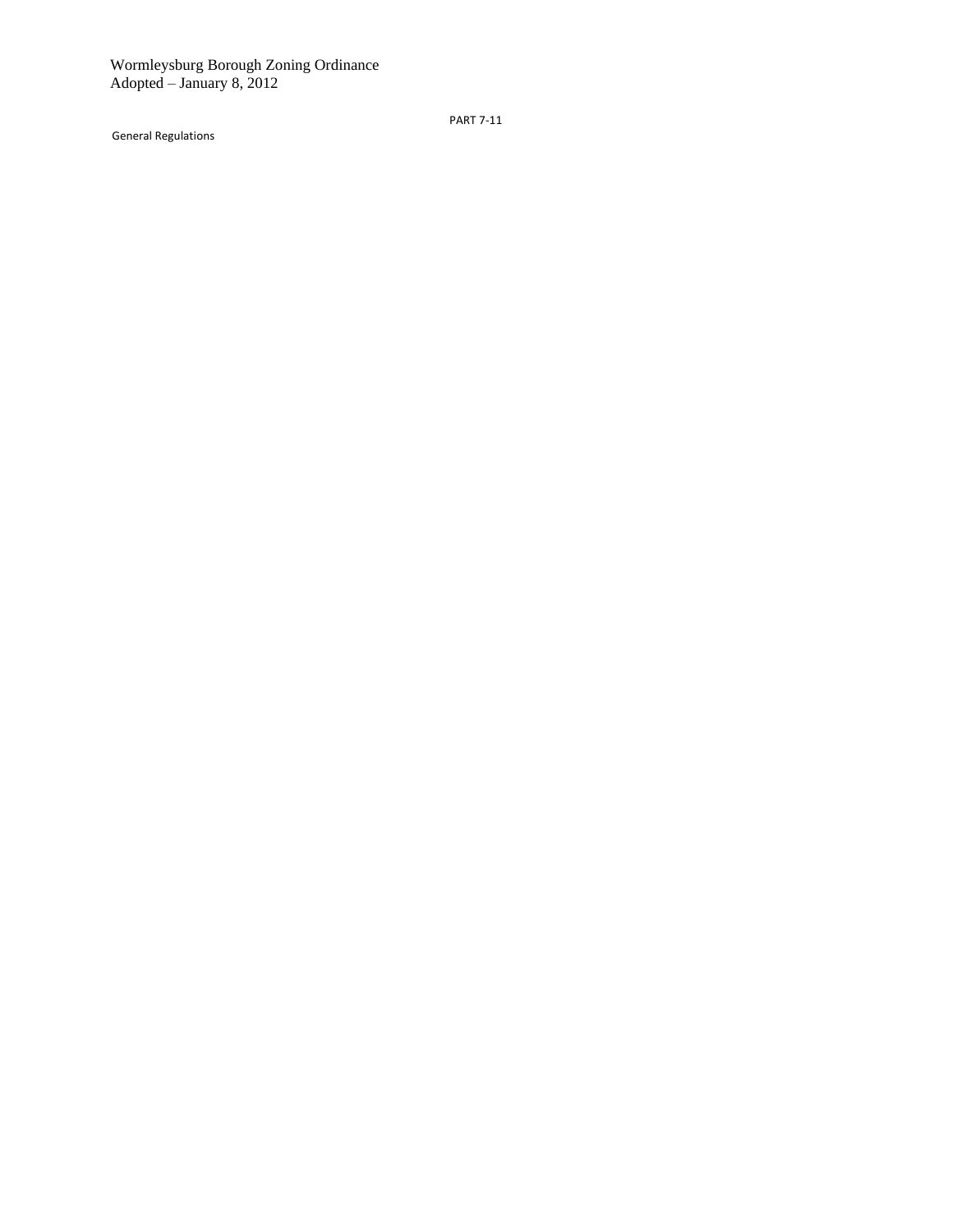- c. In addition to any requirements set forth in this Section, all fences and walls shall comply with the requirements set forth in Part 7 of this Chapter relating to *Fences and Walls*.
- J. Berms as Screening.
	- 1. Each buffer yard may include berms in accordance with the following requirement:
		- a. Berms shall be constructed with slopes not to exceed thirty-three (33) percent with side slopes designed and planted in such a manner so as to prevent erosion and stormwater runoff, and with a rounded top surfaces that are a minimum of two (2) feet in width at the highest points of the berm, extending the length of the berms.



b. The top of berms shall be planted with screen plantings.

Figure 7.1 Buffer and Screening Example – Plan View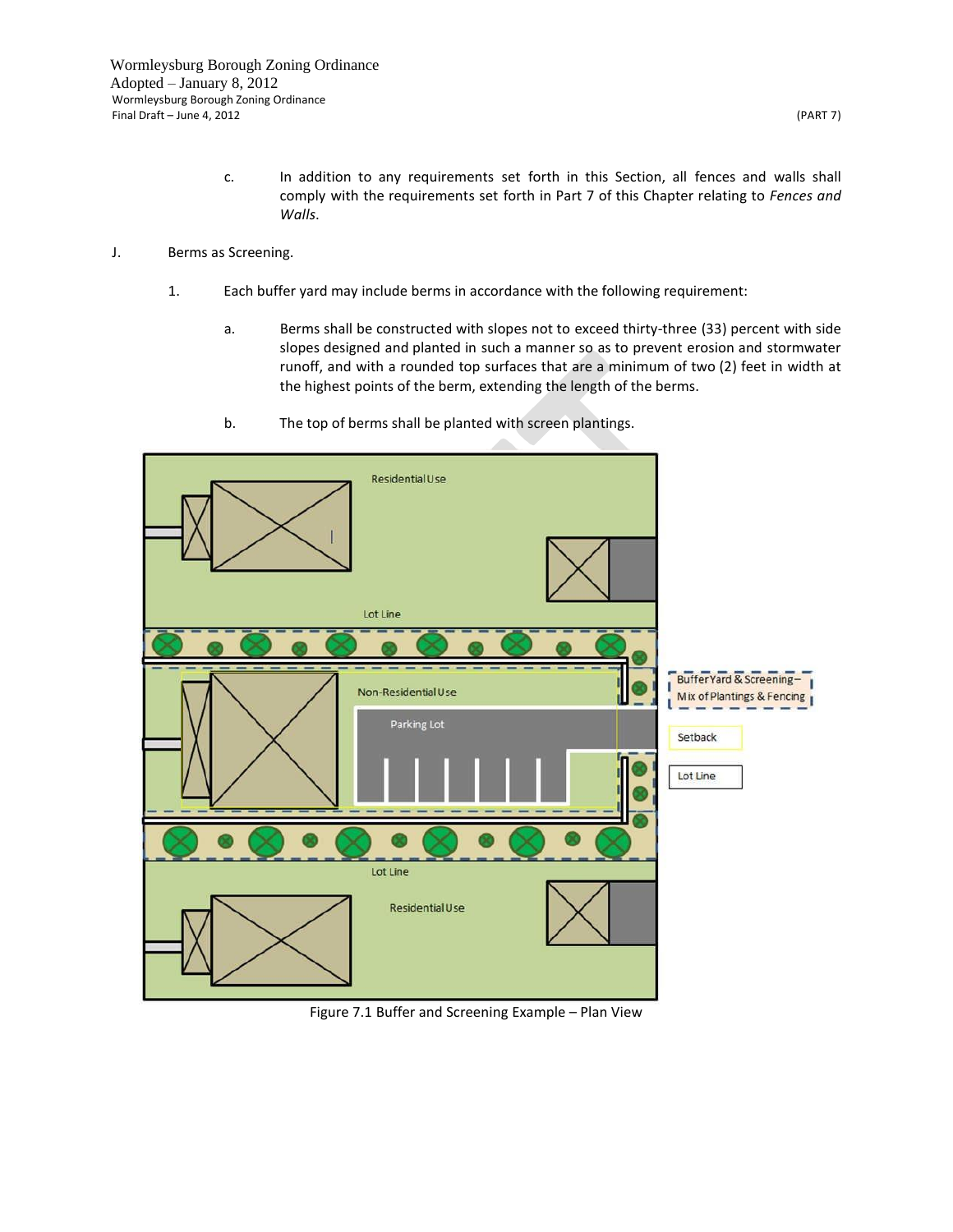General Regulations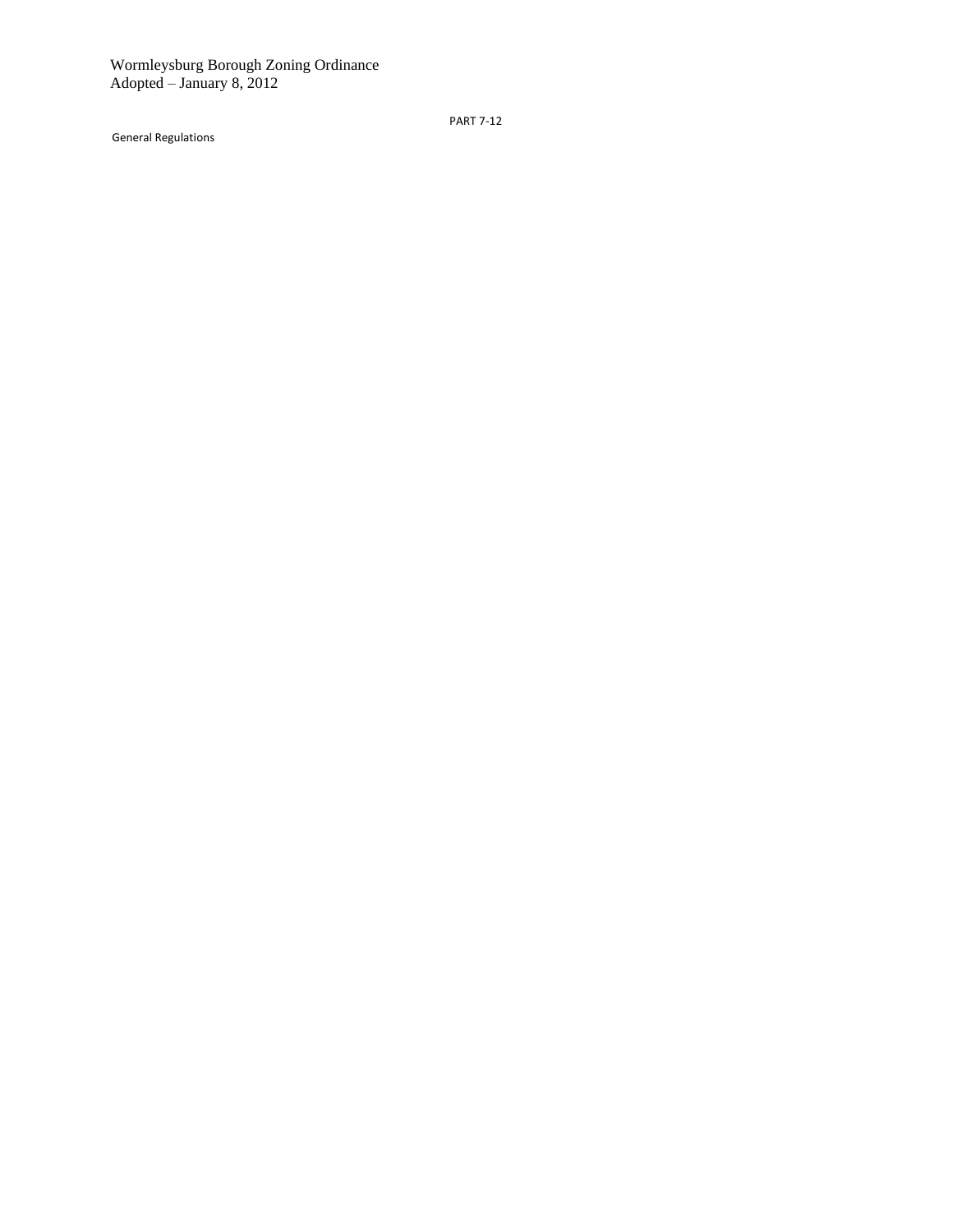Wormleysburg Borough Zoning Ordinance Adopted – January 8, 2012 Wormleysburg Borough Zoning Ordinance Final Draft – June 4, 2012 (PART 7)





Figure 7.2 Buffer and Screening Example – Profile View

## **Section 707. Bus / Transit Shelters.**

In all zoning districts, bus / transit shelters are permitted subject to the following criteria:

- A. Bus / transit shelters may be located within any required yard or setback.
- B. Unless otherwise prohibited or regulated in Part 8 of this Chapter, only the following signs shall be permitted:
	- 1. One (1) two (2) sided sign with a maximum sign area of eight (8) square feet, which shall only be internally illuminated in the WF Zoning District, O Zoning District, or GC Zoning District.
	- 2. Non-illuminated signs identifying the name of the transit provider, route schedules and maps.
- C. The location of a bus / transit shelter shall not interfere with pedestrian traffic along a sidewalk and shall be not located within a clear-sight triangle as set forth in Part 9 of this Chapter relating to *Driveways and Access Drives*.
- D. There shall be a legally binding commitment provided by a responsible entity to properly maintain the bus / transit shelter and to remove the shelter if it is not needed in the future or if it is not properly maintained.
- E. Bus / transit shelters shall be durably constructed and shall be covered by a roof. For security and safety purposes, the majority of the side and rear walls of the bus / transit shelter shall be constructed of a clear, shatter resistant material.
- F. Any lighting elements shall not be directly visible from outside the bus / transit shelter, and shall comply with Part 7 of this Chapter relating to *Performance Standards for All Uses*.

# **Section 708. Crops / Gardening.**

In all zoning districts, crops / gardening is permitted subject to the following criteria:

- A. The use includes the sale of harvestable products, limited to those grown on-site.
- B. Crops / gardening is not subject to yard or setback requirements, but shall be located completely within the property boundary and no part may coincide with any property line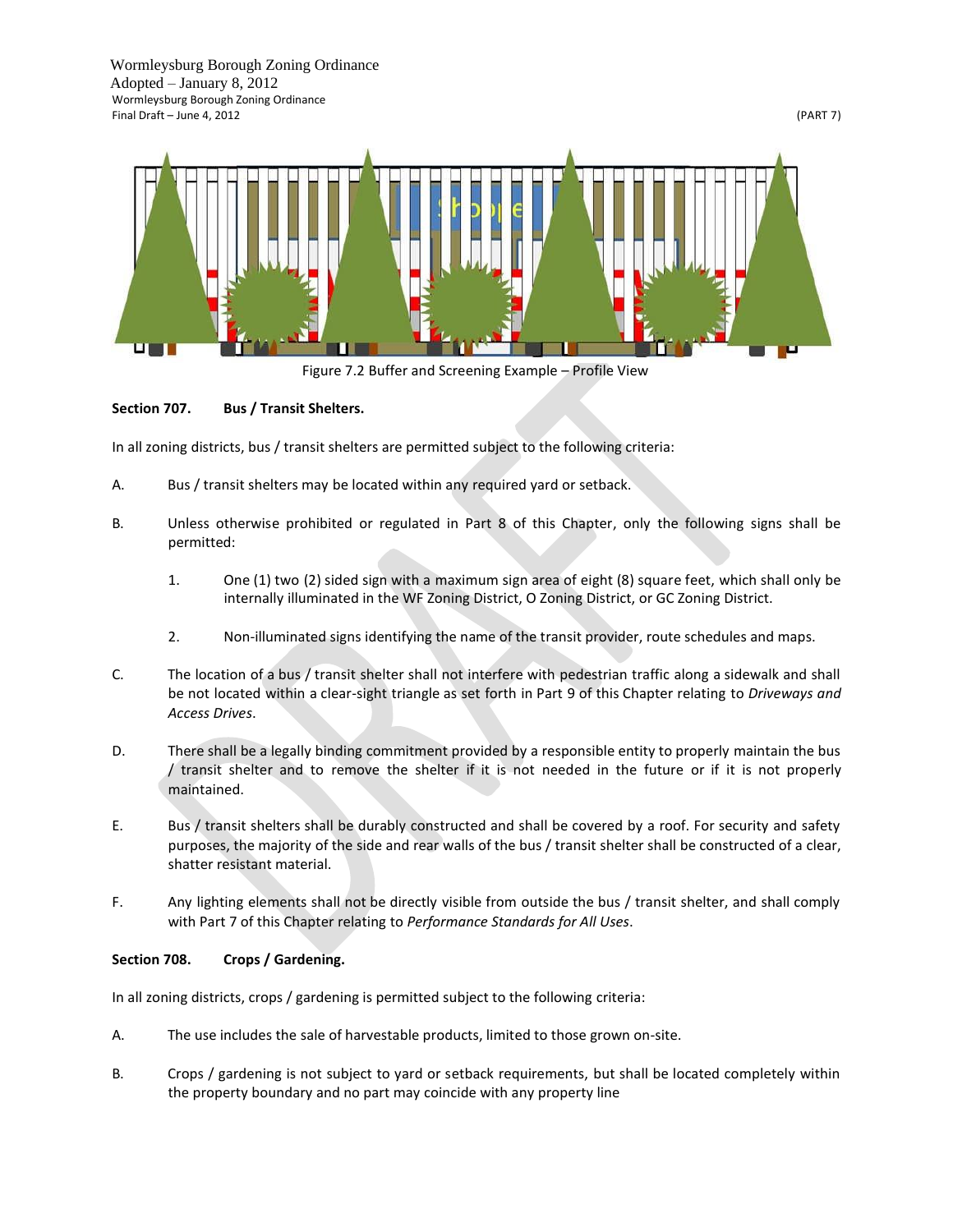General Regulations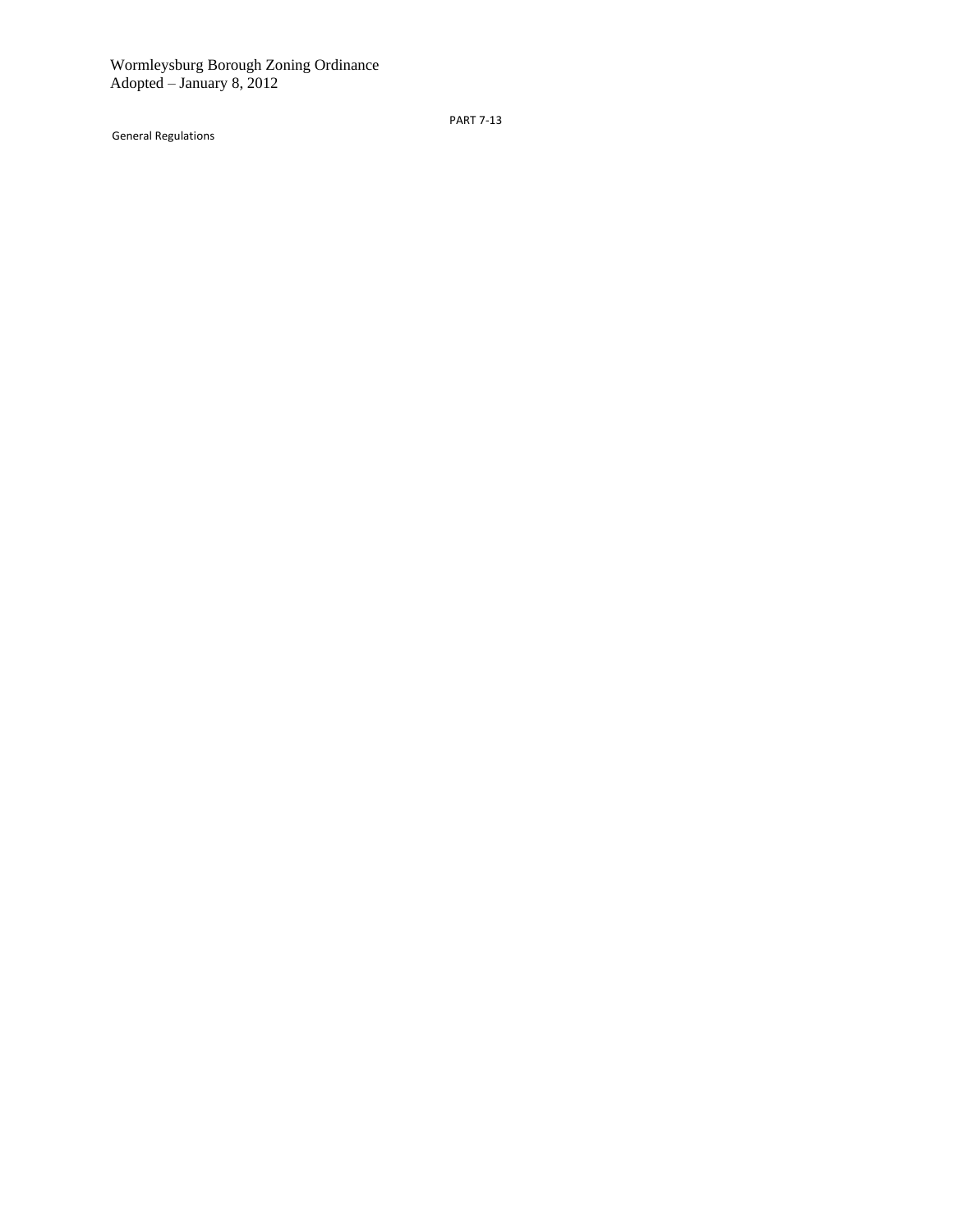C. All related accessory structures shall comply with requirements of this Chapter, including the requirements for accessory structures in the applicable zoning district

### **Section 709. Essential Services.**

In all zoning districts, essential services are permitted as needed to provide service to lots, structures, and buildings. See also Part 7 of this Chapter relating to *Appurtenant Service Equipment Screening and Location for Non-Residential and Other Uses*.

#### **Section 710. Fences and Walls.**

- A. In all zoning districts, fences and walls are permitted subject to the following criteria:
	- 1. Fences and walls shall be setback a minimum of one (1) foot outside any right-of-way or from any lot line or sidewalk whichever is greater.
	- 2. Fences and walls shall be durably constructed and well-maintained. Fences and walls that have deteriorated parts and materials shall be replaced or removed.
	- 3. No fence or wall shall obstruct the clear-sight triangle requirements set forth in Part 9 of this Chapter relating to *Driveways and Access Drives*.
	- 4. No fence or wall shall be erected in a street right-of-way or other rights-of-way or easements including public or private drainage, utility or access easements, unless otherwise required by this Chapter and/or any other chapter in the Codified Ordinance of the Borough of Wormleysburg.
	- 5. Fences and walls, in addition to the applicable standards provided in Part 7 of this Chapter relating to *Fences and Walls*, shall also comply with the following:
		- a. Fences and walls shall located in the front yard between the principal building and the street, excluding alley, in the Residential Zoning Districts or Mixed Use Zoning Districts shall:
			- (1). Be an open-type of fence (e.g., picket, metal post, wrought iron or split rail) with a minimum of fifty (50) percent open area to fifty (50) percent structural area.
			- (2). Not exceed forty-eight (48) inches in height, except on corner lots, where fences and walls shall not exceed thirty-six (36) inches in height but the height of any fence or wall may exceed the maximum height by one (1) additional foot for each two (2) additional feet by which the fence or wall is set back behind the principal building's front building line.
			- (3). Not be constructed of "chain link" material or pattern. Fences shall not be constructed of corrugated metal, corrugated fiberglass, or sheet metal. Fences are encouraged to be constructed using weather resistant wood, vinyl materials that resemble wood, or vinyl materials that resemble historic style metal post fences.
		- b. Fences and walls that are located within the Residential Zoning Districts or Mixed Use Zoning Districts or upon a lot with a residential use upon it shall not exceed eight (8) feet six (6) inches in height along the side and rear lot lines.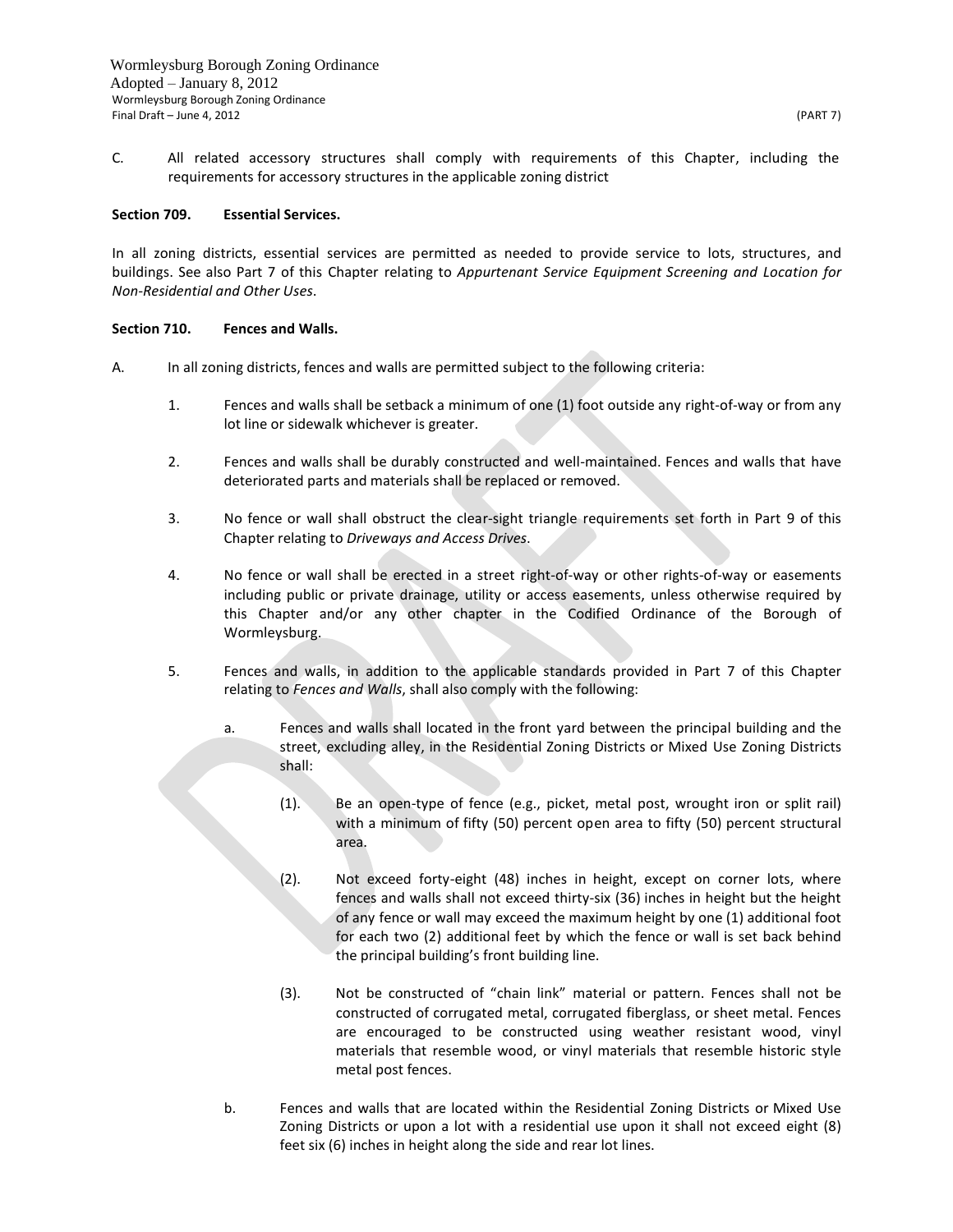General Regulations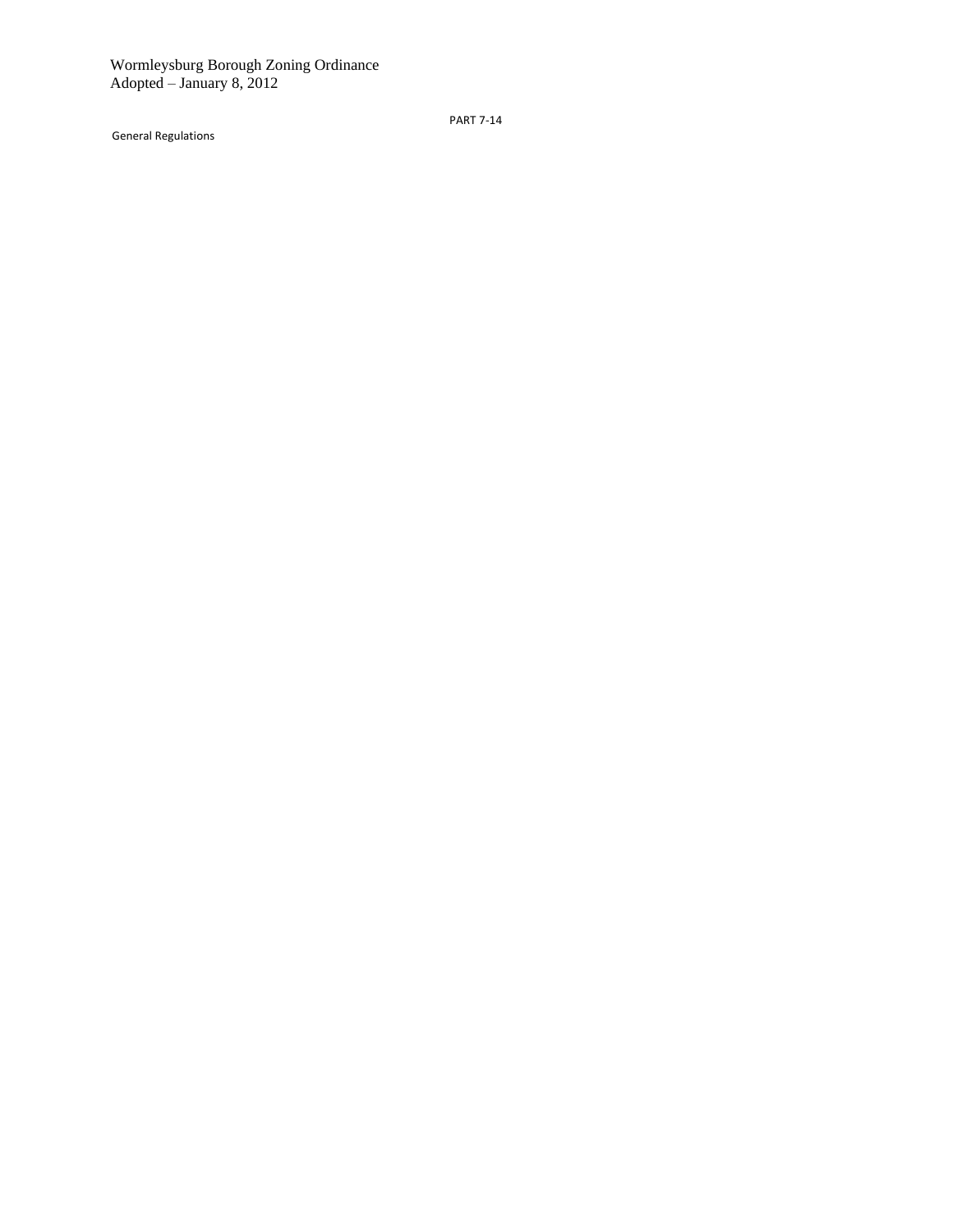- c. Fences within the other zoning districts shall not exceed twelve (12) feet in height.
- d. Any fence or wall exceeding six (6) feet in height shall contain openings therein equal to fifty (50) percent of the area of that portion of the wall or fence exceeding six (6) feet.
- e. Structural posts of a fence shall not extend more than six (6) inches above the height of the fence.
- f. Unless required for security purposes, no fence or wall shall be constructed of barbed wire, razor, or other sharp components capable of causing injury, and only then if the portion of the fence containing the barbed wire, razor, or other sharp components capable of causing injury is not lower than six (6) feet above the average surrounding ground level.
- g. No fence or wall shall be constructed out of fabric, junk, inoperable vehicles, appliances, tanks or barrels.
- h. If one (1) side of a fence or wall includes posts, supports, and framework that clearly are not designed and integrated as a decorative feature of the fence, or if one (1) side of a fence or wall does not match design patterns of the opposite side, then the side of the fence including the framework shall be placed to face toward the interior of the lot upon which it is located, as opposed to the side of the fence which faces a street or abutting lots.
- i. Brick may be used for posts, supports, or as a base for a fence or wall, provided the maximum fence or wall height for the fence or wall portion is not exceeded.
- 6. Walls, in addition to the applicable standards provided in this subsection, shall also comply with the following standards:
	- a. Engineered retaining walls necessary to hold back slopes are exempt from the regulations of this Section and are permitted by right as needed in all zoning districts.
	- b. Walls that are structurally part of a building shall be regulated as part of that building.
	- c. Concrete and/or similar other block walls shall be of a decorative nature, painted or have decorative colors and/or materials on all sides that face outward away from or toward the exterior of the lot or parcel upon which it is located, as opposed to facing toward the interior of the lot.
- 7. One arbor, gate, awning, canopy, trellis or similar decorative garden structure not exceeding ten (10) feet in height and four (4) feet in width shall be permitted within the front yard, provided that it is not within a clear sight triangle as required herein Part 9 of this Chapter relating to *Driveways and Access Drives*.

### **Section 711. Height Exceptions and Alterations.**

In all zoning districts, the following height exceptions and alterations shall apply:

A. Height regulations shall not apply to the following structures, provided the structures do not exceed the height limitations of the applicable zoning district, by more than fifteen (15) feet: skylights, steeples of places of worship, antennas, flagpoles, roof or buildings mounted wind energy systems, spires, belfries,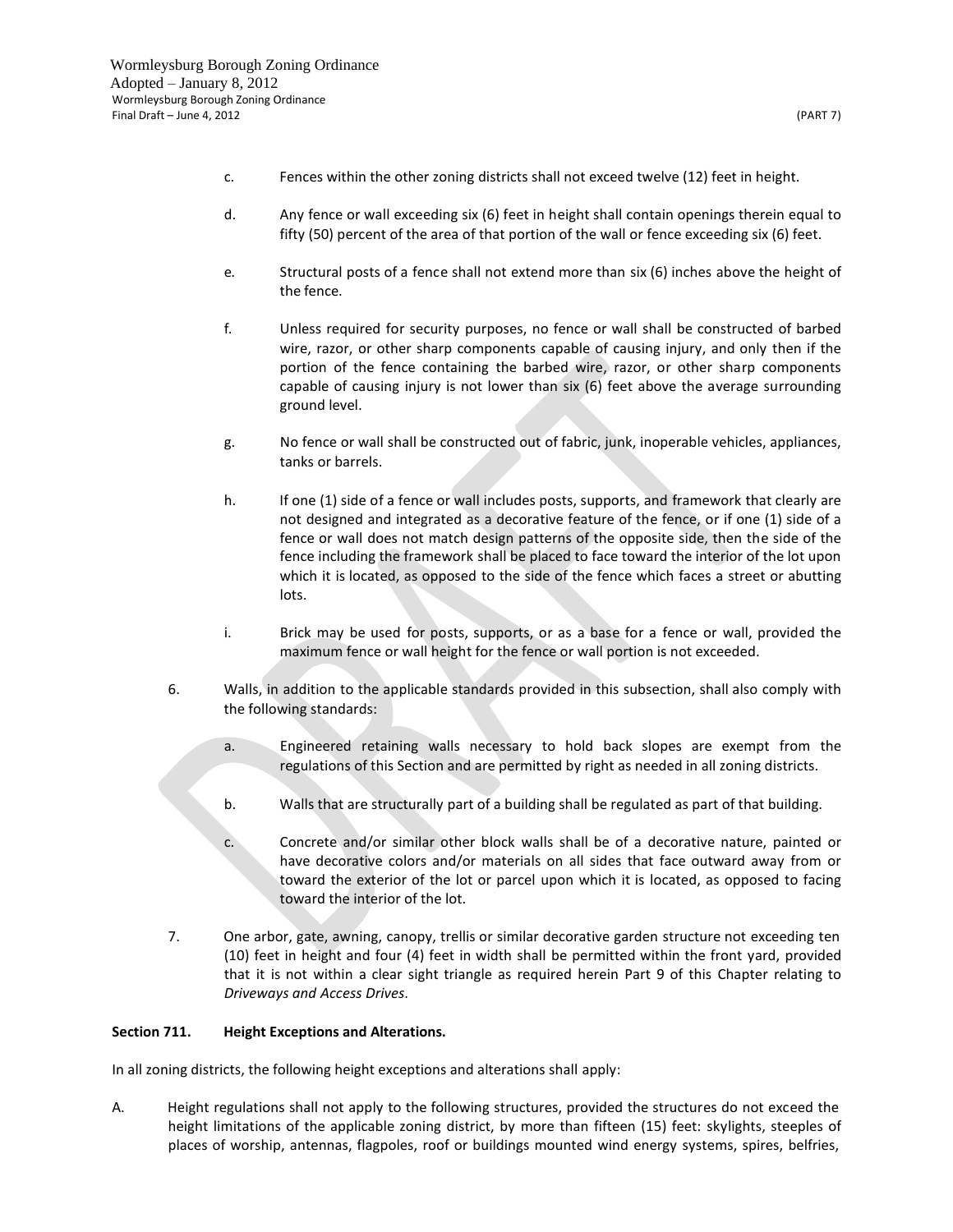General Regulations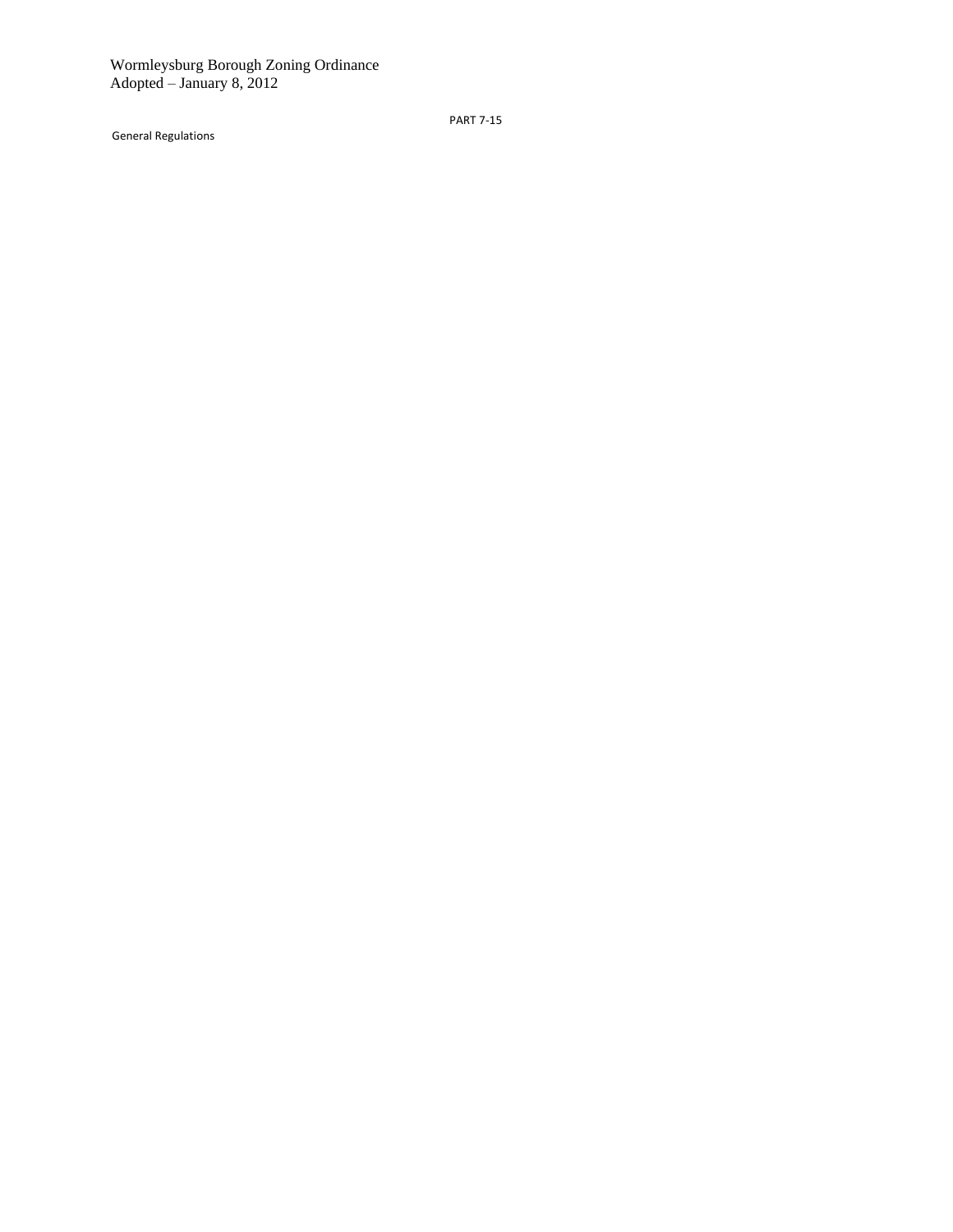cupolas, domes, chimneys, ventilators, water tanks, bulkheads, utility poles or towers, silos, clock or bell towers, elevator shafts, mechanical equipment or other appurtenances usually required to be and customarily placed above roof level and not intended for human occupancy.

- B. Height regulations shall not apply to the following structures, provided the structures comply with the specific height regulations for the use, set forth in this Chapter:
	- 1. Telecommunication towers as set forth in Part 11 of this Chapter relating to *Telecommunication Signal Site*;
	- 2. Wind energy systems as set forth in this Part 7 of this Chapter relating to *Alternative Energy Systems.*

## **Section 712. Hours of Operation and Management Plan.**

In all zoning districts, the hours of operation and management of activities of proposed non-residential uses and mixed use developments shall be appropriately scheduled, operated, and maintained to protect the existing neighborhood and residential uses from detrimental noise, disturbance, or interruption. A "hours of operations and management plan" shall include the following, unless the Zoning Officer determines such information is unnecessary to determine compliance with this Section.

- A. Address of the premises of proposed use including tax parcel identification number.
- B. Name and general and specific type of the proposed use (e.g. commercial use, retail sales).
- C. Name and related contact information of the owner, on-site manager, and/or other authorized agent of the proposed use and the lot (e.g. telephone number[s], email address, etc.).
- D. The nature of the on-site activities and operations involved in the proposed use (e.g. the type of products, materials, equipment and/or processes, etc.).
- E. Advertising associated with the proposed use, as applicable.
- F. Estimated number of employees, patrons, and/or occupants, including per shift and maximum permitted occupancy, as applicable.
- G. The gross floor area of the building(s) and gross area of the lot devoted to the proposed use.
- H. Estimated amount of sales from the proposed use, as applicable.
- I. General description of the land uses adjacent to the property and on the same block.
- J. Intended market area / service area of the proposed use, as applicable.
- K. Vehicles and traffic associated with the proposed use (e.g. employees and customers / occupants deliveries, loading, etc.).
- L. Hours and days the proposed use will be open and/or operating including any expected "special events", as applicable.
- M. The disposal of materials will be accomplished in a manner that complies with Borough, State, and Federal regulations.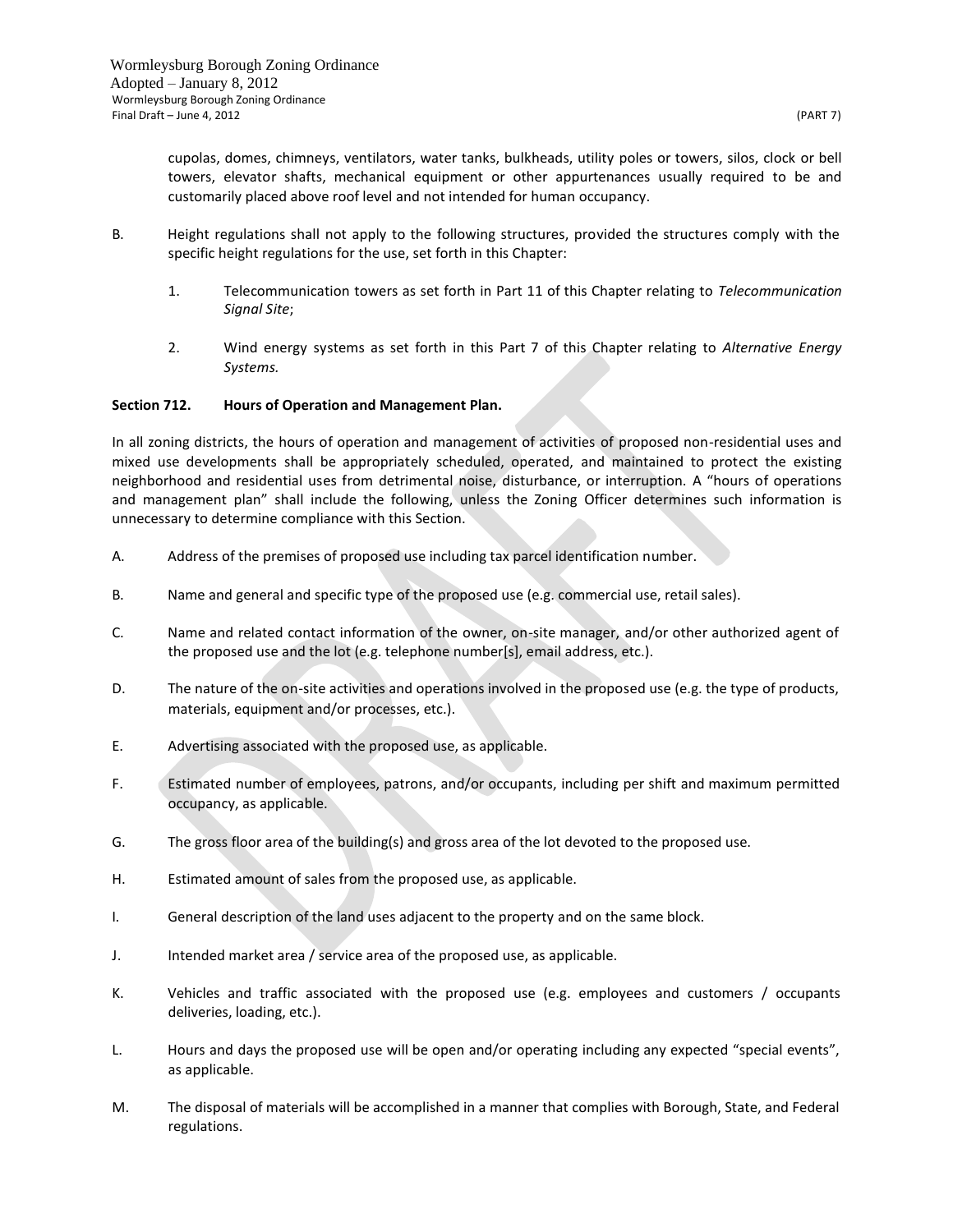General Regulations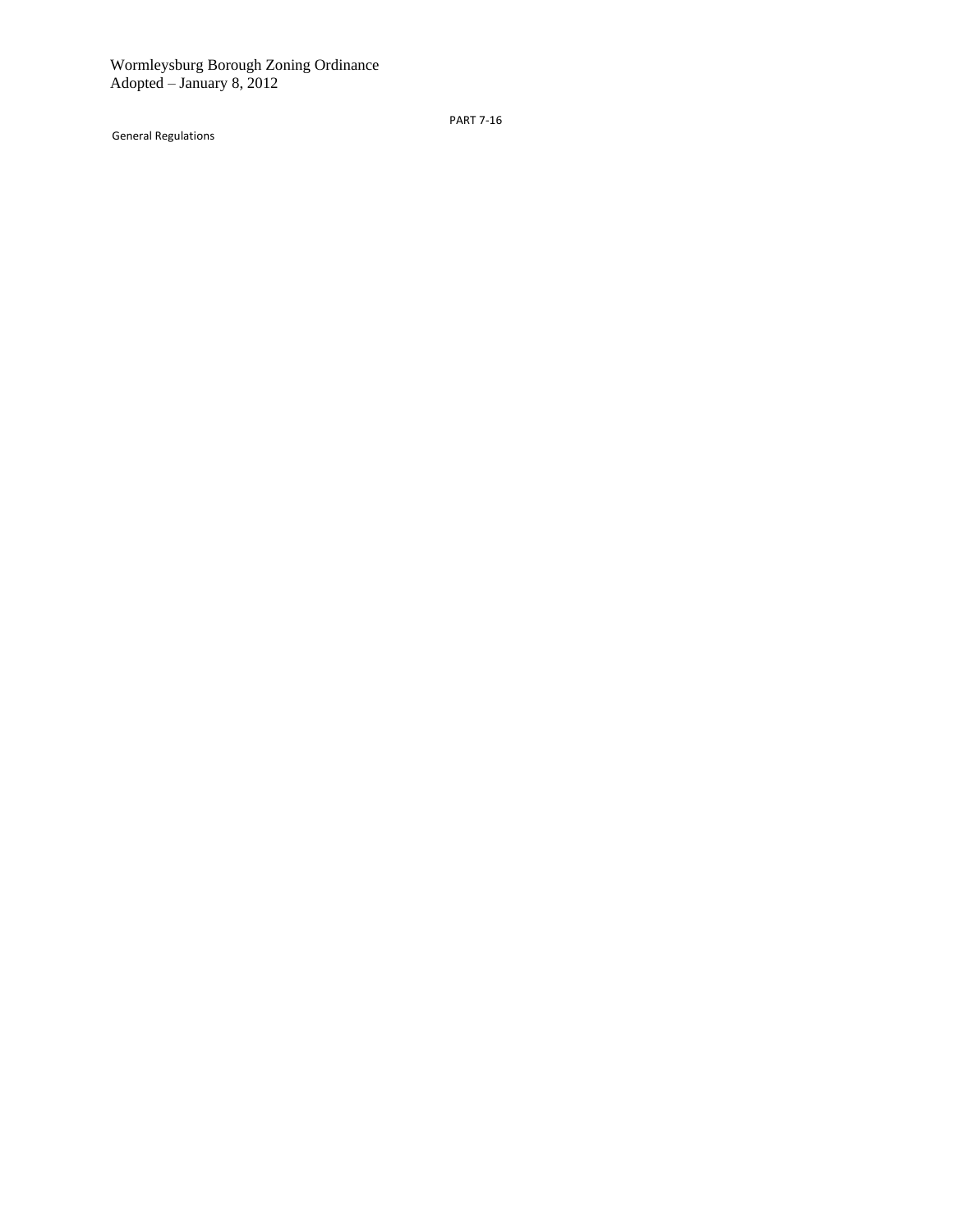N. A discussion of any possible impacts and/or problems the proposed use may cause (e.g. traffic, odor, noise, smoke, dust, litter, glare, vibration, electrical disturbance, wastewater, stormwater, solid waste, etc.) and specific measures employed to mitigate or eliminate any negative impacts / problems. The applicant shall further furnish evidence that the impacts generated by the proposed use will be within acceptable levels, as regulated by applicable laws and ordinance, including but not limited to those listed in this Part 7 of this Chapter relating to *Performance Standards for All Uses*.

## **Section 713. Landscaping and Vegetation Preservation.**

In all zoning districts, landscaping and vegetation shall be subject to the following criteria:

- A. Any part of a lot which is not used for structures, buildings, access drives, driveways, loading areas, parking spaces and aisles, sidewalks, designated storage areas, other structures, or hardscaping shall be provided with an all-season, well-maintained groundcover, and to the maximum extent feasible, include trees and shrubs.
- B. In order to aid surveillance and minimize the potential for crime, plantings shall be sited, massed, and scaled to maintain visibility of doors and first (1st) or ground floor windows from the street and from within the development to the greatest extent possible. Planting patterns shall not obstruct sight lines or create isolated areas, especially near pedestrian walking paths. A clear sight triangle in accordance with Part 9 of this Chapter relating to *Driveways and Access Drives*, shall be maintained at all street intersections and at all points where access drives and driveways intersect public streets.
- C. Vegetation Preservation. Vegetation preservation is governed by the standards in this Section and the provisions of the PA MPC. The removal of trees, shrubbery, foliage, grass, or groundcover, other natural growth shall be permitted when in conformance with the provisions of this Chapter, or Chapter 22 relating to subdivision and land development, and/or other relevant chapter of the Codified Ordinances of the Borough of Wormleysburg. The grubbing activity shall be permissible, upon zoning officer review and approval of the application as required by the Borough. A permit shall be prepared and issued for an approved application. Violations and penalties associated with cutting and clearing of vegetation include:
	- 1. Forestry activities of timber harvesting and/or logging shall comply with Part 11 of this Chapter relating to *Forestry (Timer Harvesting)*.
	- 2. The cutting of trees and/or clearing of vegetation within a required buffer yard as required by Part 7 of this Chapter relating to *Buffer and Screening Regulations* is prohibited. Only the removal and replacement of damaged/deceased trees and/or vegetation is permitted. Grubbing activity is permitted where the purpose is to improve the appearance of the lot.
- D. Shade Trees. As part of the construction of any new street or establishment of any new principal use, shade trees shall be required to be planted in accordance with Chapters 25 relating to trees and 22 relating to subdivision and land development.

### **Section 714. Lot Frontage onto Improved Streets.**

- A. Lot frontage required on improved streets in all zoning districts shall be subject to the following criteria:
	- 1. Each proposed new lot and principal building shall abut one (1) of the following:
		- a. A public street right-of-way, excluding alleys, with at least twenty-four (24) feet of rightof-way;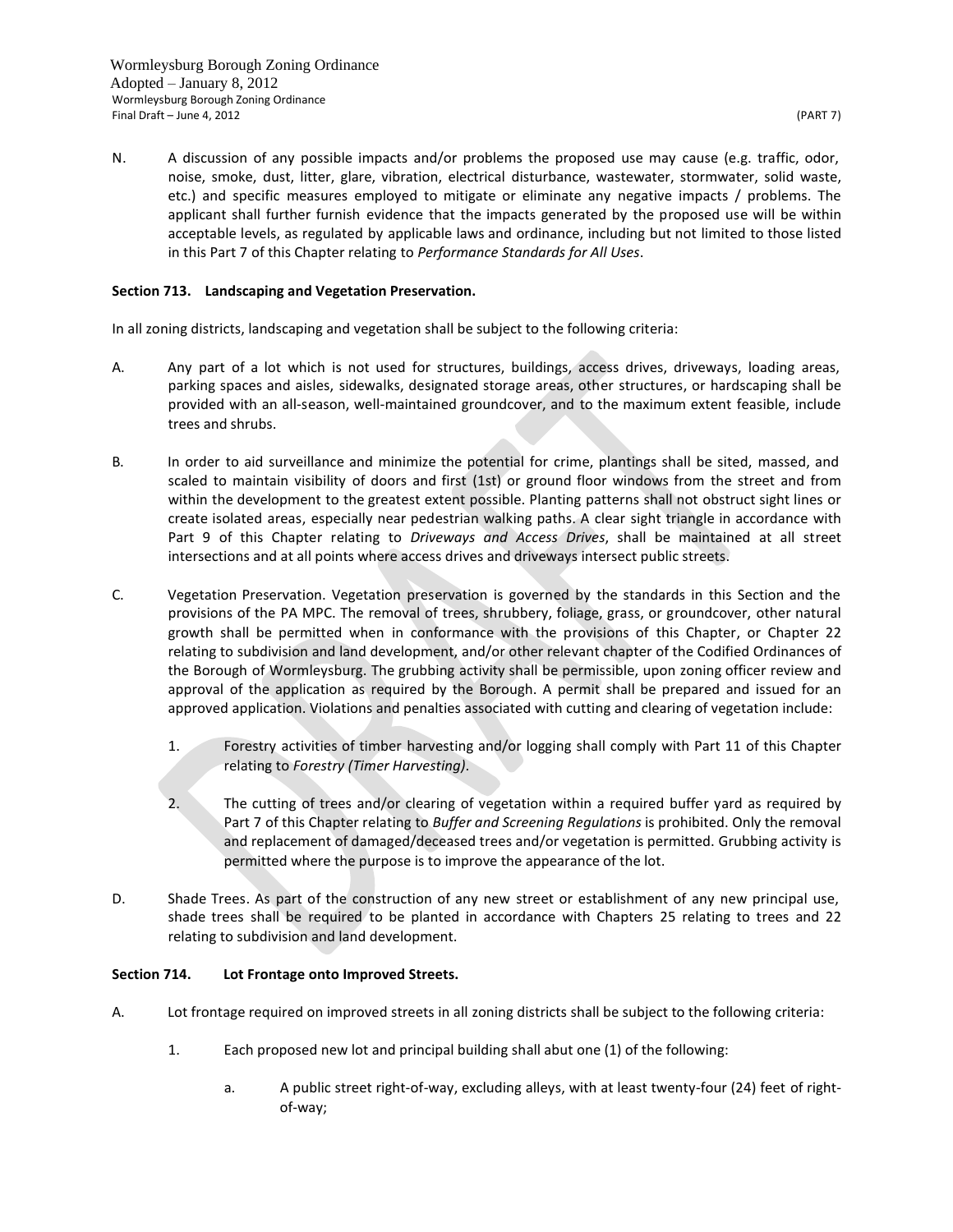General Regulations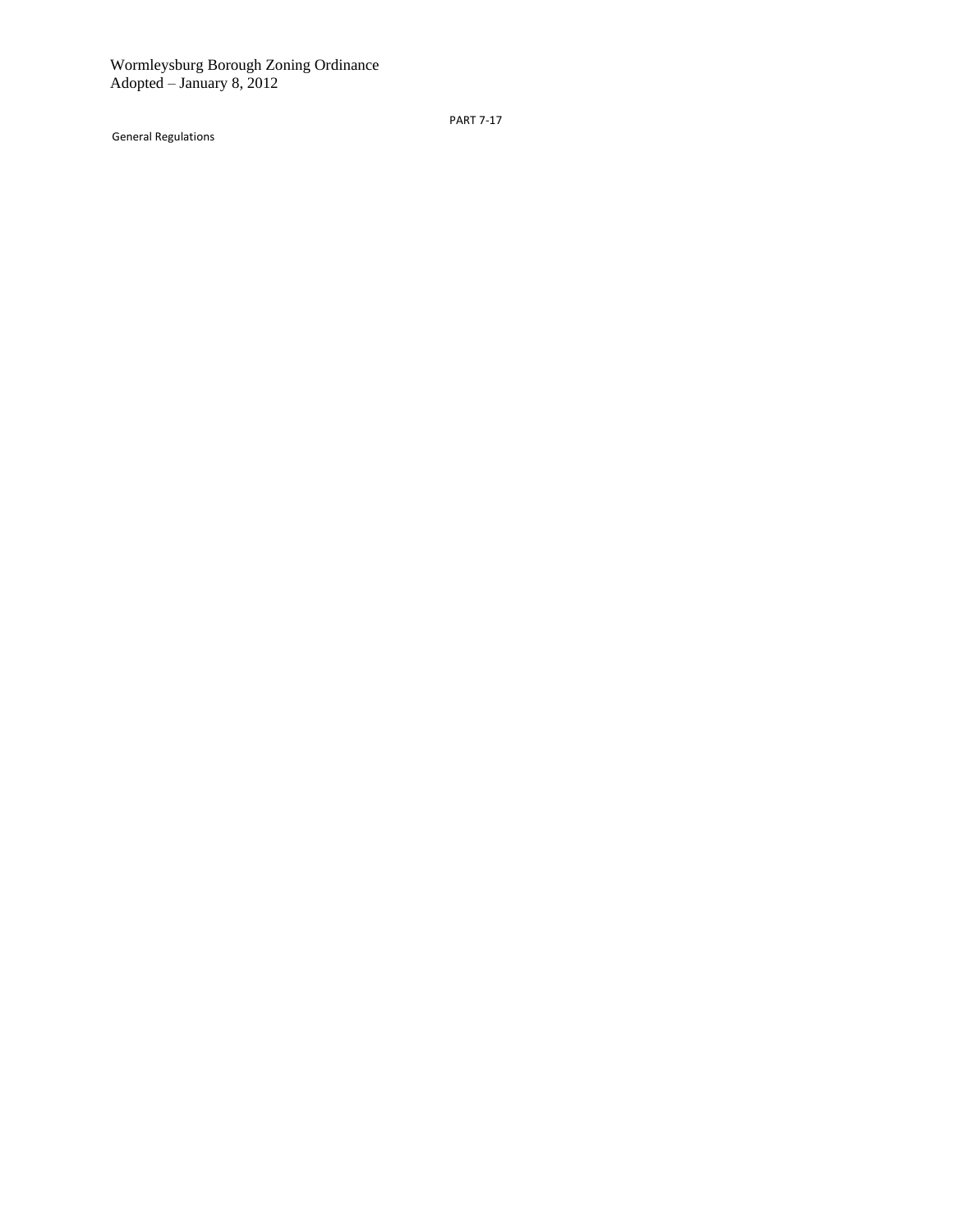- b. A street, excluding alleys, proposed to be dedicated to the Borough by the subdivision plan which created such lot; or
- c. An existing (at date of adoption of this Chapter) private street, excluding alleys, which meets all of the requirements of a public street.
- 2. The erection of a principal building on any lot which existed at the time of the enactment of this Chapter and does not have lot frontage on a public street right-of-way, excluding alleys, shall be permitted if the applicant provides proof of access to the property in the form of a legal document recorded at the Cumberland County courthouse. If the existing document does not address access rights and maintenance responsibilities between the landowner and affected parties, or if no such document exists, a new document shall be recorded that does address these issues. In addition, the landowner shall enter into a binding legal agreement with the Borough of Wormleysburg prepared by the Borough of Wormleysburg Solicitor outlining the responsibility of each party as it pertains to the private right-of-way.
- 3. Access to lots shall comply with Part 9 of this Chapter and/or Chapter 22 relating to subdivision and land development.

# **Section 715. Non-Residential and Other Uses Waste Handling Requirements.**

In all zoning districts, all for uses other than single family and two-family dwellings, waste handling and material disposal methods and procedures shall be subject to the following criteria. The following detailed information is required to be submitted concerning waste handling and material disposal methods and procedures:

A. Evidence shall be provided indicating that the disposal of all materials and wastes shall be accomplished in a manner that complies with Chapter 20 relating to solid waste, as well as any county, state and federal regulations. Such evidence shall, at a minimum, include copies of working plans for the cleanup of litter and recycling showing exterior trash and recycling receptacles that are provided amid any an outdoor display and/or sales area, parking lot facilities open to the public, and other outside public areas designed and proposed for patrons and customers of the use. Such receptacles shall be routinely emptied so as to prevent the scattering of litter and debris.

### **Section 716. Number of Principal Uses and/or Principal Structures Per Lot.**

In all zoning districts, the number of principal uses and/or principal structures permitted per lot shall be subject to the following criteria:

- A. A lot in the O Zoning District, GC Zoning District, VMU-2 Zoning District, or WF Zoning District may include more than one (1) permitted principal use and/or structure provided all other requirements of this Chapter are met. If differing dimensional requirements apply for different uses on the lot, then the most restrictive requirement shall apply.
	- 1. For example, if "use A" requires a twenty (20) foot minimum setback and "use B" on the same lot requires a ten (10) foot minimum setback, then the lot shall have a required minimum setback of twenty (20) feet.
	- 2. The lot may include a condominium form of ownership of individual buildings, with a legally binding property owner or other similar type of association, if the applicant proves to the satisfaction of the Zoning Officer, based upon review by the Borough Solicitor, that there will be appropriate legal mechanisms in place and compliance with applicable State law.
- B. A lot within the Residential Zoning Districts or the VMU-1 Zoning District, shall not include more than one (1) principal use or one (1) principal structure unless specifically permitted by this Chapter.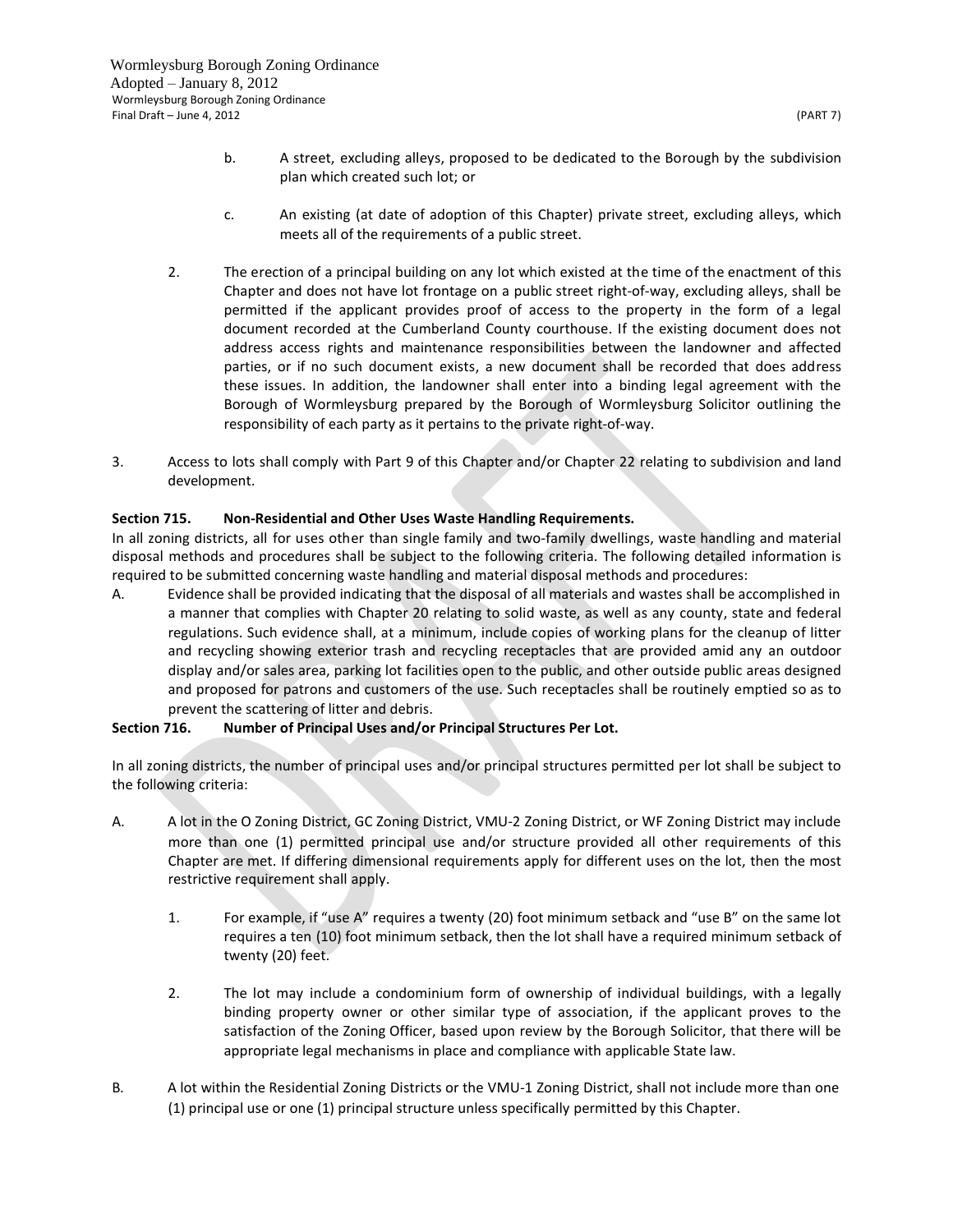General Regulations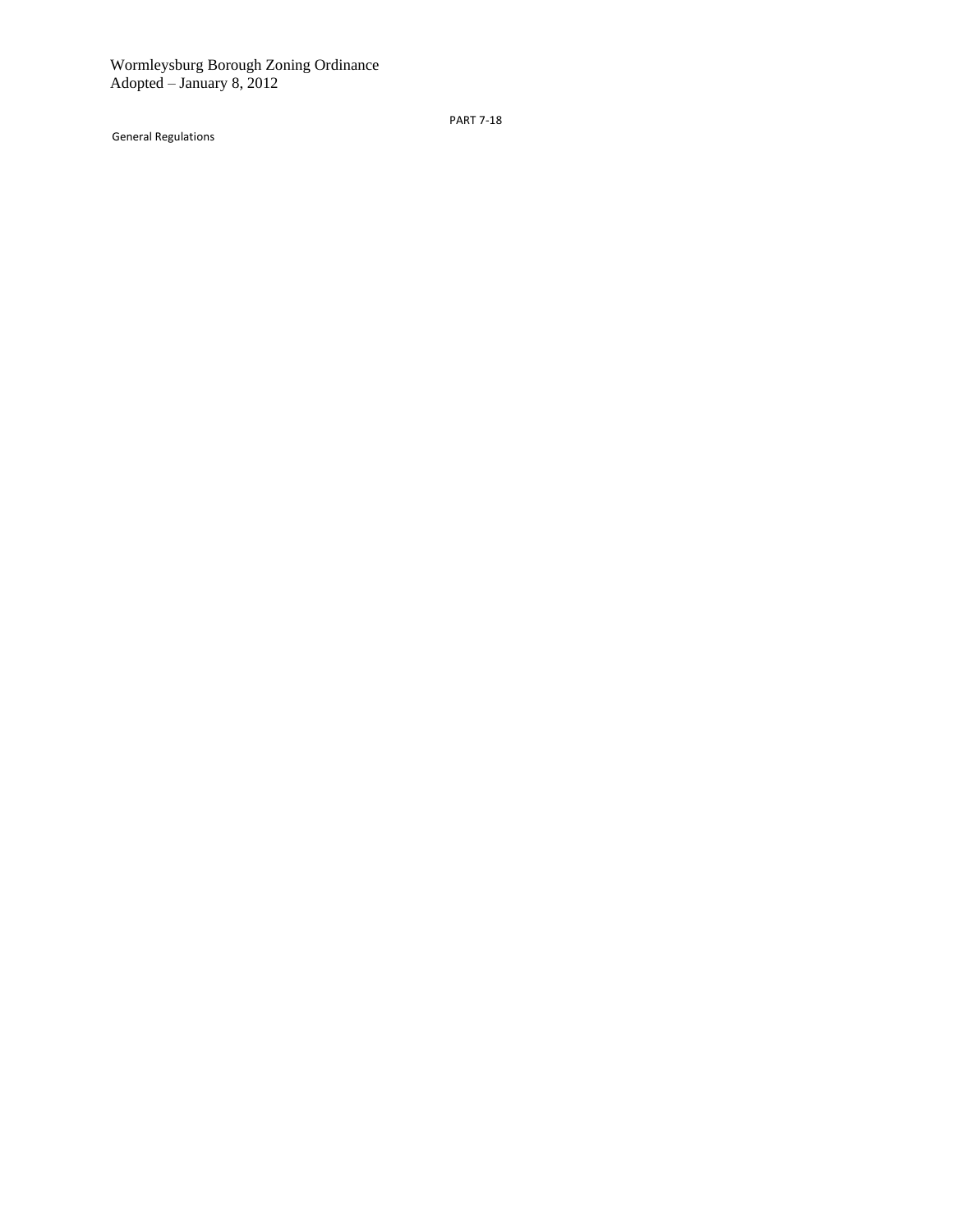- 1. A mobile / manufactured home park, condominium residential development, single family attached dwelling, or multi-family dwelling development may include more than one (1) principal building per lot, provided all other requirements of this Chapter are met.
- 2. A condominium form of ownership of individual dwelling units, with a legally binding homeowners or other association, may be established if the applicant proves to the satisfaction of the Zoning Officer, based upon review by the Borough Solicitor, that there will be appropriate legal mechanisms in place and compliance with applicable state law.

### **Section 717. Outdoor Storage and Outdoor Stockpiling.**

In all zoning districts, unless otherwise permitted elsewhere in this Section, Part 3 through 5 of this Chapter relating to *Permitted Uses,* and Part 11 of this Chapter, the outdoor storage and outdoor stockpiling shall be permitted subject to the following criteria:

- A. Outdoor storage and outdoor stockpiling shall not include the sale of any bulk materials including goods, material, and merchandise offered for sale to customers. Otherwise, it shall be considered outside sales and display and must comply with the provisions set forth elsewhere in Part 7 and Part 11 of this Chapter relating to *Outside Display and Sales*.
- B. Outdoor storage and outdoor stockpiling shall not occupy any part of the existing or future street right-ofway (including sidewalks and alleys), required off-street parking areas, buffer yards, or any other areas specifically prohibited as set forth in this Chapter.
- C. In the Residential Zoning Districts or Mixed Use Zoning Districts:
	- 1. On lots used for single family dwellings and two-family dwelling lots, the outdoor storage and stockpiling of:
		- a. Personal material, except for firewood, for more than one (1) year shall be prohibited. In all instances, outdoor stockpiling of personal material shall not be located in the front yard between the principal building and the public street, excluding alleys, or within any required front setback. All such stockpiling shall comply with accessory use and structure yard and setback requirements for the applicable zoning district.
		- b. Non-personal material including goods, junk, material, or merchandise associated with and generated by an off-site business or non-residential establishment shall not be permitted.
	- 2. On non-residential use, mixed use, and multi-family dwelling use lots, the outdoor storage and stockpiling of bulk items, including but not limited to goods, material, equipment, merchandise, junk, waste, discarded or salvaged material, machinery, equipment, or automobile, truck, or other vehicle parts shall not be permitted. All related storage must be within a completely enclosed building.
	- 3. Outdoor storage and outdoor stockpiling shall not be located in the front yard between the principal building and the public street, excluding alleys, nor within any required front, side, or rear setback.
- D. In the GC Zoning District:
	- 1. All bulk items, materials and activities not within completely enclosed buildings shall be surrounded by a fence or wall at least six (6) feet in height and provided with screening in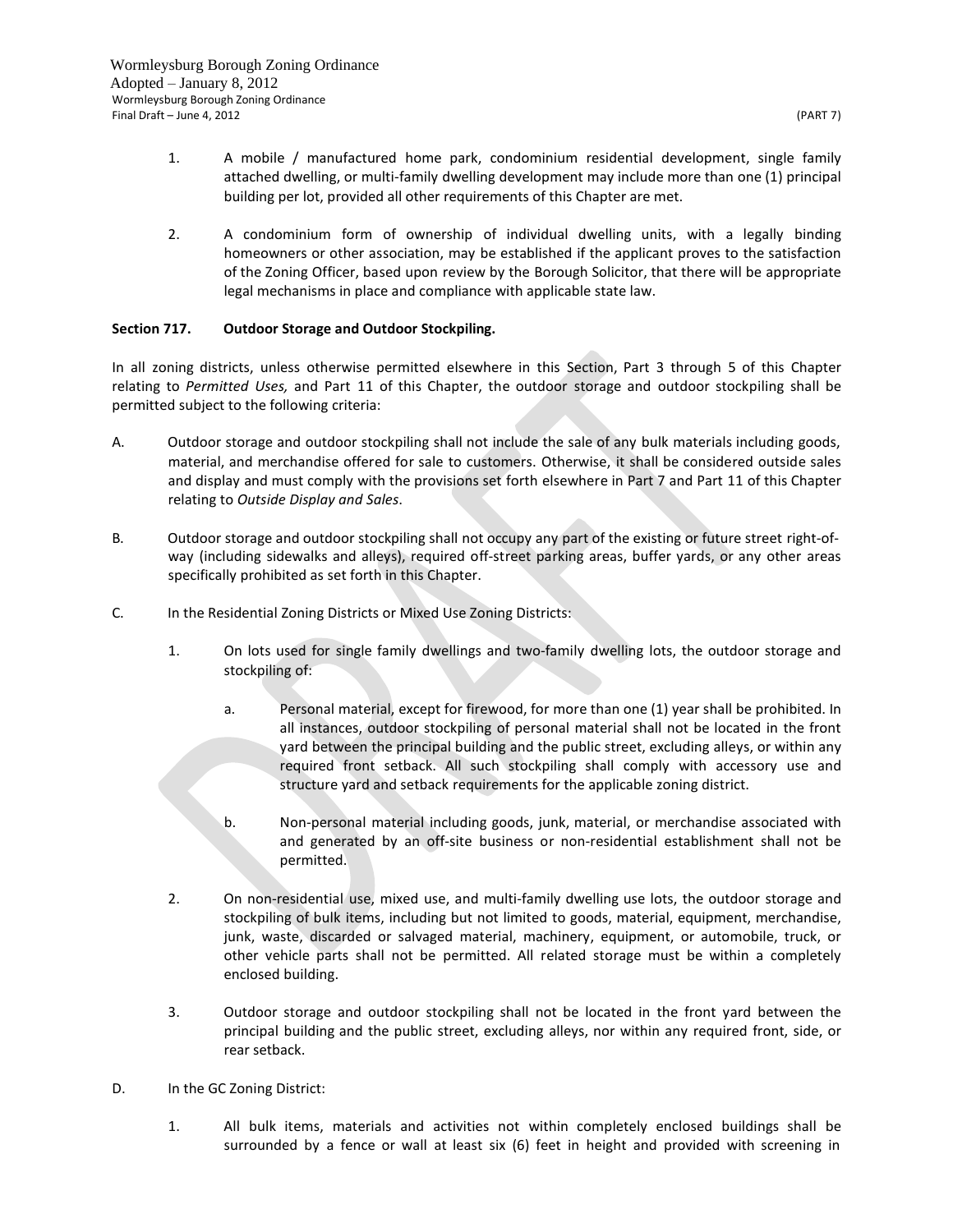General Regulations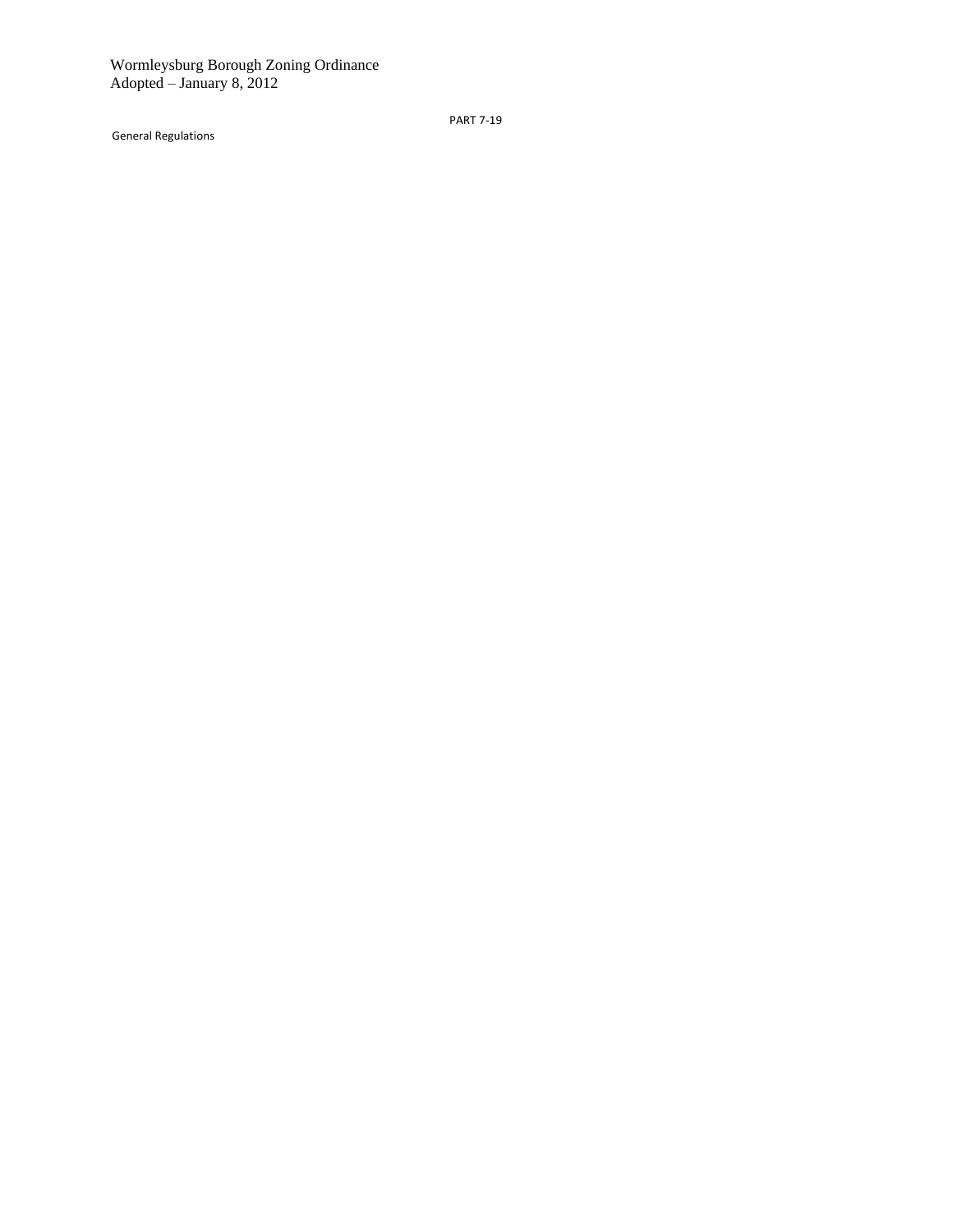accordance with Part 7 of this Chapter relating to *Buffer and Screening Regulations*, with no less than one hundred (100) percent opacity. Any gate in a fence shall be similarly constructed and maintained and shall be kept securely locked at all times when the establishment is not in operation.

- 2. The outdoor storage and outdoor stockpiling may be located in the front yard between the principal building and the public street, excluding alleys, but shall not be located within any required yard or setback.
- 3. In order to prevent dust, erosion, and excessive water flow across streets or abutting property, all areas used for the outdoor storage and stockpiling shall be graded for proper drainage and shall be improved with a durable and dustless surface (e.g., concrete or bituminous concrete unless an alternative material and/or design as part of a readily accepted stormwater BMP in accordance with Chapter 26 relating to water [stormwater management], Chapter 22 relating to subdivision and land development, or any other construction materials specifications adopted by the Borough), and approved by the Borough Engineer.
- 4. All items and materials stored as part of outdoor storage and stockpiling shall be kept in an orderly fashion to permit access by emergency responders.

# **Section 718. Performance Standards for All Uses.**

In all zoning districts, all uses (as applicable) shall be subject to the following performance standards:

- A. All projects that require the additional use of new facilities or essential services including sewers, storm drains, fire hydrants, potable water, public streets, street lighting and similar services, shall obtain such approval as required by the agency providing such service prior to project approval. No availability of essential services shall be permitted to be grounds for denying permits for additional development until such services are available. The jurisdiction is not obligated to extend or supply essential services if capacity is not available. If capacity is available, the extension of services shall be by and at the cost of the developer, unless the jurisdiction agrees otherwise. All service extensions shall be designed and installed in full conformance with the jurisdiction's standards for such service, and shall be subject to review, permit and inspection as required by other policies or ordinances of the jurisdiction.
- B. All uses shall be subject to and comply with the following regulations, where applicable.
	- 1. Vibration. Ground vibration inherently and recurrently generated on the lot and detectable without instruments on any adjacent lot shall be prohibited, except that temporary vibration as a result of construction or vehicles which enter or leave the lot (e.g., trucks, trains, airplanes, helicopters, and other similar motor vehicles) shall be permitted. Otherwise all of the applicable "Rules and Regulations" of the Pennsylvania Department of Environmental Protection (DEP) shall be complied with.
	- 2. Air Pollution and Airborne Emissions: No pollution of air by fly ash, dust, vapors or other substance shall be permitted which is harmful to health, animals, vegetation or other property or which can cause spoiling of property. Otherwise all of the applicable "Rules and Regulations" of the DEP shall be complied with.
	- 3. Odors: No malodorous gas or matter shall be permitted which is discernible at any and all property lines of the subject property on which the odor source is located.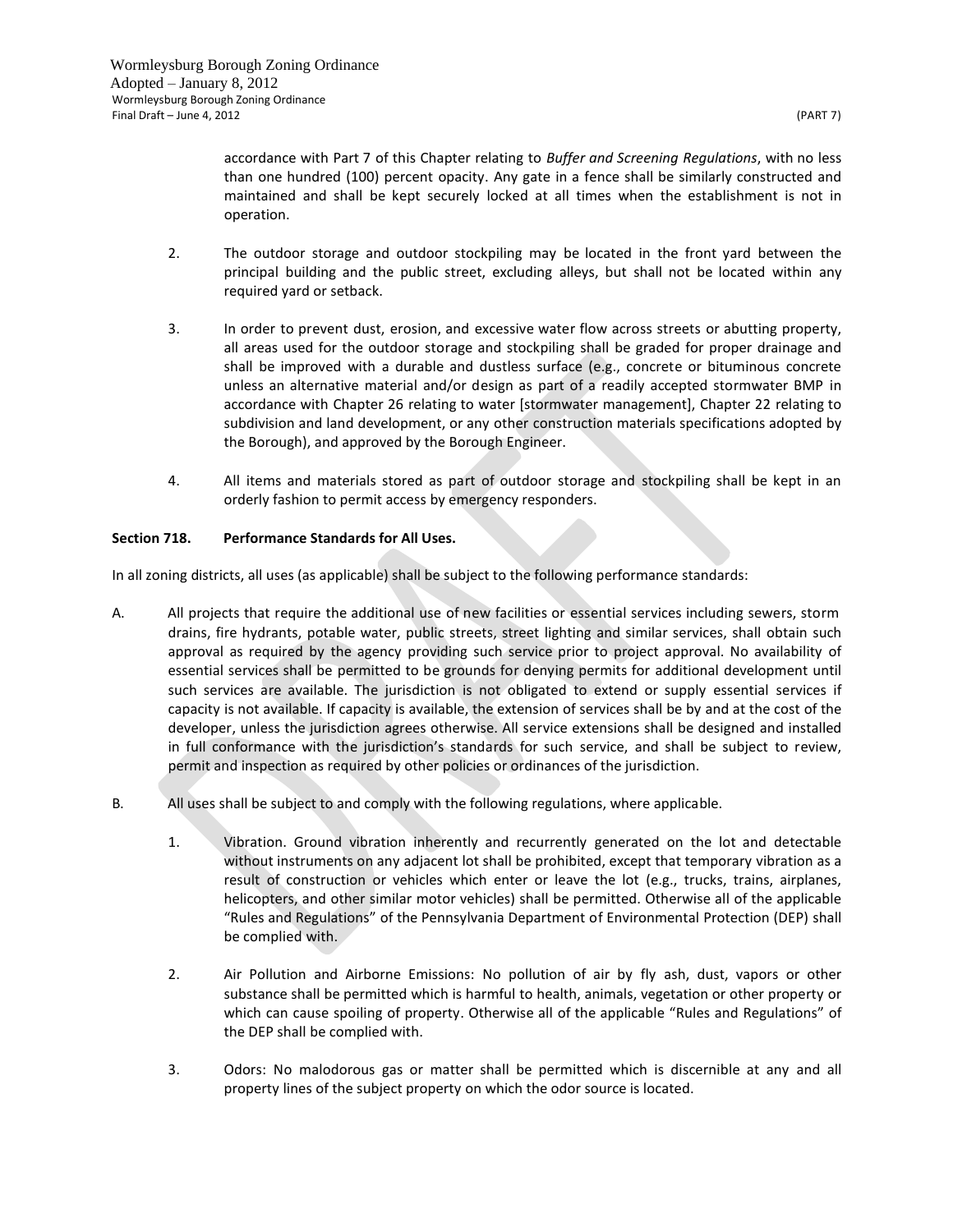General Regulations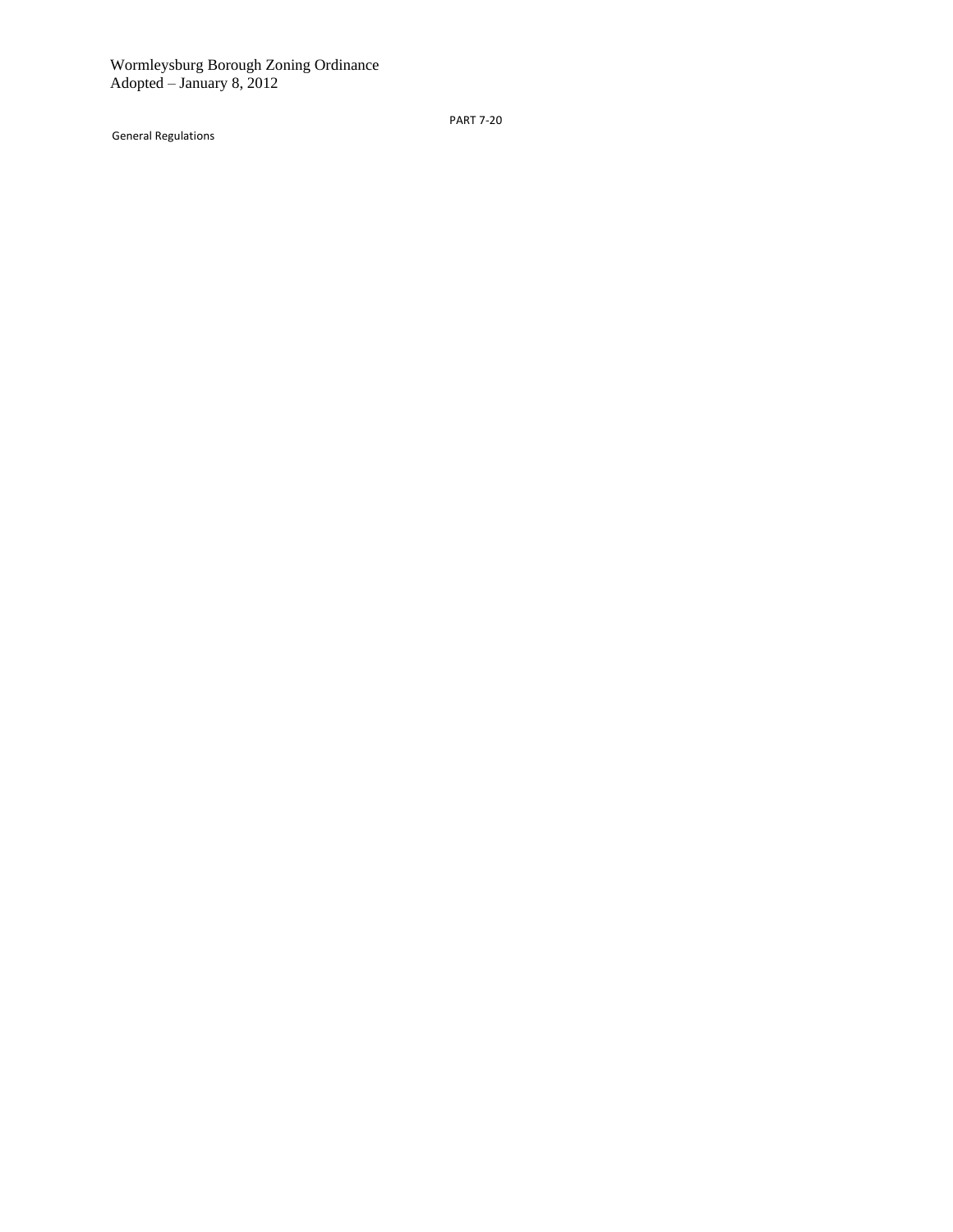- 4. Water Pollution: Water pollution shall be subject to the standards established by the Pennsylvania Fish and Boat Commission, Department of Environmental Protection, and The Clean Streams Law, June 22, 1937 P.L. 1987, 35 P.S. 691, or as amended.
- 5. Mine Reclamation and Open Pit Setback: Refer to Pennsylvania Act 147, the "Surface Mining Conservation and Reclamation Act" of 1971, or as amended.
- 6. Glare and Heat: Any operation producing intense glare or heat shall be conducted within an enclosed building or with other effective screening in such a manner as to make such glare or heat completely imperceptible from any point along the property line. No heat from any use shall be sensed at any property line to the extent of raising the ambient temperature of air or materials more than five (5) degrees Fahrenheit. Any operation or activity that produces glare shall be conducted so that direct or indirect light from the source shall not cause illumination in excess of five-tenths (0.5) footcandles measured at the property line. Otherwise, all of the applicable "Rules and Regulations" of the DEP shall be complied with.
- 7. No use or operation shall be permitted which creates a public nuisance or hazard to adjoining property by reason of fire, explosion, radiation or other similar cause. Additionally, all uses and operations shall comply with the following:
	- a. Electromagnetic Interference. In all zoning districts, no use, activity or process shall be conducted which produces electric and/or magnetic fields which adversely affect public health, safety and welfare, including but not limited to interference with normal radio, telephone or television reception and/or transmission off the premises where the activity is conducted.
	- b. Fire and Explosive Hazards. Fire protection and fire-fighting equipment, procedures and safety protocols acceptable to the Borough of Wormleysburg fire standards, National Fire Protection Association, Chapters 5 relating to code enforcement and 7 relating to fire protection and fire prevention, and other applicable chapters of the Codified Ordinances of the Borough of Wormleysburg shall regulate hazards of fire and explosion arising from the storage, handling or use of substances, materials or devices and from conditions hazardous to life, property or public welfare in the occupancy of a structure or premises.
	- c. Toxic and Hazardous Substance Storage. Storage of toxic and hazardous substance shall meet the requirements of the Pennsylvania Department of Environmental Protection, Pennsylvania Labor and Industry (L&I), and/or the United States Environmental Protection Agency (USEPA).
- 8. Outdoor Lighting: Outdoor lighting is permitted subject to the following criteria:
	- a. All outdoor lighting fixtures including but not limited to those used for parking areas, buildings, building overhangs, canopies, signs and billboards unless otherwise prohibited or regulated in Part 8 of this Chapter, displays and landscaping, shall be full cut-off type fixtures.
	- b. Full cut-off fixtures shall be installed and maintained so that the shielding is effective so that all light emitted is projected below a horizontal plane running through the lowest light-emitting part of the fixture.
	- c. Automobile-oriented uses including but not limited to automobile, boat, heavy equipment, mobile / manufactured home, recreational vehicle and similar motor vehicle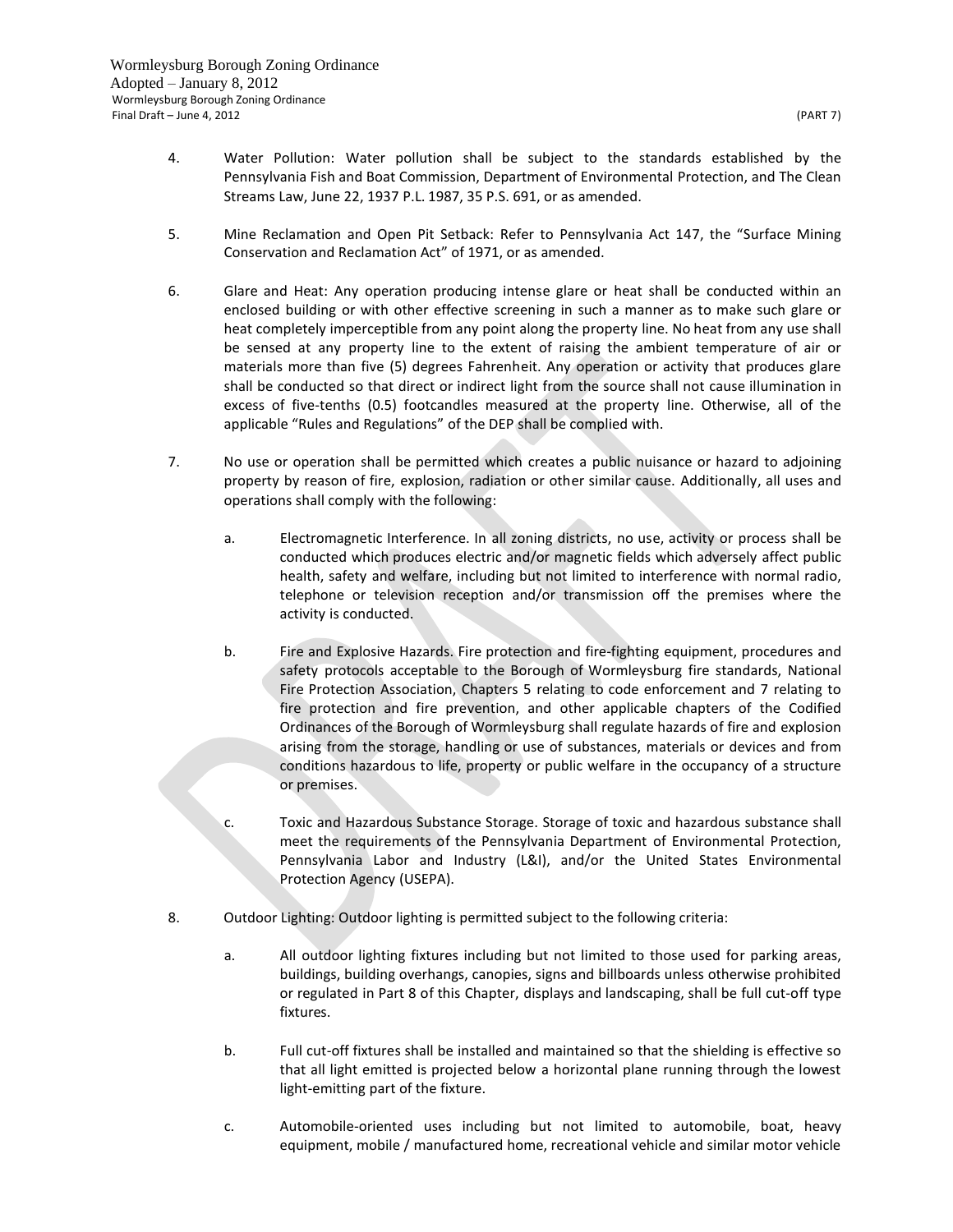General Regulations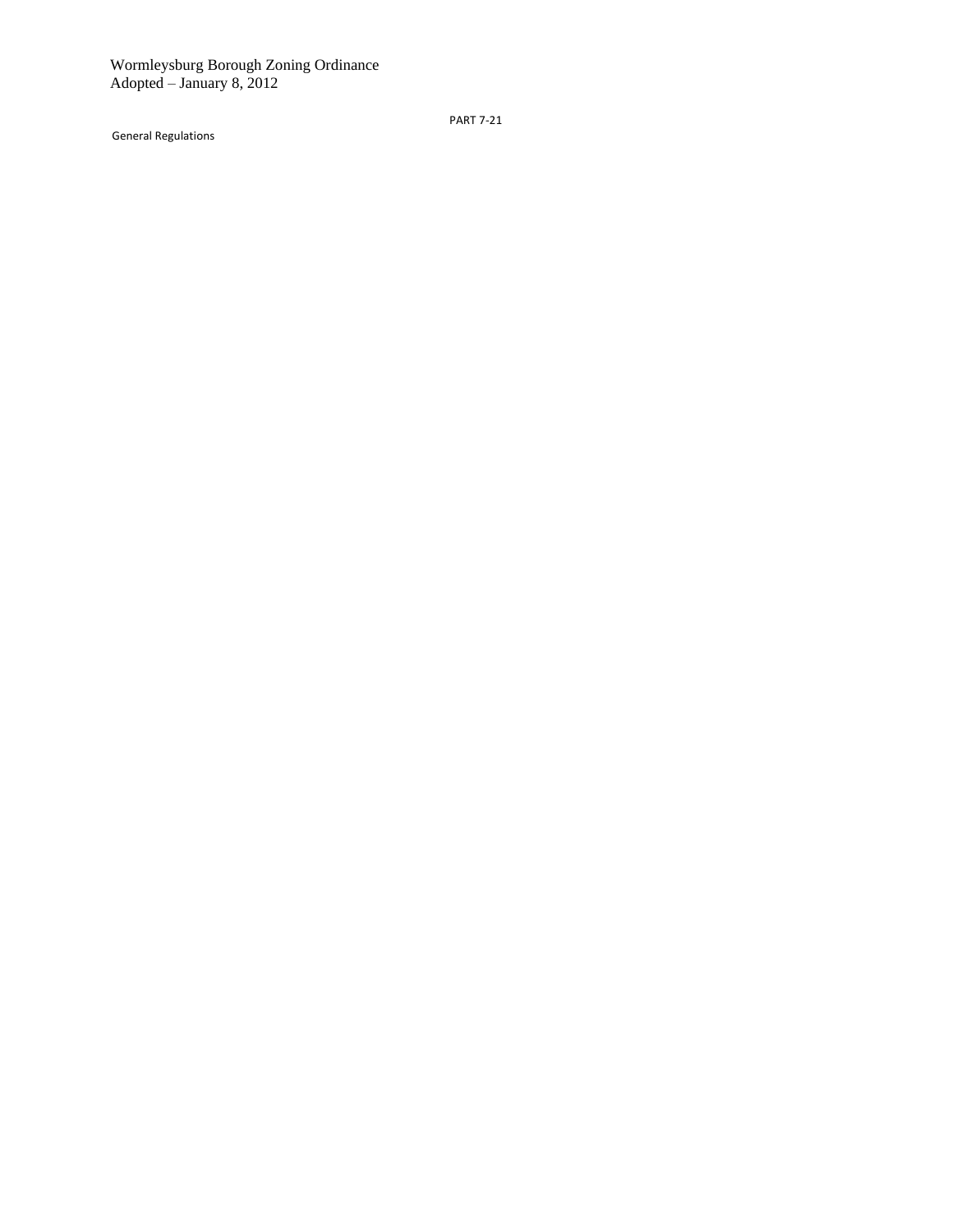rental / sales, repair / service, washing and/or fuel / gas sales and drive-thru facilities shall install recessed ceiling fixtures in any canopy.

- (a). Any canopy over gasoline pumps shall have a maximum distance between the ground level and the underside of the canopy of twenty (20) feet. If the ground level is sloped, or the canopy is sloped to deflect noise and soot away from neighboring properties, then a portion of the canopy may have a greater height, provided that the maximum height is twenty (20) feet at the portion of the canopy that is closest to an adjacent street.
- d. Where permitted and unless otherwise prohibited or regulated in Part 8 of this Chapter, signs that are wholly illuminated from within and freestanding signs that are externally illuminated with an exposed lamp not exceeding twenty-five (25) watts do not require shielding.
- e. Light trespass over a non-residential or mixed use property line shall be limited to no more than five-tenths (0.5) footcandles measured at the property line. All on-site lighting of buildings, lawns, parking areas and signs unless otherwise prohibited or regulated in Part 8 of this Chapter, shall be designed so as not to shine onto any adjacent property or building, or to cause glare onto any public street right-of-way or vehicle thereon.
- f. Measurement.
	- (1). Light levels shall be measured in footcandles with a direct reading, portable light meter. Readings shall be taken only after the cell has been exposed long enough to take a constant reading.
	- (2). Measurements shall be taken at the lot line, along a horizontal plane at a height of three and one-half (3 ½) feet above the ground.
- g. All non-essential outdoor lighting fixtures, including parking, sign unless otherwise prohibited or regulated in Part 8 of this Chapter, display and aesthetic lighting, shall be turned off after business hours. Only lighting needed for safety or security may remain lit after close of business, in which case the lighting shall be reduced to the minimum level necessary.
- h. Light poles shall not exceed a height of:
	- (1). Twenty (20) feet within the Residential Zoning Districts or Mixed Use Zoning Districts; and
	- (2). Thirty-five (35) feet within the O Zoning District or GC Zoning District.
- i. Exemptions.
	- (1). Decorative outdoor lighting fixtures with bulbs of less than twenty-five (25) watts, installed seasonally, are exempt from the requirements of this subsection.
	- (2). Overhead street lighting, warning, emergency, and traffic signals are exempt from the requirements of this subsection.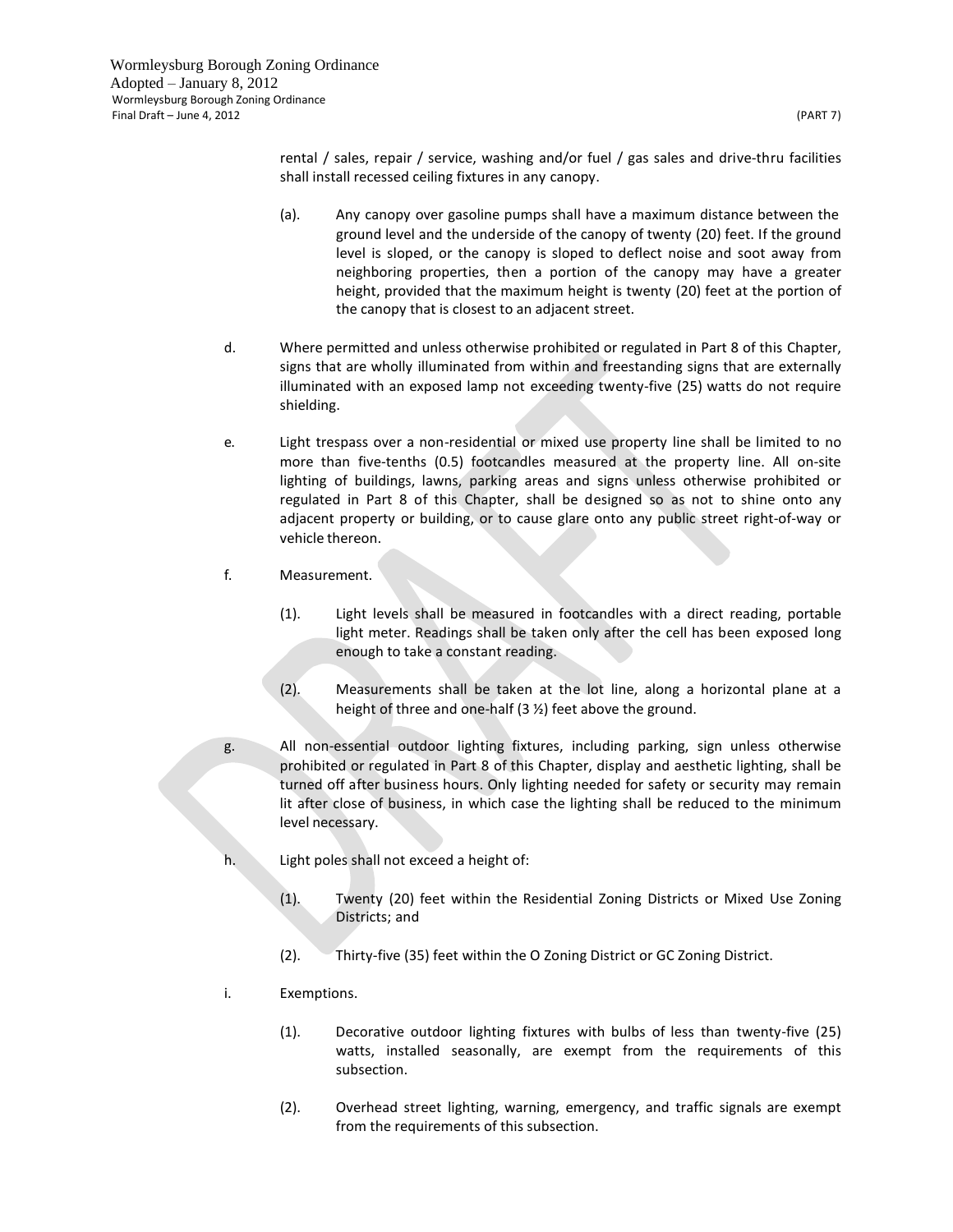General Regulations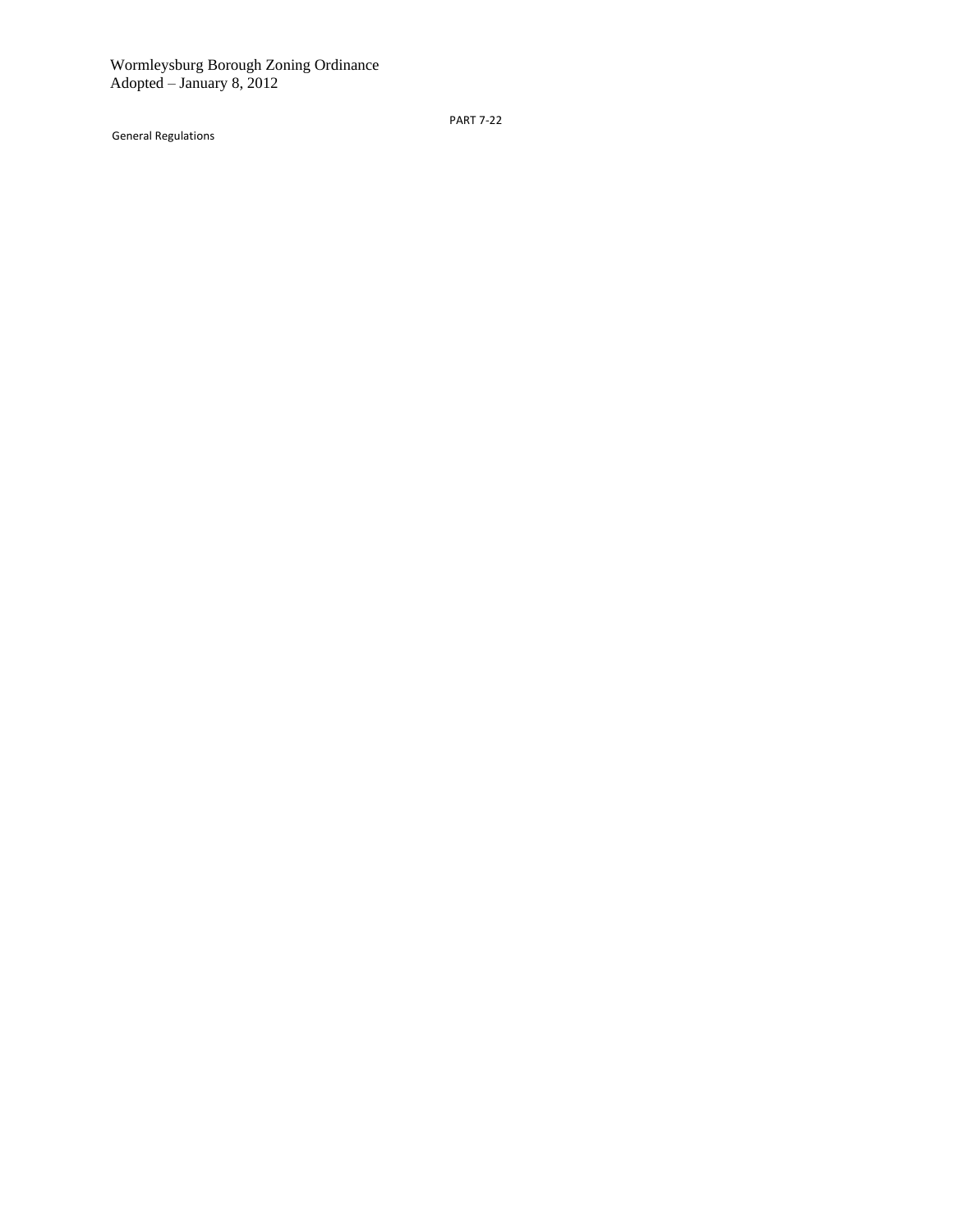- (3). Temporary construction or emergency lighting is exempt from the requirements of this subsection. Such lighting shall be discontinued immediately upon completion of the construction work or abatement of the emergency necessitating such lighting.
- (4). Nothing in this subsection shall apply to lighting required by the FAA or any other federal regulatory authority.
- 10. In order to determine whether a proposed use will conform to the requirements of this Section of this Chapter, Wormleysburg Borough may obtain a qualified consultant's report, whose cost for services shall be borne by the applicant.

## **Section 719. Public Water and Sewage Required.**

All lots in all zoning districts shall be subject to the following criteria:

- A. All lots shall be served by both public water and public sewage services in accordance with Chapters 18 relating to sewers and sewage disposal and 22 relating to subdivision and land development.
- B. If, however, a lot is permitted without having both public water and public sewage services, then:
	- 1. A minimum lot area of one (1) acre shall be required; and
	- 2. The applicant shall demonstrate compliance with DEP's sewer module standards and review process.

### **Section 720. Reverse Frontage Lots or Double Frontage Lots.**

In all zoning districts, reverse frontage lots or double frontage lots shall be subject to the following criteria:

- A. Reverse frontage lots or double frontage lots shall follow the frontage, front and rear setbacks, building and development orientation, and access patterns of the surrounding development of the majority of the existing adjacent reverse frontage lots or double frontage lots on the same shared block face (between two [2] intersecting streets) along the same side of the street.
- B. Where no other reverse frontage lots or double frontage lots exist nearby, such reverse frontage lots or double frontage lots shall comply with the Chapter 22 relating to subdivision and land development and have two (2) required front yards and front setbacks, resulting in one (1) front yard on each street. Building and development orientation shall face the street conveying the higher amount of existing or proposed daily traffic, while access to the lot shall be provided from the street conveying the lesser amount of existing or proposed daily traffic. This specifically includes alleys.

### **Section 721. Temporary Structures.**

In all zoning districts, the following temporary structures are permitted on a temporary basis subject to the following criteria:

- A. Temporary Construction Sheds and Trailers are permitted on a temporary basis subject to the following criteria:
	- 1. Temporary construction sheds and trailers shall be permitted only during the period that the construction work is in progress. A permit for the temporary structure shall be obtained from the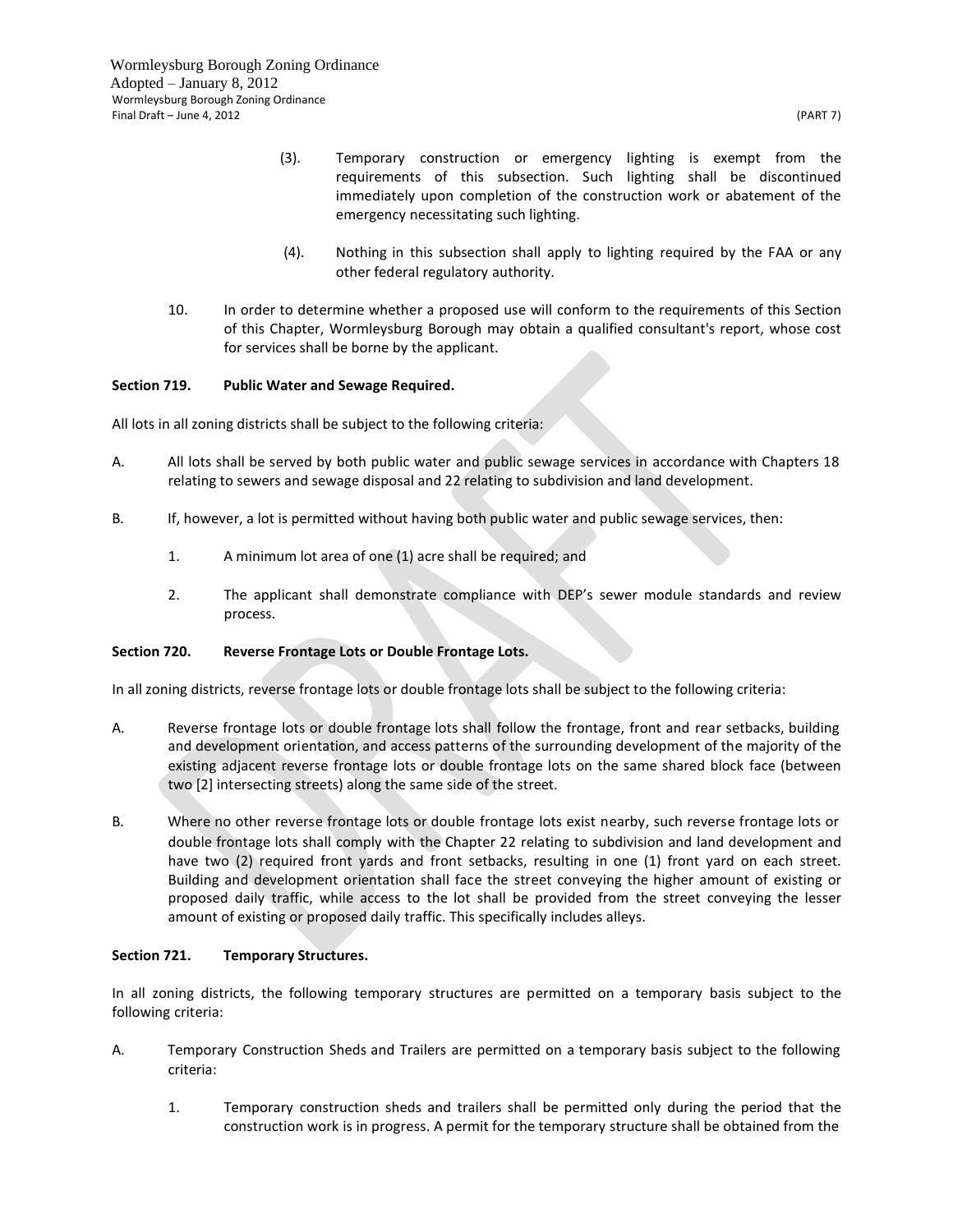General Regulations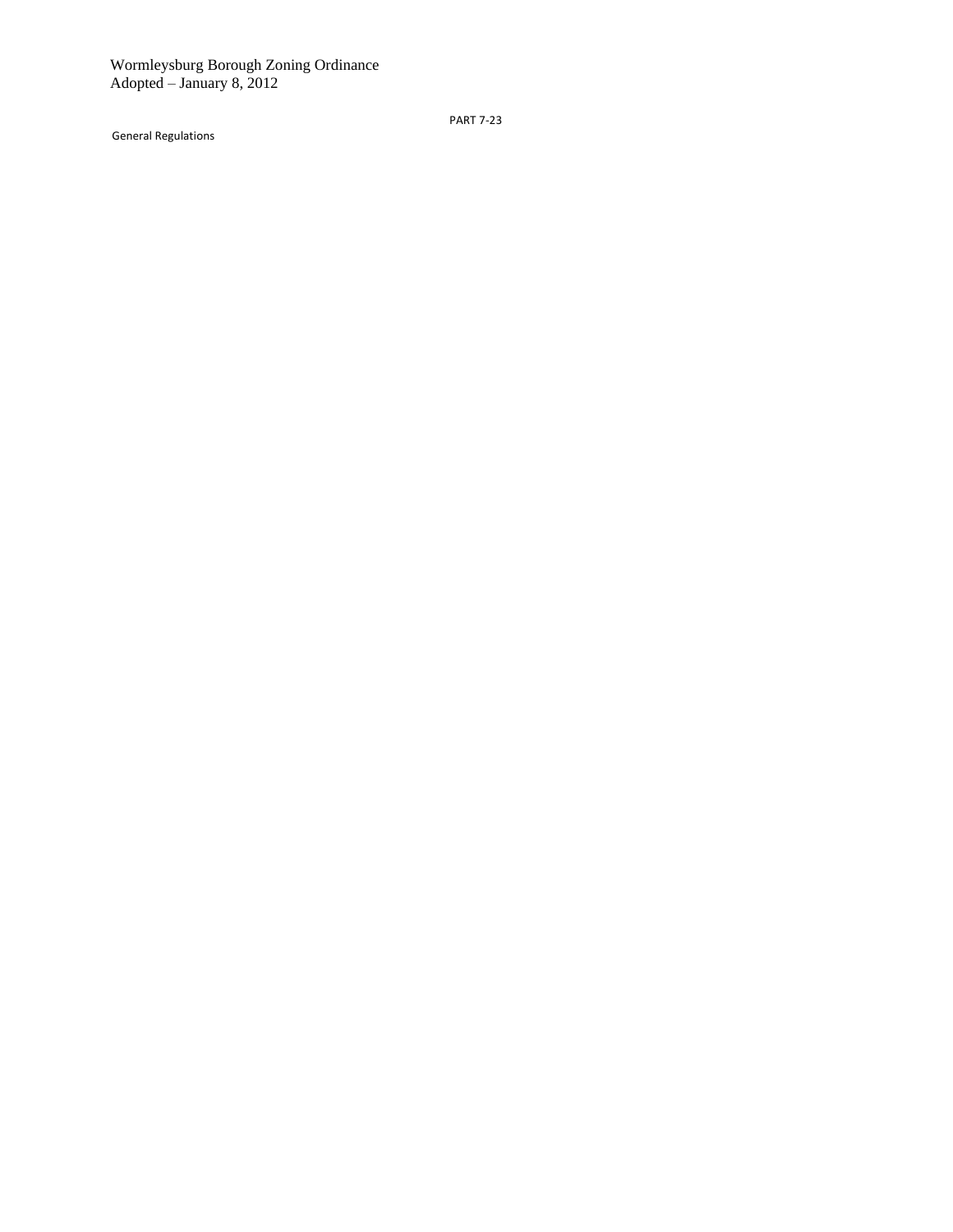Zoning Officer prior to the commencement of construction and shall be renewed every one hundred eighty (180) days.

- 2. Temporary construction sheds and trailers shall be located on the lot on which the construction is progressing and shall not be located within ten (10) feet of any lot line abutting an existing residential use.
- 3. Temporary construction sheds and trailers shall be used only as temporary field offices and for storage of incidental equipment and supplies and shall not be used for any dwelling use.
- 4. A temporary construction shed and trailer may be permitted to be used for use as a temporary sales center for residential lots. The maximum gross floor area of such a temporary sales center shall be five hundred (500) square feet.
- 5. No hazardous or flammable materials shall be stored in temporary construction sheds or trailers.
- B. Temporary, Non-Traditional Storage Units**,** including those commercially known as "pods" or enclosed "containers" of a box trailer with or without wheels, are permitted on a temporary basis subject to the following criteria:
	- 1. Temporary, non-traditional storage units shall be permitted for a maximum period of sixty (60) consecutive days in any one (1) calendar year. This period may be extended upon written request to the Zoning Officer for a period not exceeding one hundred eighty (180) days.
	- 2. Temporary, non-traditional storage units shall comply shall comply with the yard and setback requirements for accessory structures in the applicable zoning district.
	- 3. No temporary, non-traditional storage unit shall be used for permanent storage.

### **Section 722. Traffic Impact Study Required.**

Unless provided in elsewhere in the Codified Ordinances of the Borough of Wormleysburg Chapters 22 relating to subdivision and land development, a traffic impact study shall be required for certain developments (as provided below) to be submitted subject to the following criteria:

- A. Studies Required
	- 1. Abbreviated Traffic Impact Study. Whenever a proposed development project will generate fifty (50) to ninety nine (99) new vehicle trips in the peak direction (inbound or outbound) during the site peak traffic hour, the applicant shall perform an abbreviated traffic impact study. Based on this study, certain improvements may be identified as necessary to provide safe and efficient access to the development. The abbreviated traffic impact study shall include:
		- a. A capacity analysis report prepared under the supervision of a qualified and experienced professional transportation engineer licensed and registered to practice in the Commonwealth of Pennsylvania, or professional or certified transportation planner.
		- b. The study area for the capacity analysis report shall only include all proposed site access intersections.
	- 2. Comprehensive Traffic Impact Study. Whenever a proposed development project will generate one hundred (100) or more new vehicle trips in the peak direction (inbound or outbound) during the site peak traffic hour or generate an Average Daily Traffic (ADT) of greater than three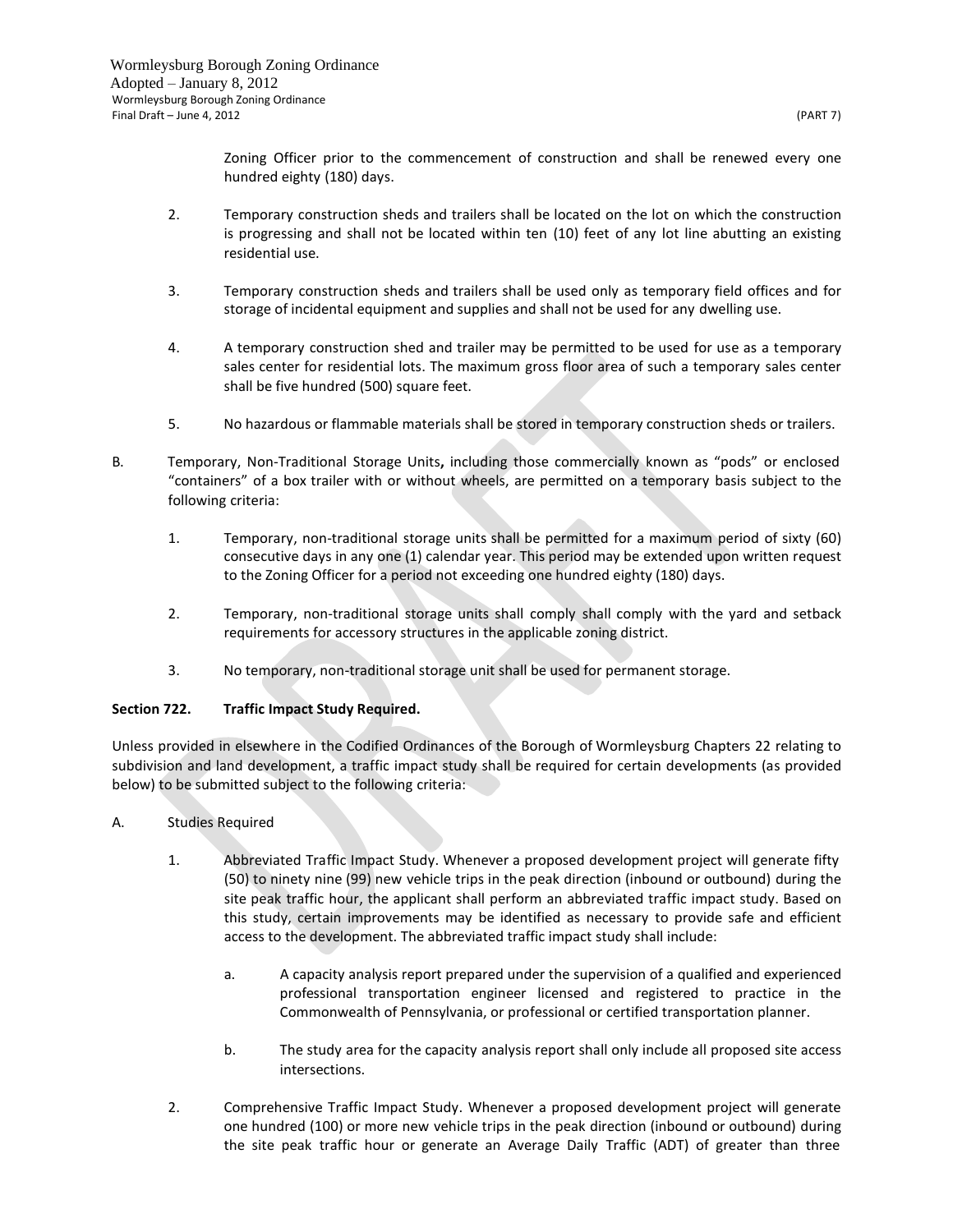General Regulations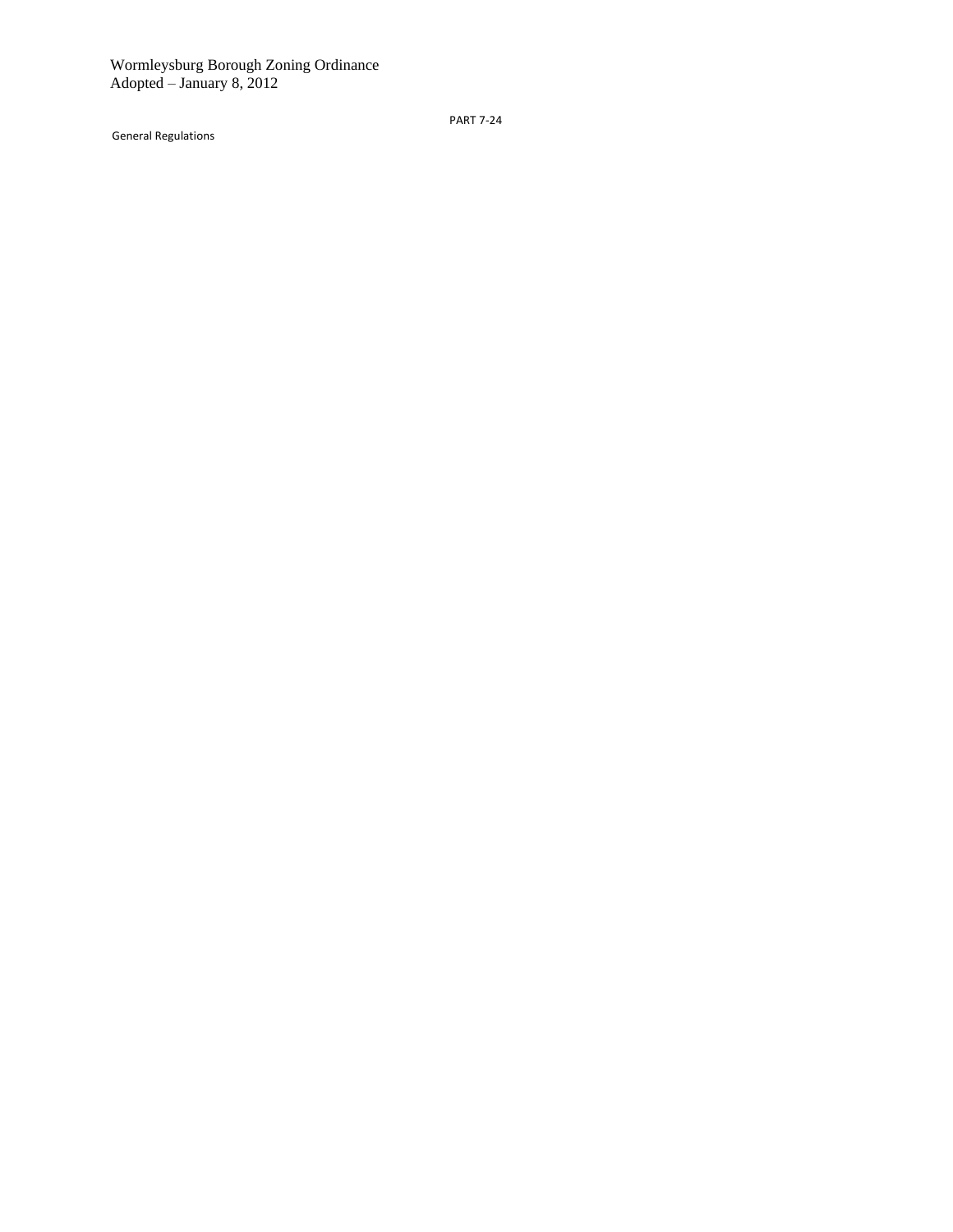thousand (3,000), the applicant shall perform a comprehensive traffic impact study. Based on this study, certain improvements may be identified as necessary to provide safe and efficient access to the development.

- a. Transportation demand management measures such as staggered start and end work times, telecommuting, utilization of transit, greenway or trail linkages, park and ride lots, etc. may be used to reduce trip generation for the proposed development. If such measures will reduce the new vehicle trips in the peak direction during the peak traffic hour to less than one hundred (100), then an abbreviated traffic impact study may be performed in lieu of a comprehensive study. When such trip reduction measures are used to justify performance of an abbreviated study as permitted by this section, a developer and successors shall be bound by a recorded agreement to implement such measures. The terms and form of agreement shall be as mutually agreed upon by the Borough and the developer(s).
- 3. In addition, a comprehensive traffic impact study shall be prepared at the discretion of the Borough whenever either of the following conditions exists within the impact study area:
	- a. Current traffic problems exist in the local area or neighborhood, including but not limited to a high crash location, confusing intersection, or a congested intersection that directly affects access to the development.
	- b. The ability of the existing roadway system to handle increased traffic or the feasibility of improving the roadway system to handle increased traffic is limited.
- B. Traffic Impact Study Requirements
	- 1. Area of Traffic Impact Study. The traffic impact study area shall be based on the characteristics of the surrounding area. The intersections to be included in the study shall be adjacent to the site or have direct impact upon the access to the site. The intersections shall be mutually agreed upon by the Borough and the transportation engineer preparing the study. If a Highway Occupancy Permit (HOP) is involved, include all intersections from any PennDOT scoping meeting.
	- 2. Preparation by Transportation Engineer Required. Traffic impact studies shall be prepared by or under the supervision of qualified and experienced transportation engineers licensed and registered to practice in the Commonwealth of Pennsylvania with specific training in traffic and transportation engineering and at least two (2) years of experience related to preparing traffic studies for existing or proposed developments.
	- 3. Horizon Year. The traffic forecasts shall be prepared for the anticipated opening year of the development, assuming full build out and occupancy. This year shall be referred to as the "Horizon Year."
	- 4. Non-Site Traffic Estimates. Estimates of non-site traffic shall be made, and will consist of through motorized and non-motorized traffic and motorized and non-motorized traffic generated by all other developments within the study area for which preliminary or final plans have been approved. Non-site traffic may be estimated using any one of the following three (3) methods: "Build-up" technique, area transportation plan data or modeled volumes, and trends or growth rates.
	- 5. Trip Generation Rates Required. The traffic impact study shall include a table showing the land use categories and quantities, with the corresponding trip generation rates or equations (with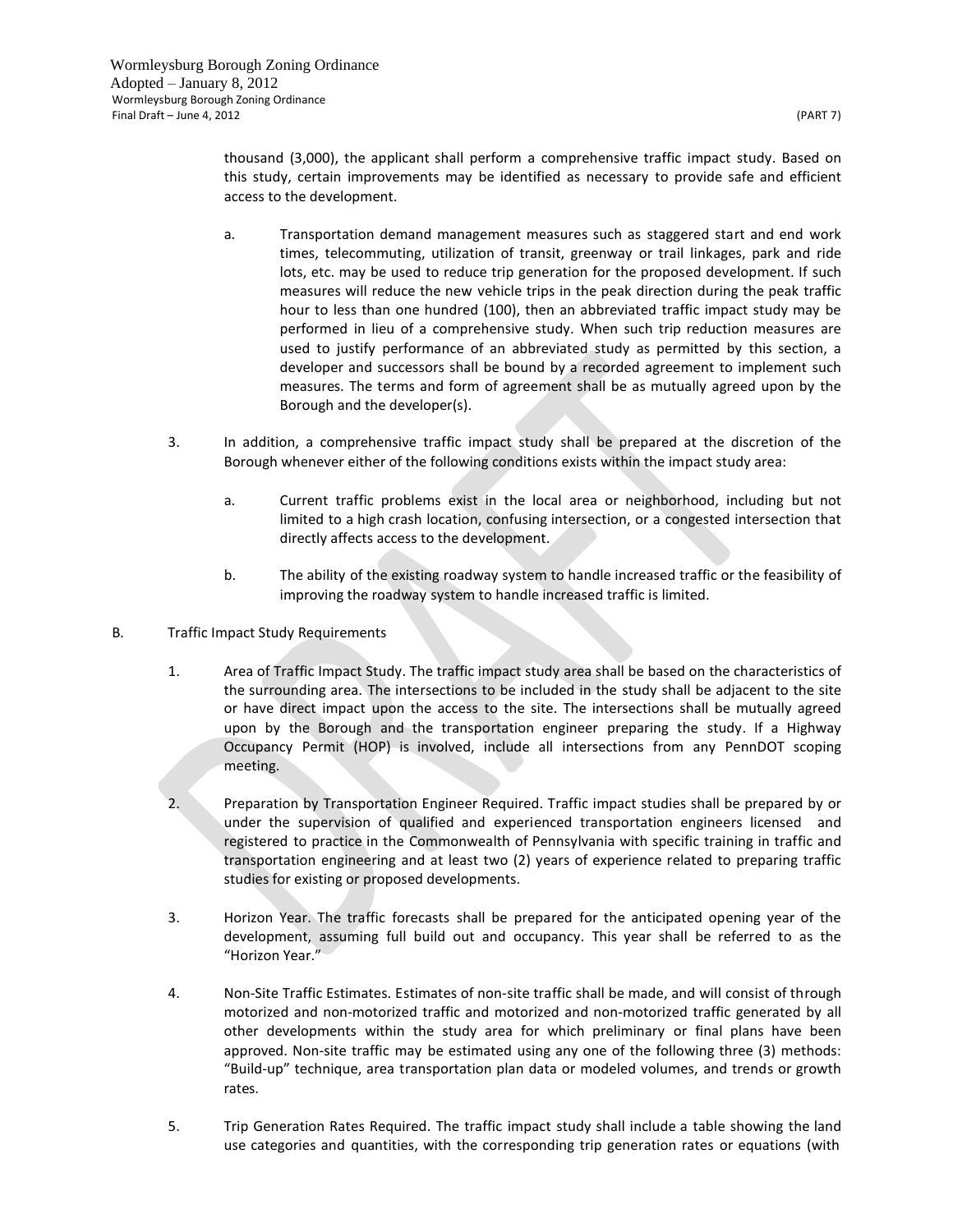General Regulations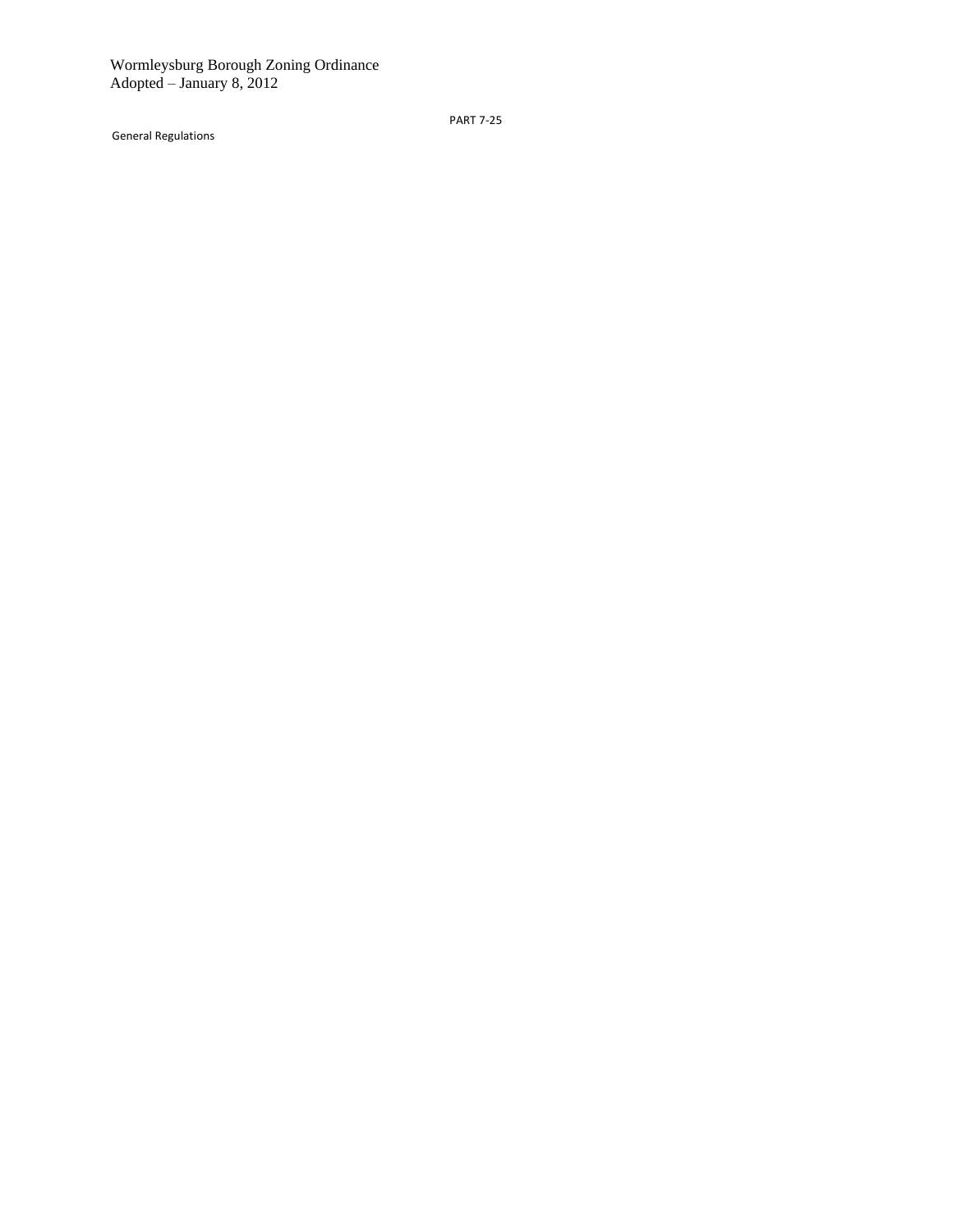justification for selection of one or the other), and resulting number of trips. The trip generation rates used must be either from the latest edition of Trip Generation by ITE, or from a local study of corresponding land uses and quantities. All sources must be referenced in the study.

- 6. Consideration of Pass-By Trips. If pass-by trips or shared trips are a major consideration for the land use in question, ITE studies should be referenced and interviews should be conducted and documented at similar land uses.
- 7. Rate Sums. Any significant difference between the sums of single-use rates and proposed mixeduse estimates must be justified and explained in the study.
- 8. Explanations Required. The reasoning and data used in developing a trip generation rate for special/unusual generators must be discussed and agreed upon with the Borough prior to using.
- 9. Definition of Influence Area. Prior to trip distribution of site-generated trips, an influence area must be defined which contains eighty (80) percent or more of the trip ends that will be attracted to the development. A market study can be used to establish the limits of an influence area, if available. If no market study is available, an influence area should be estimated based on a reasonable documented estimate. The influence area can also be based on a reasonable maximum convenient travel time to the site, or delineating area boundaries based on locations of competing developments.

Other methods, such as using trip data from an existing development with similar characteristics or using an existing origin-destination survey of trips within the area, can be used in place of the influence area to delineate the boundaries of the impact.

- 10. Estimates of Trip Distribution Required. Trip distribution can be estimated using any one of the following three (3) methods:
	- a. Analogy.
	- b. Trip distribution model.
	- c. Surrogate data.

Whichever method is used, trip distribution must be estimated and analyzed for the horizon year. A mixed-use development may require more than one distribution and coinciding assignment for each phase (for example, residential and retail phases on the same site). Consideration must also be given to whether inbound and outbound trips will have similar distributions.

11. Trip Assignments. Assignments must be made considering logical routings, available roadway capacities, left turns at critical intersections, and projected (and perceived) minimum travel times. In addition, multiple paths should often be assigned between origins and destinations to achieve realistic estimates rather than assigning all of the trips to the route with the shortest travel time. The assignments must be carried through the external site access points and in large projects [those producing five hundred (500) or more additional peak direction trips to or from the site during the developments peak hour] through the internal roadways. When the site has more than one (1) access drive or driveway, logical routing and possible multiple paths should be used to obtain realistic access drive or driveway volumes. The assignment should reflect conditions at the time of the analysis. Assignments can be accomplished either manually or with applicable computer models.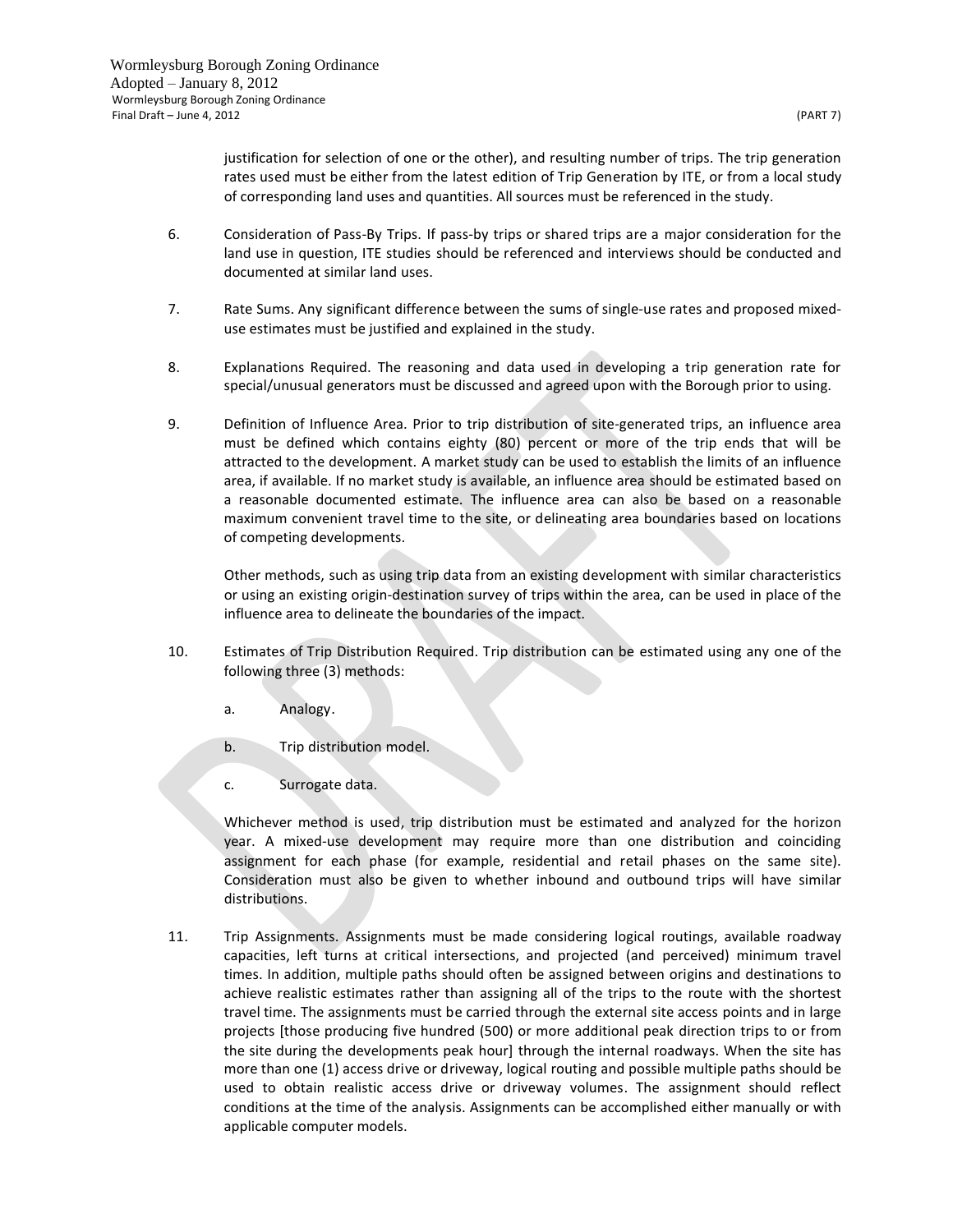General Regulations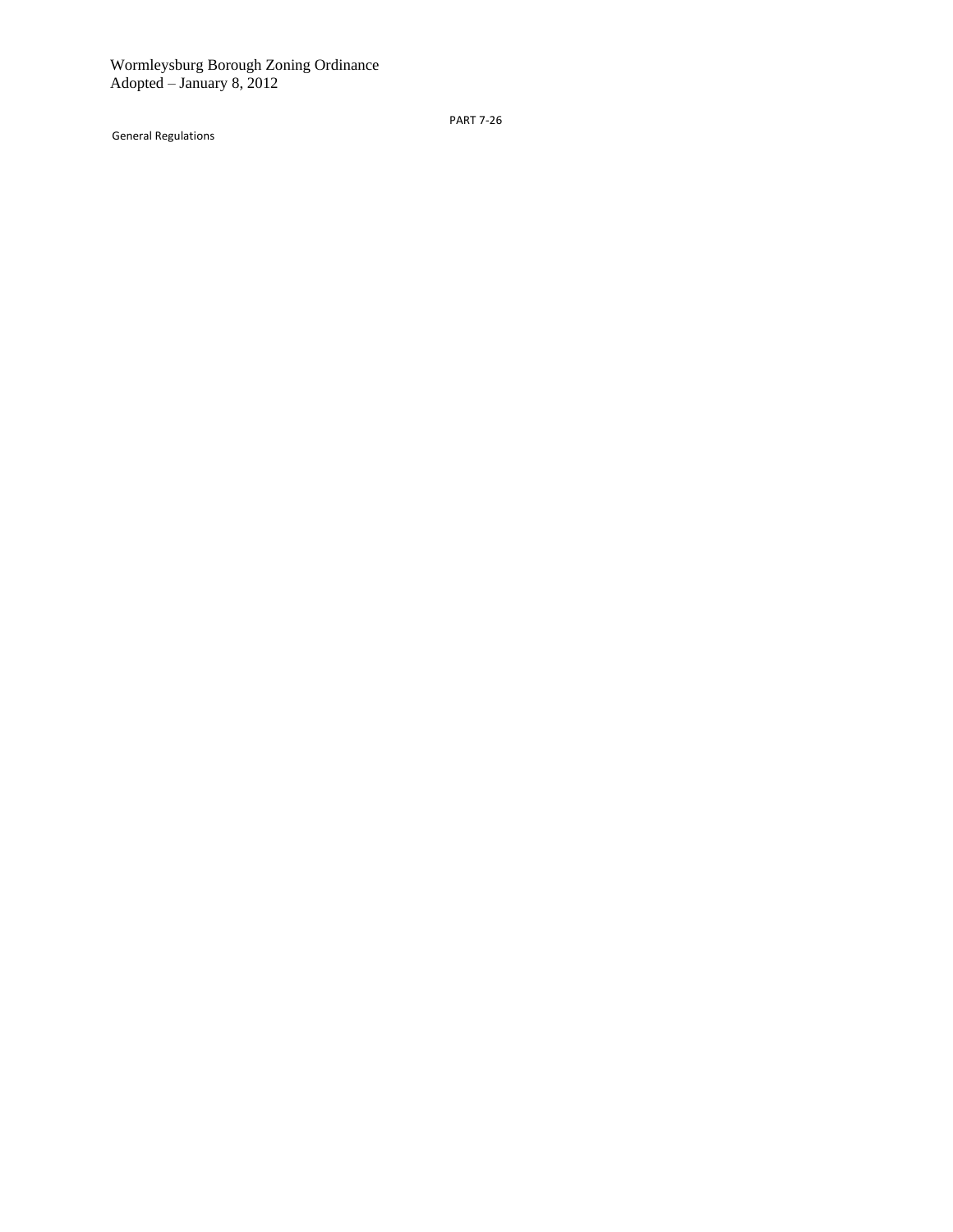If a thorough analysis is required to account for pass-by trips, the following procedure should be used:

- a. Determine the percentage of pass-by trips in the total trips generated.
- b. Estimate a trip distribution for the pass-by trips.
- c. Perform two (2) separate trip assignments, based on the new and pass-by trip distributions.
- d. Combine the pass-by and new trip assignment. Upon completion of the initial site traffic assignment, the results should be reviewed to see if the volumes appear logical given characteristics of the road system and trip distribution. Adjustments should be made if the initial results do not appear to be logical or reasonable.
- 12. Total Traffic Impacts. Motorized and non-motorized traffic estimates for any site with current traffic activity must reflect not only new traffic associated with the site's redevelopment, but also the trips subtracted from the traffic stream because of the removal of a land use. The traffic impact study should clearly depict the total traffic estimate and its components.
- 13. Capacity Analysis. Capacity analysis must be performed at each of the major street and project site access intersection locations (signalized and unsignalized) within the study area. In addition, analyses must be completed for roadway segments deemed sensitive to site traffic within the study area as determined by the Borough. These may include such segments as weaving sections, ramps, internal site roadways, parking facility access points, and reservoirs for vehicles queuing on- and off-Site. Other locations may be deemed appropriate depending on the situation.

The recommended level-of-service analysis procedures detailed in the most recent edition of the Highway Capacity Manual must be followed.

The operational analyses in the Highway Capacity Manual should be used for analyzing existing conditions, traffic impacts, access requirements, or other future conditions for which traffic, geometric, and control parameters can be established.

- 14. Turn Lane Warrant Analysis. Conduct turn lane warrant analysis at all unsignalized intersections in accordance with current PennDOT methodology.
- 15. Required Levels-of-Service. The recommendations of the traffic impact study shall provide safe and efficient movement of traffic to and from and within and past the proposed development, while minimizing the impact to non-site trips. The current levels-of-service must be maintained if they are levels "C" or "D", not allowed to deteriorate to worse than level "C" if they are currently levels "A" or "B", and improved to level "D" if they are levels "E" or "F".
- 16. Documentation Required. A traffic impact study report shall be prepared to document the purpose, procedures, findings, conclusions, and recommendations of the study.
	- a. The documentation for a traffic impact study shall include, at a minimum:
		- (1). Study purpose and objectives.
		- (2). Description of the site and study area.
		- (3). Existing roadway conditions in the area of the development.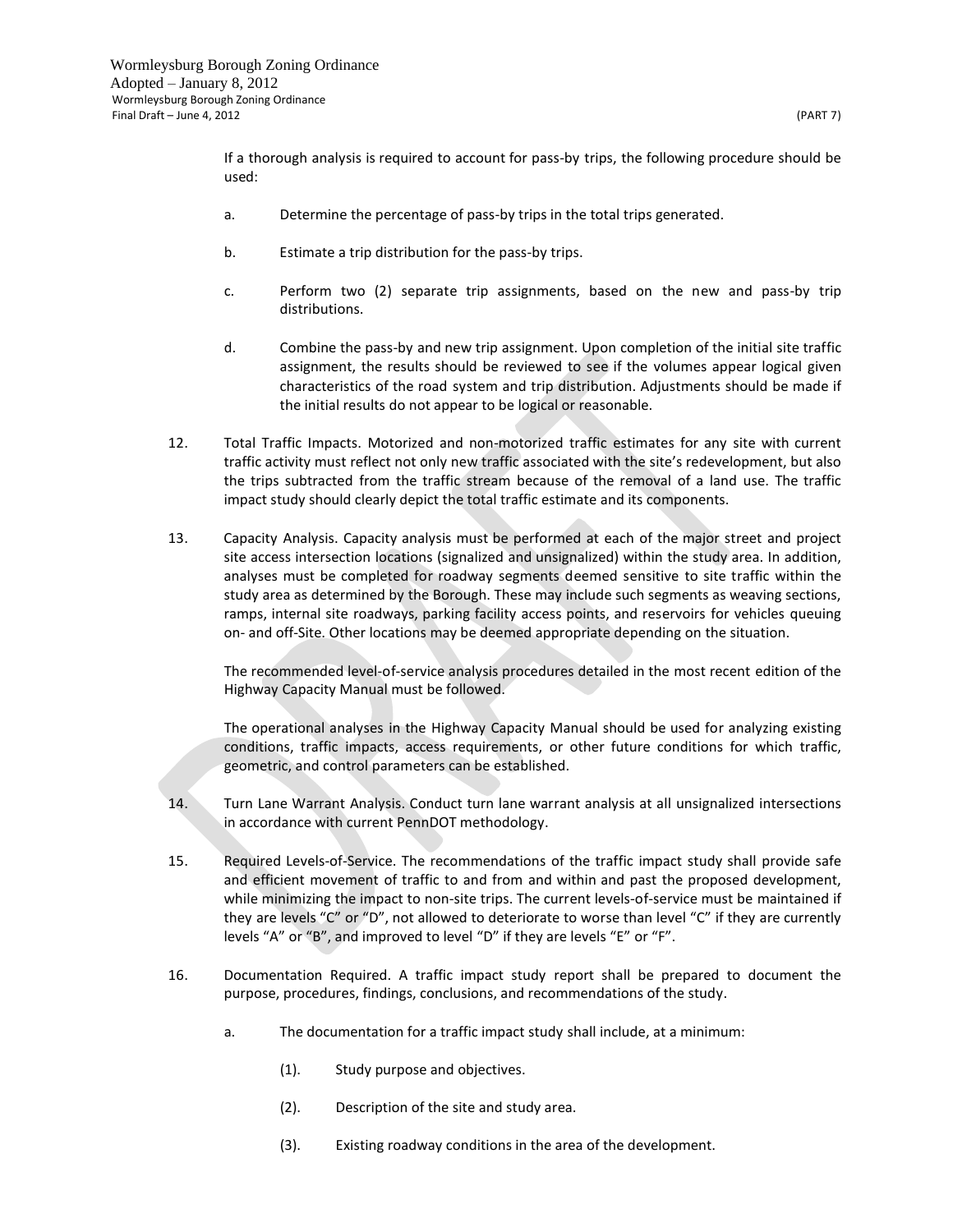General Regulations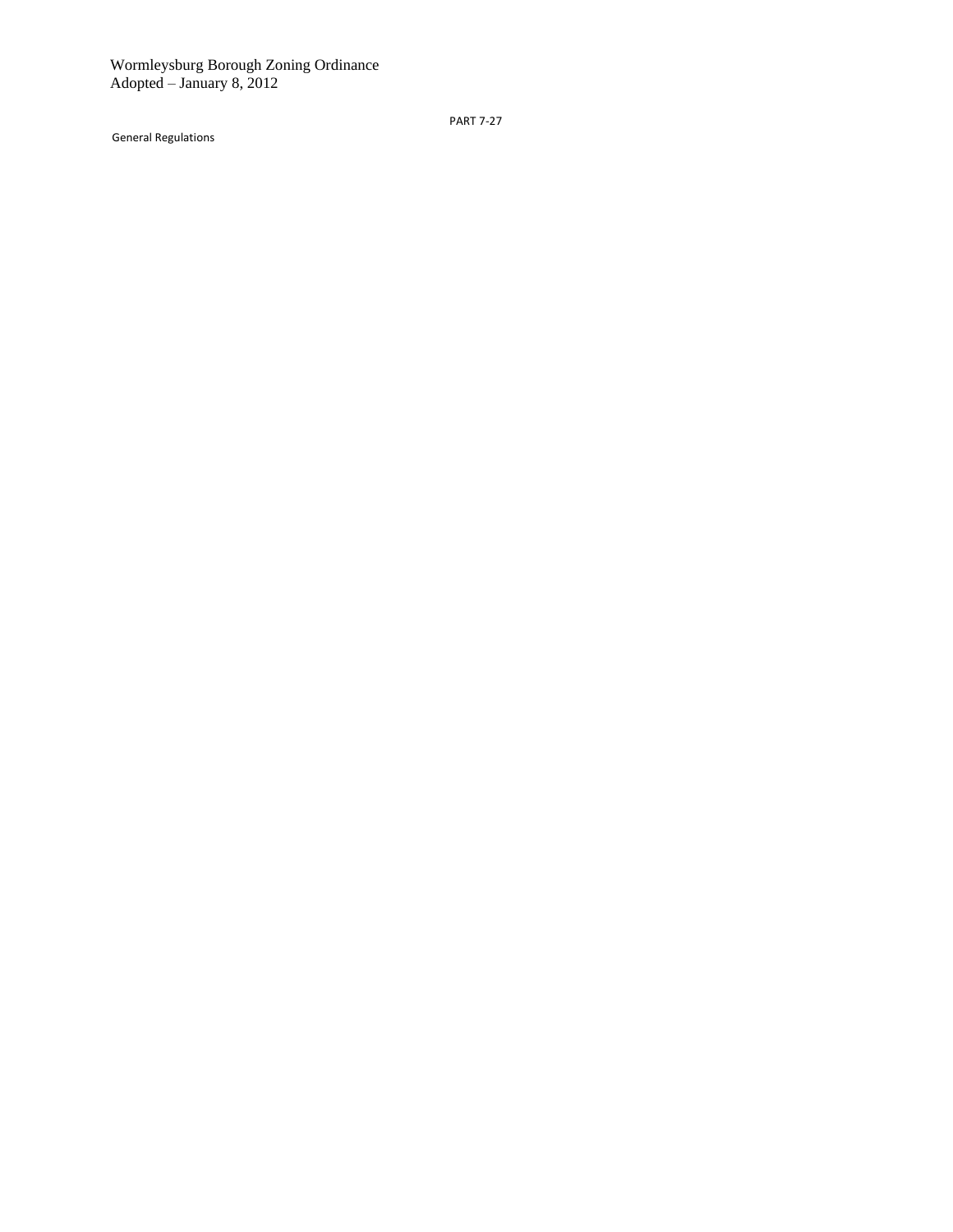- (4). Recorded or approved development(s) within the traffic impact study area.
- (5). Trip generation, trip distribution, and modal split.
- (6). Projected future motorized and non-motorized traffic volumes.
- (7). An assessment of the change in roadway operating conditions resulting from the development traffic.
- (8). Recommendations for site access and transportation improvements needed to maintain and/or improve motorized and non-motorized traffic flow to, from, within, and past the site at an acceptable and safe level-of-service.
- (9). Transit location, availability of bike routes, connection to a park and/or trail system.
- b. The analysis shall be presented in a straight forward and logical sequence. It shall lead the reader step-by-step through the various stages of the process and resulting conclusions and recommendations.
- c. The recommendations shall specify the time period within which the improvements should be made (particularly if the Improvements are associated with various phases of the development construction), and any monitoring of operating conditions and improvements that may be required. The recommendations shall also identify who will be responsible for making the improvements.
- d. Data shall be presented in tables, graphs, maps, and diagrams wherever possible for clarity and ease of review.
- e. To facilitate examination by the Borough, an executive summary of one (1) or two (2) pages shall be provided, concisely summarizing the purpose, conclusions, and recommendations.
- f. The study documentation outlined above provides a framework for site traffic access/impact study reports. Some studies will be easily documented using this outline. However, the specific issues to be addressed, local study requirements, and the study results may warrant additional sections.
- 17. A traffic impact study shall include all of the aforementioned components, unless the applicant can demonstrate by credible evidence, and is agreed upon by the Borough, that certain components are not necessary for certain projects.
- C. Responsibility for Improvements. Based upon the findings and recommendations of the traffic impact study, the applicant shall be responsible for the transportation related improvements required to provide safe and convenient ingress and egress to the development site and shall be incorporated into the subdivision and/or land development plan and implemented and installed at the applicant's expense.

# **Section 723. Yard and Setback Exceptions and Alterations.**

In all zoning districts, yard and setback exceptions and alterations are permitted subject to the following criteria:

A. Projections into Required Yards and Setbacks.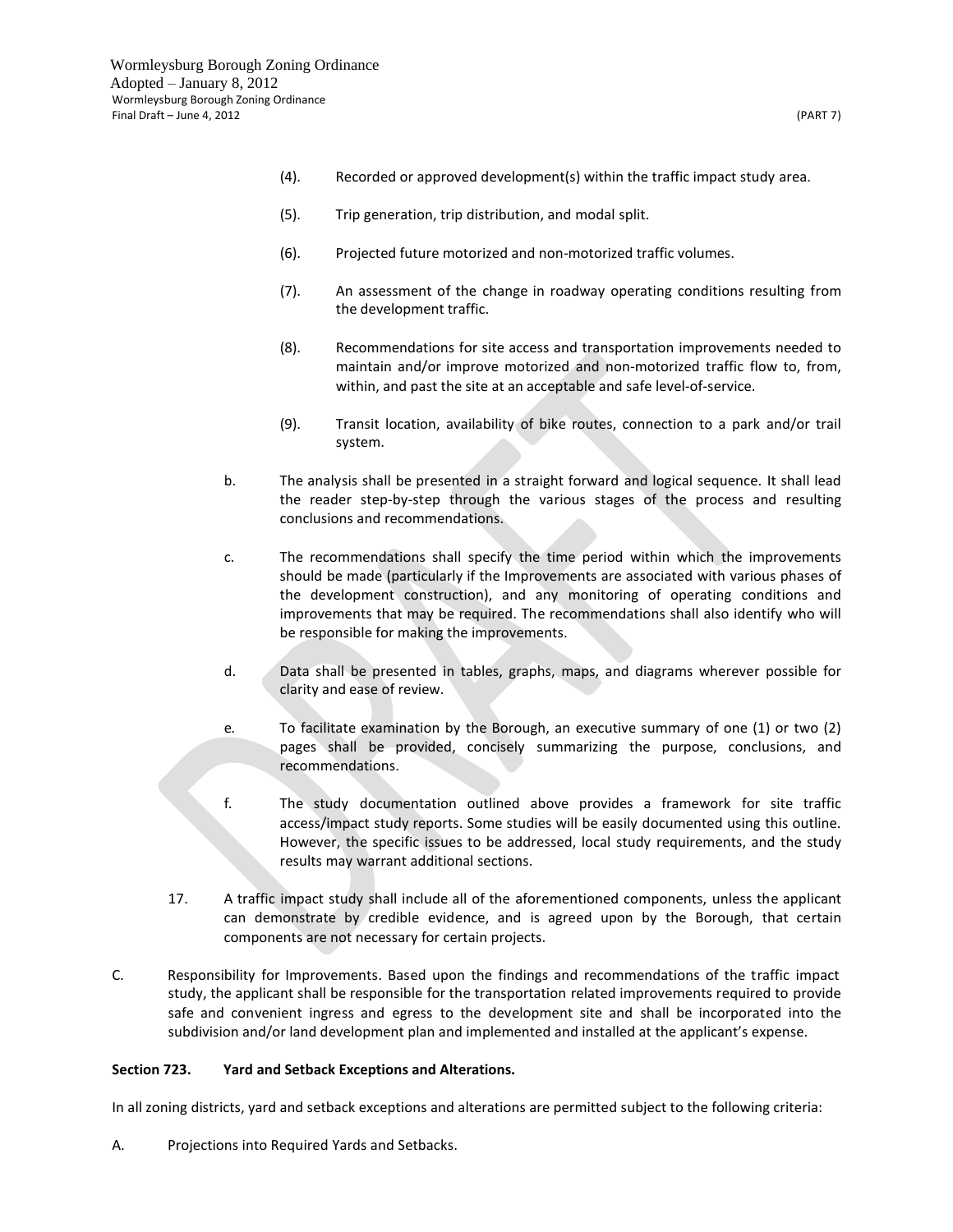General Regulations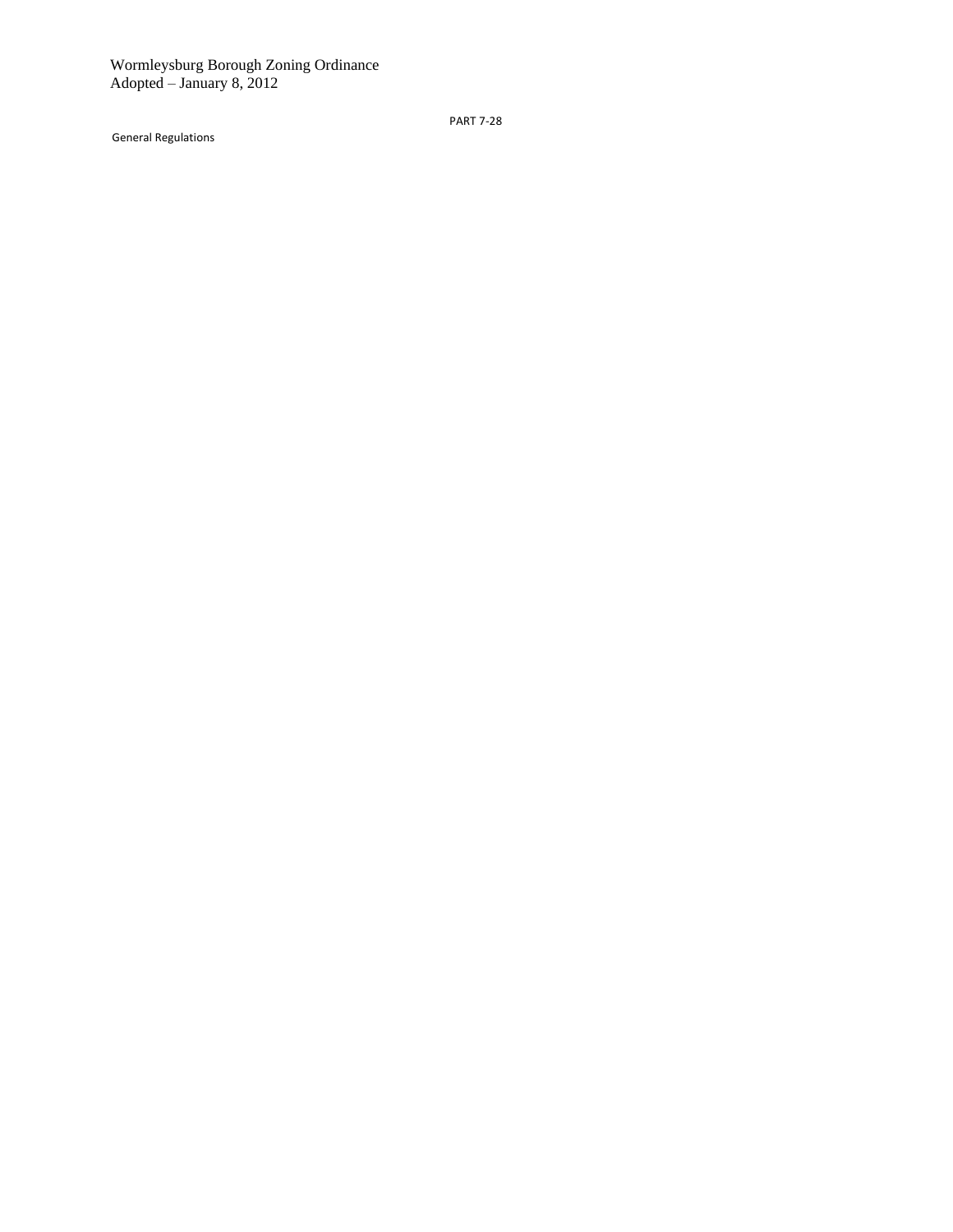- 1. Covered and uncovered stoops less than thirty (30) square feet, and related awnings and hand railings, may project into required yards or setbacks, not more than five (5) feet.
- 2. Patios, terraces, decks, and other similar uncovered structures provided the structure elevation shall not be more than three (3) feet above the yard grade, may extend or project into required side or rear yard or setback not more than five (5) feet as long as there is a minimum of five (5) feet remaining between the structure and the lot line.
- 3. Cornices, eaves, sills, or other similar architectural features (e.g., gutters, bay windows, window awnings, chimneys, or similar structures including solar energy systems), attached to the wall of any building, may extend or project into any required yard or setback, not more than three (3) feet.
- 4. Exterior stairways, fire escapes, or other required means of egress, ground-mounted doors for basement access, or other similar structures that do not include space usable by persons may extend or project into a side or rear yard or setback of a lot, not more than five (5) feet as long as there is a minimum of five (5) feet remaining between the structure and the lot line.
- 5. Covered porches and those porches with enclosed habitable spaces, shall be considered as part of the principal building and shall not extend or project into any required yard or setback.
- 6. Exterior walkways, sidewalks, stairs and related hand railings, window wells, and such other structures customarily incidental to the principal or accessory building, may extend or project into any required yard or setback of a lot provided the structure height shall be not more than twelve (12) inches above the yard grade. The maximum structure height shall not apply to related hand railings.
- 7. For all handicapped ramps, landings, and other features necessary to provide entrance and accessibility to a building which project into any required yard or setback, see Chapter 5 relating to code enforcement and the reasonable accommodation provisions set forth in Part 12 of the Chapter relating to *Administration*.
- B. Yard and Setback Alterations.
	- 1. Front Yard and Setback. Except as otherwise provided in this Chapter, on a lot proposed for development, where the required front setback regulations for the applicable zoning district are greater than the actual distances that the existing buildings on abutting lots are setback from the street right-of-way, the required front yard and setback may be altered to be similar to those distances between existing principal buildings and the street right-of-way on the abutting lots, in accordance with the following standards:
		- a. Identify the existing principal buildings on the lots abutting the lot proposed for development. Calculate the average setback distance between the existing principal buildings and the street rights-of-way line(s) on the abutting lots.
			- 1. If an abutting lot is vacant, the required setback of the abutting vacant lot shall be assumed to be the minimum front setback standard regulated in the applicable zoning district.
			- 2. For corner lots, this value shall be calculated using each abutting lot, which includes those abutting lots having frontage on and the existing principal buildings oriented toward the intersecting street.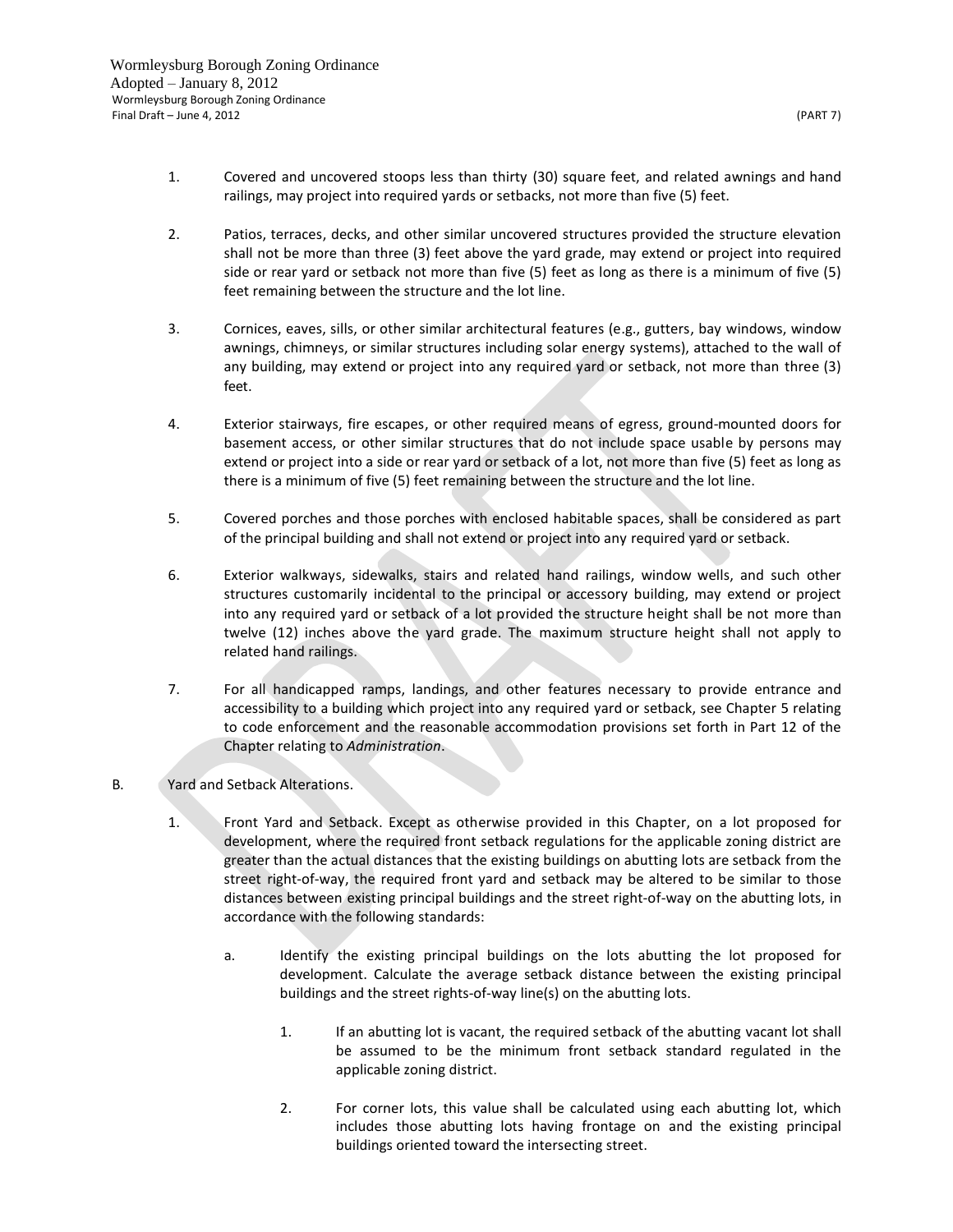General Regulations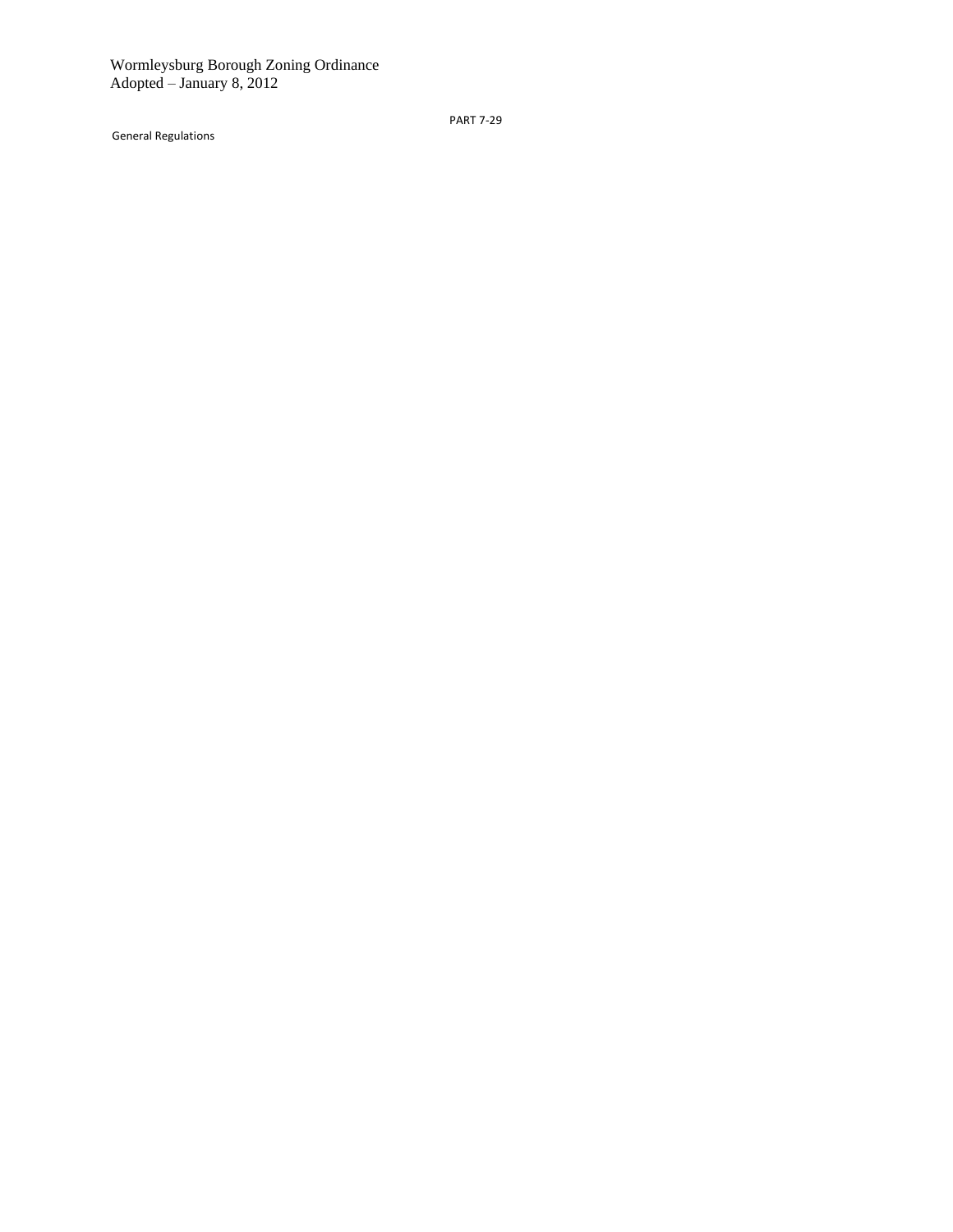- b. The front building setback for the building on the lot proposed for development shall be no closer toward, and no farther away from, the street right-of-way than the front building line of existing buildings on abutting lots, unless all buildings on the abutting lots have the same building setback distance.
	- 1. Front building façades and/or covered front porches shall be permitted to fulfill this requirement.
- c. No building shall extend into any street right-of-way.